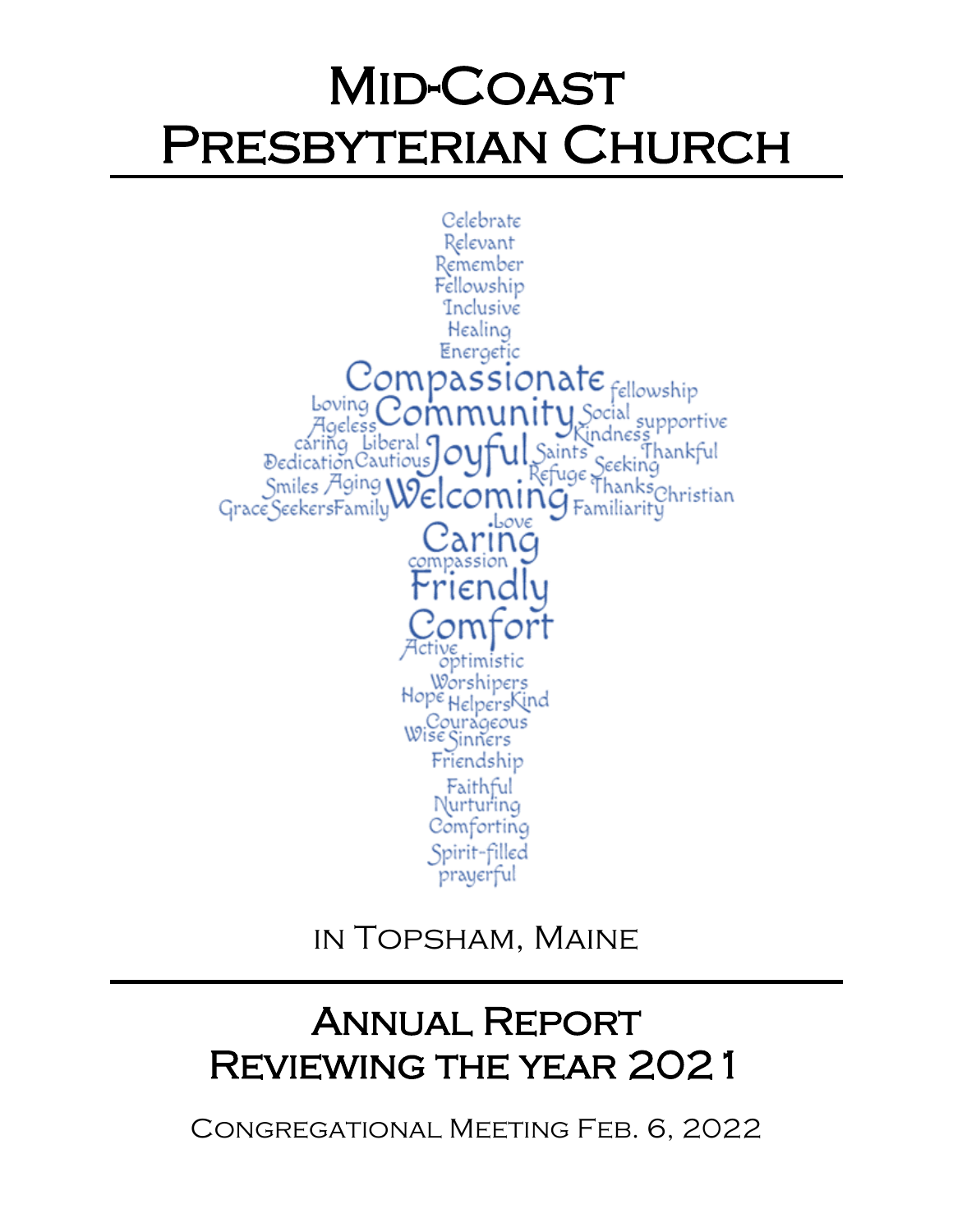### **IN MEMORIAM**

*"For All the Saints Who From Their Labors Rest"*

**Carolyn Muir**

*June 12, 1933 – January 5, 2021*

**Helen Warren** *August 10, 1937 – April 3, 2021*

**Clee Miller** *September 20, 1924 – August 29, 2021*

**Isabel Mackenzie** *January 11, 1926 – August 19, 2021*

**June Garman** *May 31, 1936 – December 1, 2021*

**Barbara Long** *November 3, 1927 – December 29, 2021*

**Nancy Stambach** *May 14, 1943 – January 5, 2022*

*O Lord, support us all the day long, until the shadows lengthen and the evening comes and the busy world is hushed, and the fever of life is over, and our work is done. Then, in Your mercy, grant us a safe lodging, and a holy rest, and peace at the last; through Jesus Christ, our Lord. AMEN*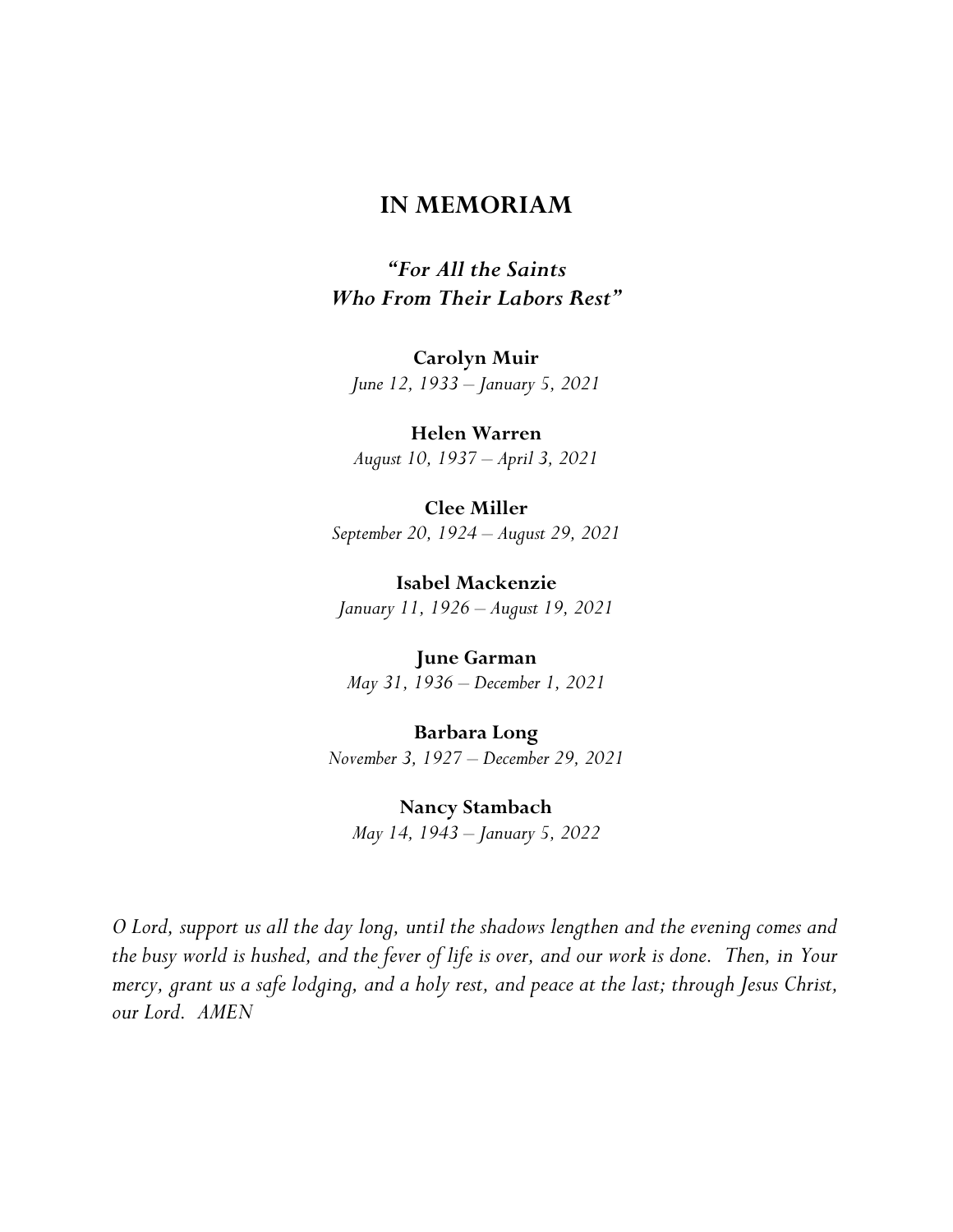# Mid-Coast Presbyterian Church in Topsham, Maine Annual Report Reviewing the year 2021

# ADDENDUM TO THE REPORT **February 6, 2022**

The following addendums are made to MCPC's Annual Report of the year 2021.

# **BUILDING USE**

The Highland Singers' *Service of Lessons & Carols* was held in the Sanctuary in December, with Paul Lacy conducting and Becky Jordan playing piano.

# **THE CONNECTIONAL CHURCH**

# **THE PRESBYTERIAN CHURCH (USA)**

Marci Clark serves on the PNNE Permanent Judicial Commission.

Ecumenically, Marci Clark and Pastor Diane are the PC(USA) representatives to the Maine Council of Churches.

### **SUDANESE PRESBYTERIAN FELLOWSHIP OF PORTLAND**

Correction: \$750 (not \$600) was contributed to support the Sudanese Presbyterian Fellowship.

# **SOUTH AFRICA CONNECTION:J.Z.S. NCEVU MEMORIAL CHURCH**

The correspondence between MCPC and Ncevu continues—twelve pairs of MCPC-Ncevu individuals exchange letters on a regular basis—providing an ongoing means of connection and community.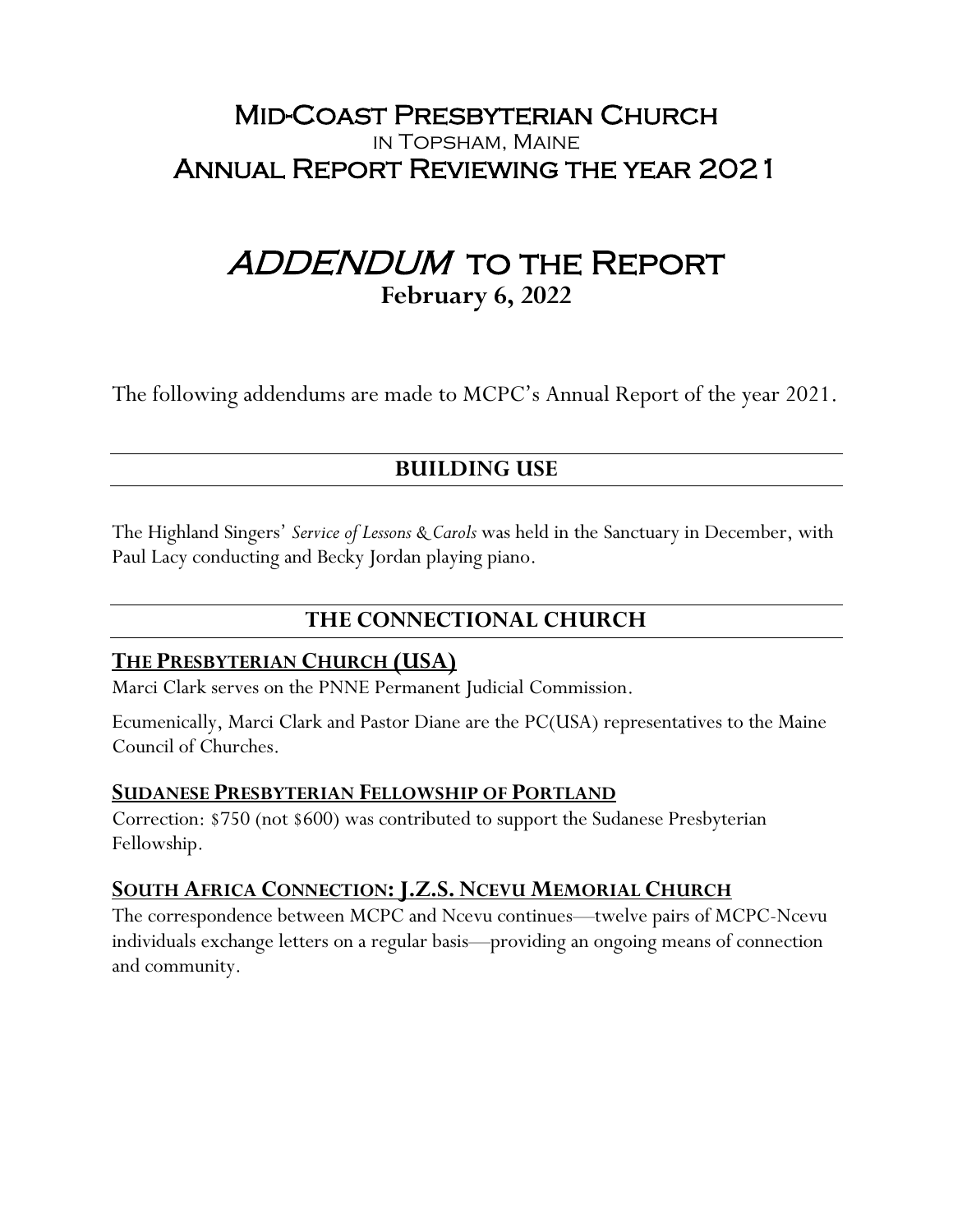# **Table of Contents**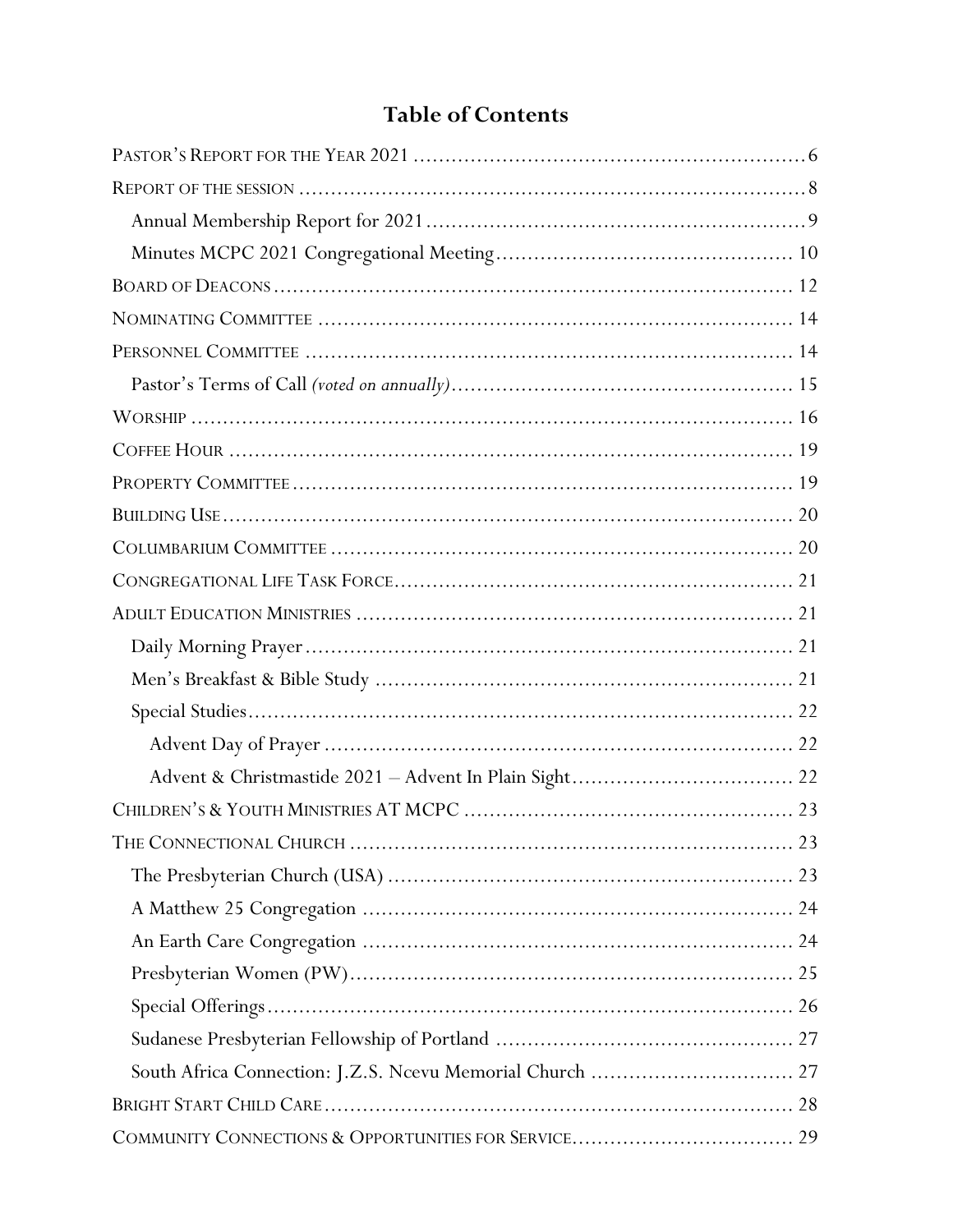Thank you to all the contributors to this year's Annual Report! And to Elaine Brown for her faithful service of reviewing for typos and such!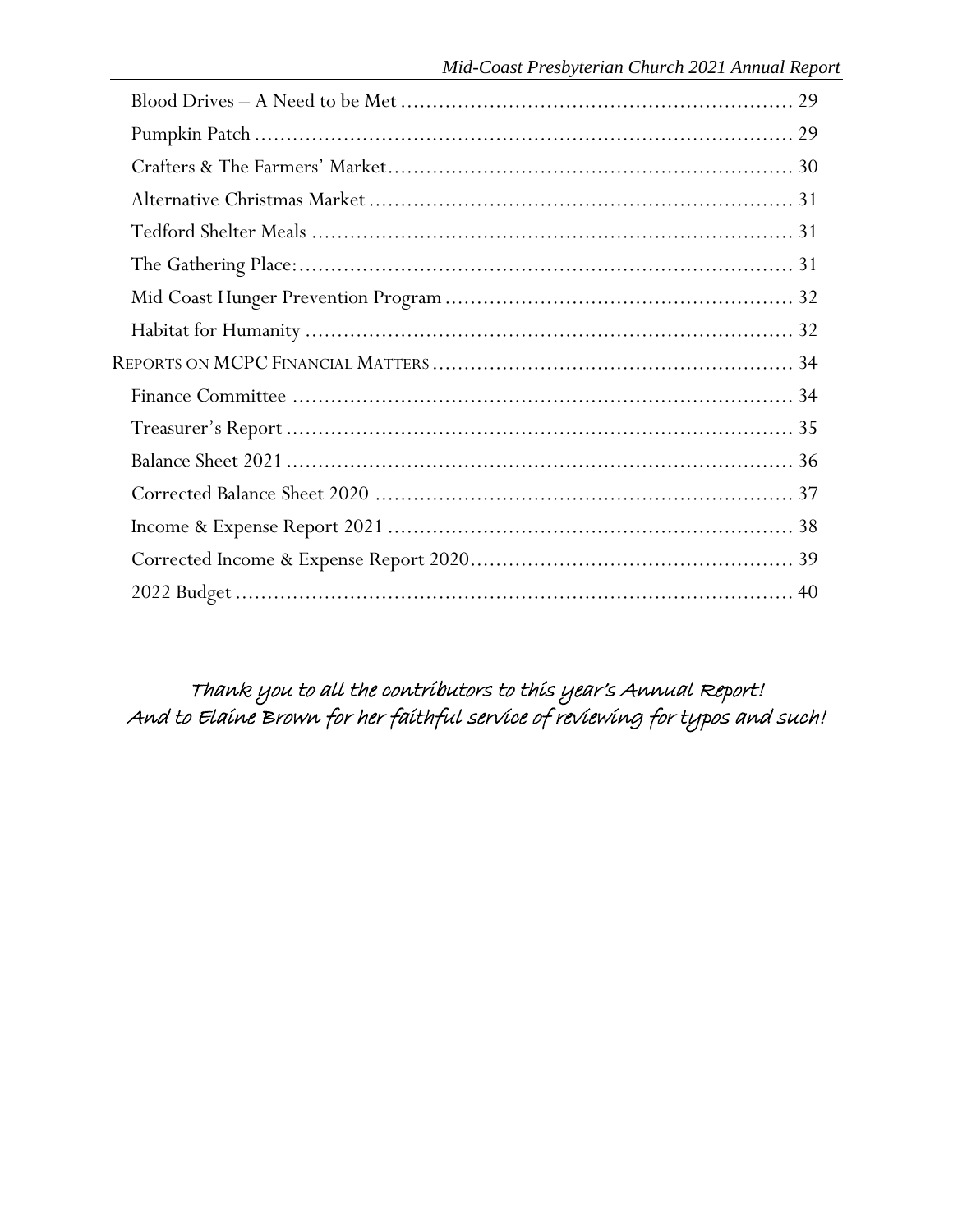

*Pentecost symbolizes a new beginning. It celebrates the unleashing of the Holy Spirit on the world and the empowering of the church to reach the world with the gospel. In celebrating Pentecost, the church expresses its gratitude for the faithfulness of Christ in fulfilling his promise to send "another counselor" (John 14:16); celebrates the work of the Spirit in renewing all of creation; professes its confidence and security in knowing the Spirit's power is available for its mission; and grows in awareness of the immensity of its calling to reach the world with the gospel.* From *The Worship Sourcebook*

# MCPC's Pentecost Cross

Created in 2021 with words offered by the congregation in response to the question, *"What three words do you think describe MCPC?"*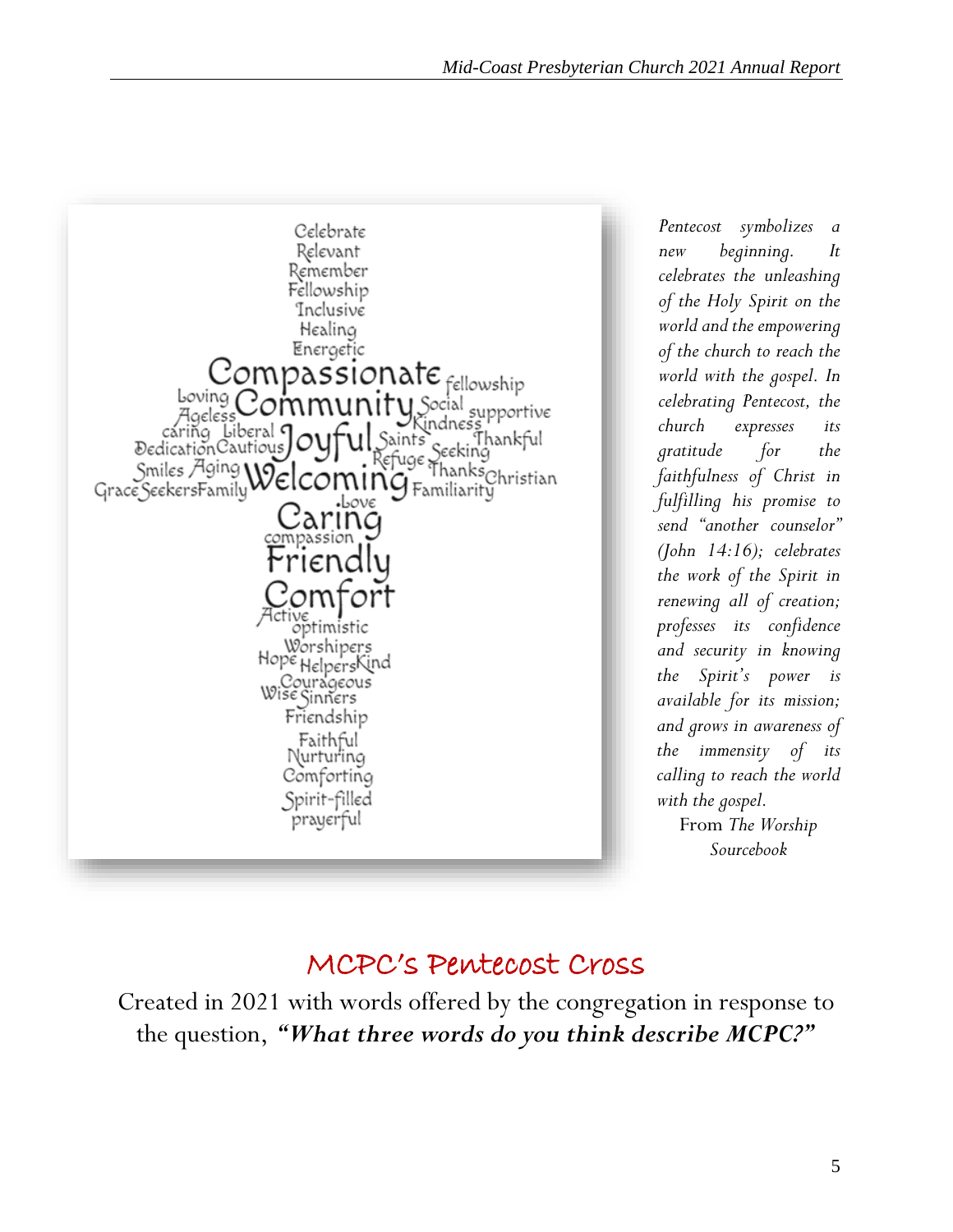# **PASTOR'S REPORT FOR THE YEAR 2021**

<span id="page-6-0"></span>*"The way that MCPC has morphed and tap-danced in order to survive, no, to actually THRIVE, during this pandemic is a great testament to the faith of you and the elders!"*

The above quote was received from a recent, and now regular, visitor to our congregation, Paul Lacy. I love how it encapsulates the hard work the leadership of this congregation has put in as well as the willingness of so many of you to adjust to the changes we've all experienced. As I write, we have returned to online worship (a bonus during a blizzard or icy conditions). It was hard to let go of being physically present to each other, but I cherish how it reflects your universal care for others.

As you read through the reports that follow, you will see "we are mini church with a mega program" as one of our elders astutely is fond of saying. Though we are few, we continue to reach out through our open doors and welcoming events. Our building family has returned (Vox Nova and Midcoast Youth Theater to name a couple) and has expanded (Girl Scout Daisy Troop and Square Dancers). Giggles and laughter abound as Bright Start has reopened and continues to grow. Ever adapting, the Board of Bright Start has become a "Director-by-Committee" to keep going until God sends a new director (just as God sent Eileen Twiddy to us many years ago). The Pumpkin Patch and the Christmas Fair (this year in the parking lot!) are family traditions as well as opportunities to raise funds for the benefit of others.

It had been many years since the Presbytery's Committee on Ministry (COM) checked in with us and so this Fall COM met with me and then with Session. In these separate meetings, we shared what was memorable in the past few years as well as our hopes for the future. It was uncanny how aligned Session and I were even as we spoke in different meetings, leading the COM to conclude MCPC is "centered in who we are and what we are about; have a high level of trust and connection with each other; and we are tuned into the story God is unfolding for us" (a direct quote from their email).

COM also applauded the recognition and response of MCPC to 'clergy burnout' by granting me time away for a Leave of Absence due to Pandemic Related Burnout. In September 2021, Harvard Business Review reported *According to the U.S. Bureau of Labor Statistics, 4 million Americans quit their jobs in July 2021*. And not long after my return, the United Church of Christ established grants for Clergy Pandemic Relief to enable congregations to respond as <u>MCPC had already done</u>. I remain very grateful for the opportunity to rest, enjoy time with my family, and reclaim our home from churchwork in every room.

This year, I concluded the Transforming Community program, but it will continue with you, the congregation. Rev. Dr. Martin Luther King Jr. said *Only through an inner spiritual transformation do we gain the strength to fight vigorously the evils of this world in a humble and loving spirit.* While our spiritual practices certainly include private disciplines, to be effective they must also include disciplines in community. Making spiritual transformation\* central to the church is essential because if we are not listening to God, we will only respond to problems out of a need to help or refuse to help out of fear. (\**The process by which Christ is formed in us – for the glory of God, for the abundance of our own lives and for the sake of others.)*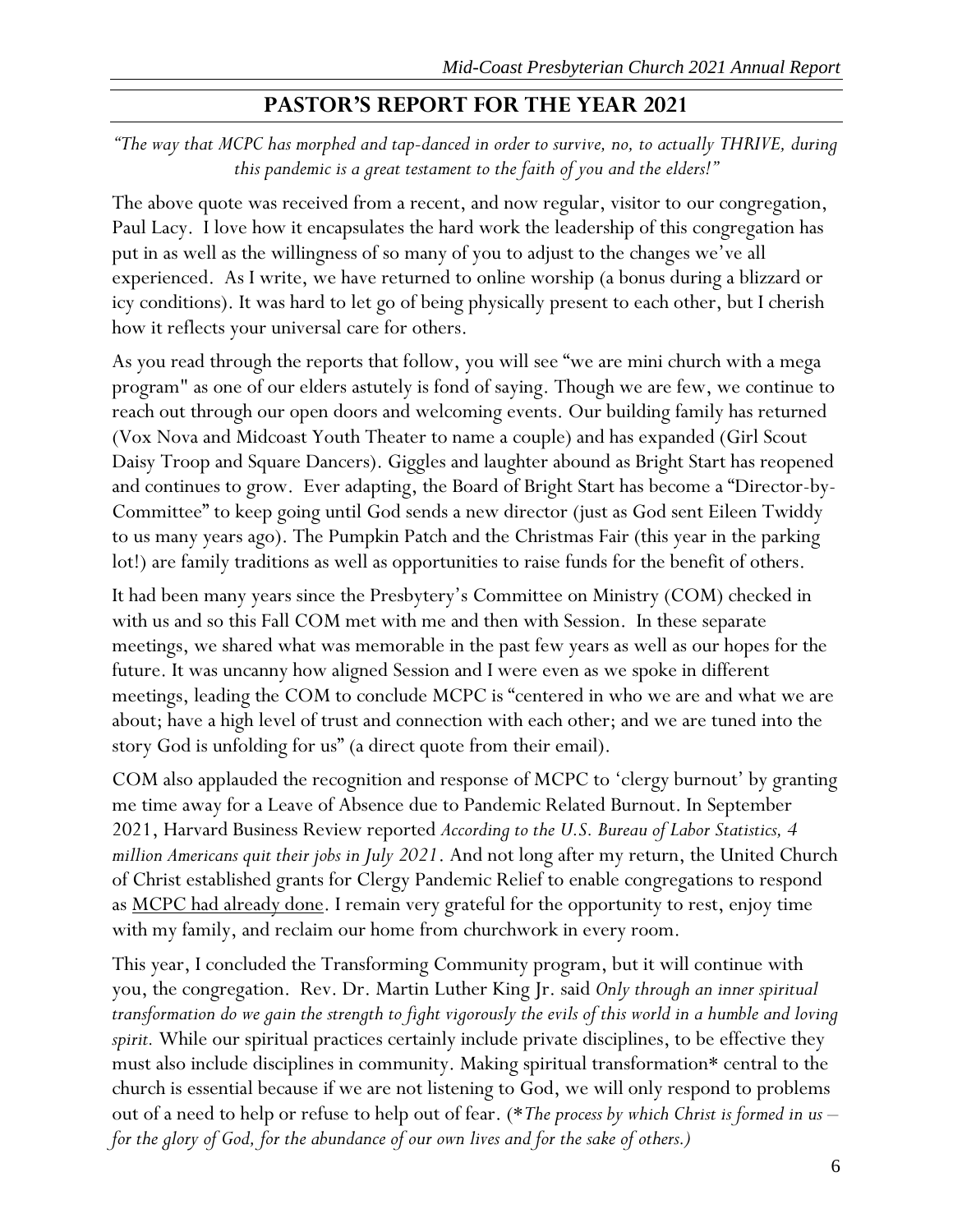By virtue of an online option, three elders participated with me in a bonus  $10<sup>th</sup>$  session of Transforming Community entitled "Becoming A Transforming Church." Given a "Checklist for Transforming Worship Services," we were pleased to see MCPC ticked several boxes; however, we also recognized changes to be incorporated as we seek to hear God. To this end, more silence is being included in worship to allow everyone a chance to "inwardly digest" God speaking to us. *Blessed Lord, who caused all holy Scriptures to be written for our learning: Grant us so to hear them, read, mark, learn, and inwardly digest them, that we may embrace and ever hold fast the blessed hope of everlasting life, which you have given us in our Savior Jesus Christ; who lives and reigns with you and the Holy Spirit, one God, for ever and ever. Amen.* So, I repeat, while I concluded the Transforming Community program, it will continue on with you, the congregation.

Over the past year, I had several opportunities to learn more about putting our faith into action for the healing of God's creation. The Racial Equity Institute held an online 2-day workshop to begin building a framework to help tackle structural racism thoughtfully and sincerely, beginning with our own personal experiences. Every year, the Presbyterian Office of Public Witness holds "Compassion, Peace and Justice Advocacy Training Days" and this year it was online. The keynote speaker Rev. Dr. Cláudio Carvalhaes taught a new perspective on orienting our lives to the wholeness of the world. I also had the chance to attend, online, Faith Advocacy Training held by the Maine Council of Churches. We learned politicians want to hear from faith communities and the diversity of Christian perspectives on important issues. Sometimes we Christians feel misrepresented, and it is our responsibility to make sure we are heard as much as those with whom we don't agree. Each experience was a revelation as well as a challenge; the greatest challenge being how best to engage MCPC in these issues. If you are interested in learning more, let's talk!

With sadness, we bid "God Be With You" to a number of our saints in 2021. How grateful we are for all the gifts they brought to us! Clee Miller helped shape the very landscape of our building, and the loss of our beloved Helen Warren challenged us to examine our how we collect our offerings. To widen our perspective of "offering time" and maintain safe practices, we dispensed with "passing the plate" and are invited, each week, to consider all we have to offer God – time, talent, and treasure. What do you think about the change? With gladness, we greeted new faces in our worshipping family – some of whom may become members in this next year. Stay tuned to learn more about them.

Sometimes I will be asked how it is possible for such a small congregation to afford all the activities of MCPC and I forget to point out how much of our budget is supplemented by volunteer efforts. I am the rare full-time pastor with no secretary; however, I am blessed with Office Angels to help out. Marci sends out our Sunday prayers and orders office supplies; Shirley sends out the Weekly Update and changes the signboard outside; and Audrey puts many hours into worship planning and preparation as well as other administrative tasks. And we've been relying on volunteer accompanists for over 5 years now—thank you Becky Jordan and my honey, Buckley Hugo (who played every online Sunday).

It is a joy to be part of the life and story of MCPC and this you will see as you read the following reports which are full of energy, inspiration, and love. – *Pastor Diane*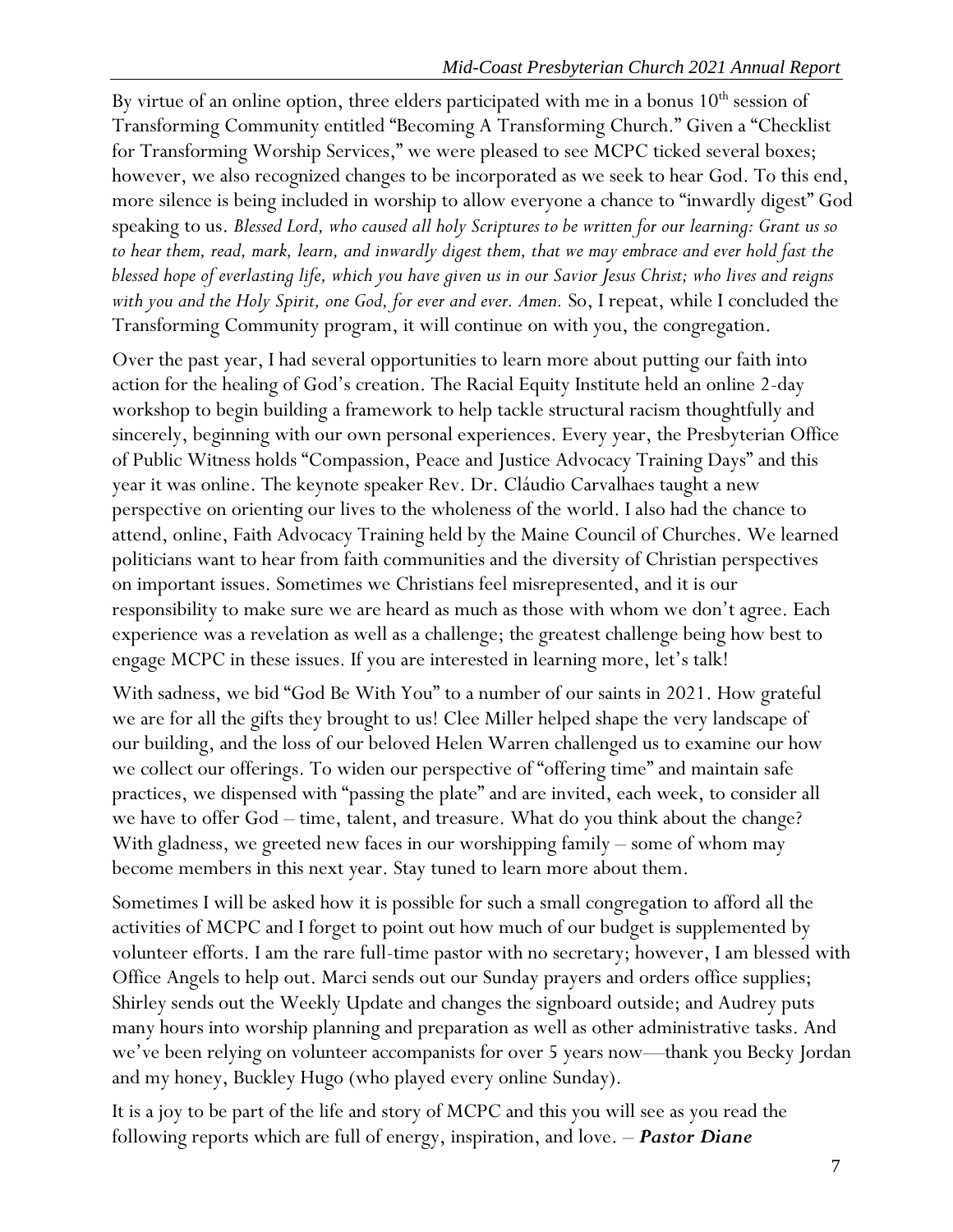# **REPORT OF THE SESSION**

### <span id="page-8-0"></span>*Book of Order (The Constitution of the Presbyterian Church USA) G-2.0301*

*Ruling Elder Defined: As there were in Old Testament times elders for the government of the people, so the New Testament church provided persons with particular gifts to share in the discernment of God's Spirit and governance of God's people. Accordingly, congregations should elect persons of wisdom and maturity of faith, having demonstrated skills in leadership and being compassionate in spirit. Ruling elders are so named not because they "lord it over" the congregation (Matt. 20:25), but because they are chosen by the congregation to discern and measure its fidelity to the Word of God, and to strengthen and nurture its faith and life. Ruling elders, together with teaching elders, exercise leadership, government, spiritual discernment, and discipline and have responsibilities for the life of a congregation as well as the whole church, including ecumenical relationships.*

Six elders, chosen by the congregation, constitute the membership of the Session of Mid-Coast Presbyterian Church. Session meets each month for study and prayer, to receive reports of the ministries of MCPC, and to plan for the worship and life of the congregation.

### KEY SESSION ITEMS OF 2021:

- Approved yearly Omnibus Motion authorizing regular celebration of Communion, filing of Annual Statistical Report by the Clerk, review of Church financial records and other official functions.
- Examination and Installation of Deacons Marci Clark, Linda Pappin and Nancy Aliberto and Elders Mark Bergeron and Shirley Reese.
- Approved use of the Fellowship Hall by the North Harbor Youth Group for one night each week with the stipulation that they follow our *Protocol for Use of the MCPC Interior Space During COVID-19*.
- Approved hosting the March 6, 2021, assembly of the Presbytery of Northern New England, to be held via Zoom. Shirley Reese and Page Lockhart elected to serve as commissioners.
- Received recertification as an Earth Care Congregation from PC(USA).
- Received new member Jane Parry by transfer of letter from the First Congregational Church of North Berwick, Maine.
- Approved purchase of a new Toshiba Copier for the church office.
- Approved in-person worship with COVID-19 Protocols (masks, physical distancing, etc.) in place including alternate ways of Passing the Peace. The first Sunday back in the sanctuary was June 27, 2021.
- Approved holding the 2021 Pumpkin Patch in October.
- Formed Hybrid Worship Task Force and approved a budget of \$1,500 for technology equipment and expertise to assist in improvements to sound, video recording, and online streaming.
- Approved a one-month leave of absence in late summer for the Reverend Diane Hoppe Hugo for Pandemic Related Burnout.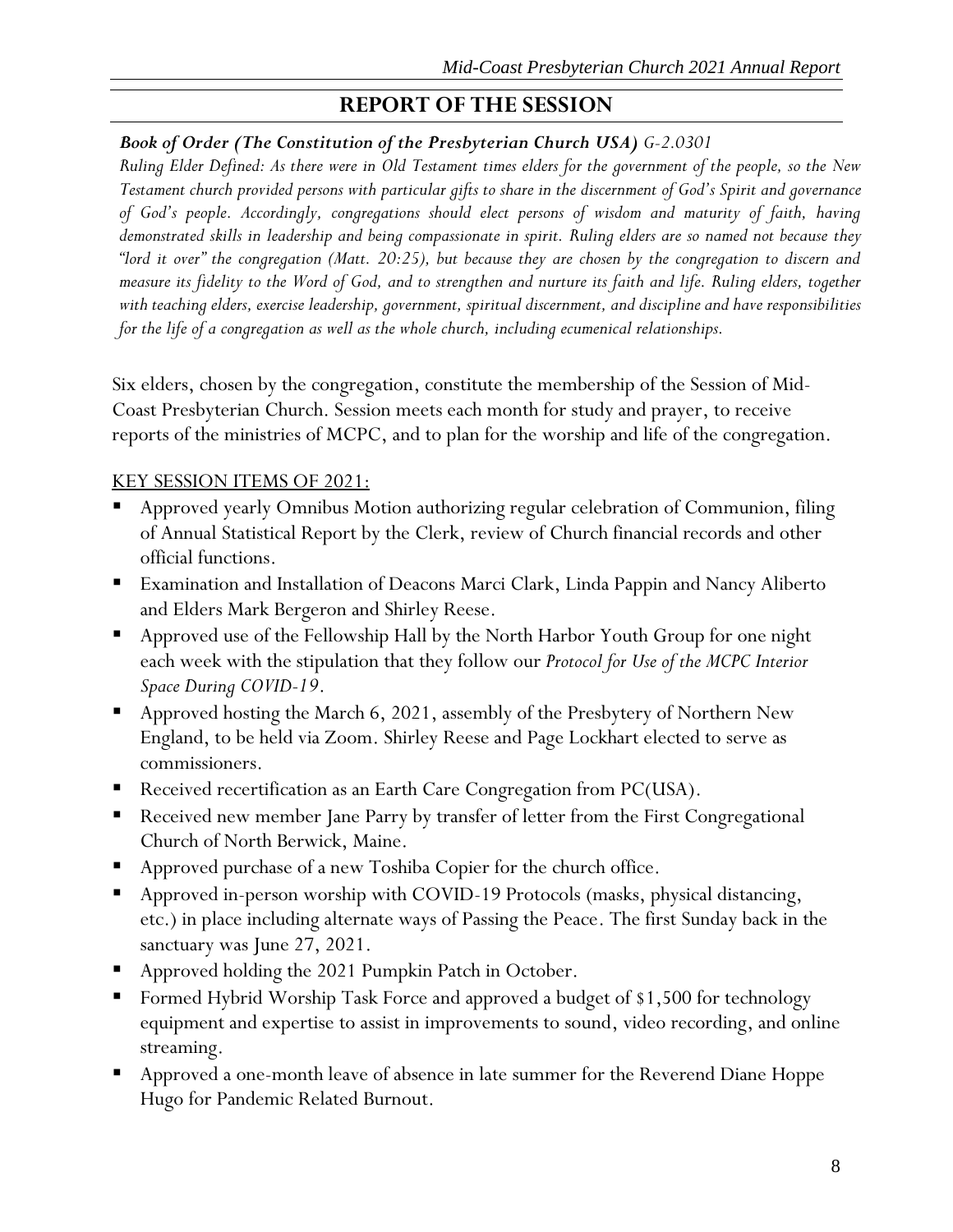- Approved amending MCPC's *Building Use Application* requiring that organizations using our building agree to indemnify and hold harmless MCPC, should any person participating in the activity hereafter be found to have contracted COVID-19.
- Approved the request of Eileen Twiddy, Director and the Bright Start Board of Directors to, if the way be clear, reopen Bright Start for childcare beginning September 2021. (Protocols recorded in the Session Minutes August 11, 2021.)
- Met virtually (Zoom) with Ruy Costa, Al Timm, and Candice Provey, members of the Committee on Ministry (COM) of the Presbytery on September 8, 2021.
- **•** Approved participation in the Transforming Church Retreat (TC-16  $\#10$ ) held virtually November 1-2, 2021. Elders Mark Bergeron, Audrey Grassman, and Shirley Reese joined Pastor Diane for the Transforming Community experience, exploring future steps for MCPC including spiritual formation and transformation.

*Shirley Reese, Clerk of Session*

*Session 2021: John Aliberto, Mark Bergeron, Darryl Johnson, Page Lockhart, Deborah Patterson, Shirley Reese. Moderator: Rev. Diane Hoppe Hugo (Pastor)*

# <span id="page-9-0"></span>**ANNUAL MEMBERSHIP REPORT FOR 2021**

| <b>ACTIVE MEMBERSHIP 12/31/2020</b> |                                    | 66       |
|-------------------------------------|------------------------------------|----------|
| <b>GAINS</b>                        |                                    |          |
| Affirmation of Faith by Baptism     |                                    | $\Omega$ |
| Reaffirmation of Faith              |                                    | $\theta$ |
| <b>Transfer of Membership</b>       |                                    | 1        |
| <b>TOTAL GAINS</b>                  |                                    | 1        |
| <b>LOSSES</b>                       |                                    |          |
| Deaths*                             |                                    | 5        |
| Transfers                           |                                    | $\theta$ |
| Removed from Rolls                  |                                    | 1        |
| <b>TOTAL LOSSES</b>                 |                                    | 6        |
| <b>ACTIVE MEMBERSHIP 12/31/2021</b> |                                    | 61       |
| <b>BAPTISMS:</b>                    |                                    | $\Omega$ |
| *DEATH of MEMBERS:                  | Carolyn Muir (January 5, 2021)     |          |
|                                     | Helen Warren (April 3, 2021)       |          |
|                                     | Isabel Mackenzie (August 19, 2021) |          |
|                                     | Clee Miller (August 29, 2021)      |          |
|                                     | Barbara Long (December 29, 2021)   |          |
| Other Deaths in the Congregation    | June Garman (December 1, 2021)     |          |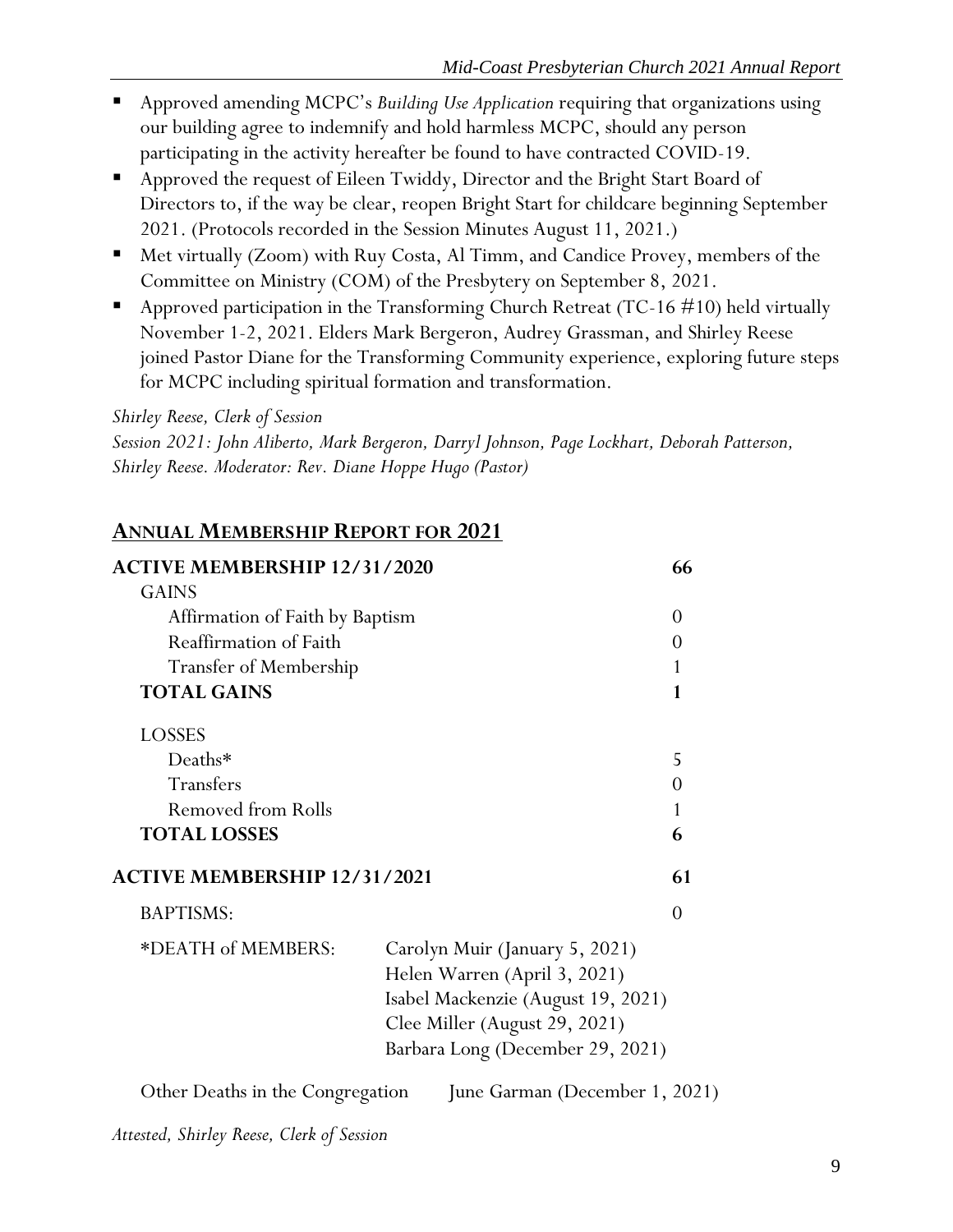# <span id="page-10-0"></span>**MINUTES MCPC 2021 CONGREGATIONAL MEETING**

# **Mid-Coast Presbyterian Church – Annual Congregational Meeting Minutes 7 February 2021 – 11:20am**

### **Approved by Session February 10, 2021**

**OPENING WITH PRAYER --** The meeting was led and opened with prayer by Pastor Diane Hoppe Hugo. The agenda was distributed along with the Sunday bulletin for the day via email, and the presence of a quorum was validated. Pastor Diane took a moment and asked all of us to remember those members that had passed away in 2020: F. Michael Hugo, and Lenore Stanton.

**REPORT OF THE PASTOR –** In her report, the pastor emphasized how much we have learned over the past year and highlighted the various ways we have been connected including: Sunday Prayers, Weekly Updates, Website and Facebook page. She especially gave thanks for Audrey Grassman who is the primary communicator and Paul Brown, who keeps us connected every Sunday.

### **NEW CONNECTEDNESS AND COMMUNICATION AT MCPC**

*Proposed Amendment to the By-Laws of MCPC - Presbytery has recommended that the following statement be added to our Church By-Laws.*

"Effective January 1, 2020 meetings of the congregation, its Session, Board of Deacons, commissions, and committees may meet face-to-face by teleconference or videoconference, or a combination thereof, provided that full opportunity for simultaneous communication is available to all members and that minutes are duly kept and approved." A **MOTION** was made to accept this change, which was **APPROVED.**

**ANNUAL MEMBERSHIP REPORT –** The Current active membership as of December 31, 2020 stands at 66; Pastor Diane emphasized how the number does not reflect all who are active participants at MCPC. The deaths of F. Mike Hugo and Lenore Stanton were noted.

**REPORT OF THE SESSION** included many actions taken even while meeting via Zoom. Also noted were various protocols developed for outdoor and indoor activities.

**REPORT OF THE PERSONNEL COMMITTEE** – The Pastor left the Zoom meeting and designated Elder Ruth Cook, Chair of the Personnel Committee, to serve as moderator for the meeting at that point. After presenting the Pastor's Terms of Call for 2021 (as below)

|                        | 2017        | 2018        | 2019        | 2020        | 2021        |
|------------------------|-------------|-------------|-------------|-------------|-------------|
| Salary                 | \$23,000.00 | \$24,205.00 | \$24,930.00 | \$24,930.00 | \$24,930.00 |
| Housing Allow.         | \$23,000.00 | \$24,205.00 | \$24,930.00 | \$24,930.00 | \$24,930.00 |
|                        | \$46,000.00 | \$48,410.00 | \$49,860.00 | \$49,860.00 | \$49,860.00 |
| Med/Pension*           | 36.5%       | 36.5%       | 36.5%       | 37%         | 37%         |
|                        | \$16,790.00 | \$17,669.65 | \$18,198.90 | \$18,448.20 | \$18,448.20 |
| SS Offset              | \$3,519.00  | \$3,703.37  | \$3,814.29  | \$3,814.29  | \$3,814.29  |
| Sabbatical Expenses    | \$2,000.00  | \$1,000.00  | \$2,000.00  | \$2,000.00  | \$2,000.00  |
| <b>Travel Expenses</b> | \$1,700.00  | \$2,000.00  | \$2,000.00  | \$3,495.80  | \$2,000.00  |
| Prof. Exp./Books       | \$2,000.00  | \$1,700.00  | \$1,700.00  | \$1,700.00  | \$1,700.00  |
| Retreat/Study Leave**  | \$1,700.00  | \$1,700.00  | \$1,700.00  | \$1,700.00  | \$3,195.80  |
| <b>Study Leave</b>     | 2 weeks     | 2 weeks     | 2 weeks     | 2 weeks     | 2 weeks     |
| Vacation               | 5 weeks     | 5 weeks     | 5 weeks     | 5 weeks     | 5 weeks     |
| Package total          | \$73,709.00 | \$76,183.02 | \$79,273.19 | \$81,077.99 | \$81,077.99 |

#### **PASTOR'S TERMS OF CALL**

\*Med/Pension: the percentage due is set by the PC(USA) Board of Pensions (national office) \*\*Retreat/Study Leave funds are cumulative across a 3-year period; Study Leave encompasses both formal retreats and workshops, as well as personal retreat time.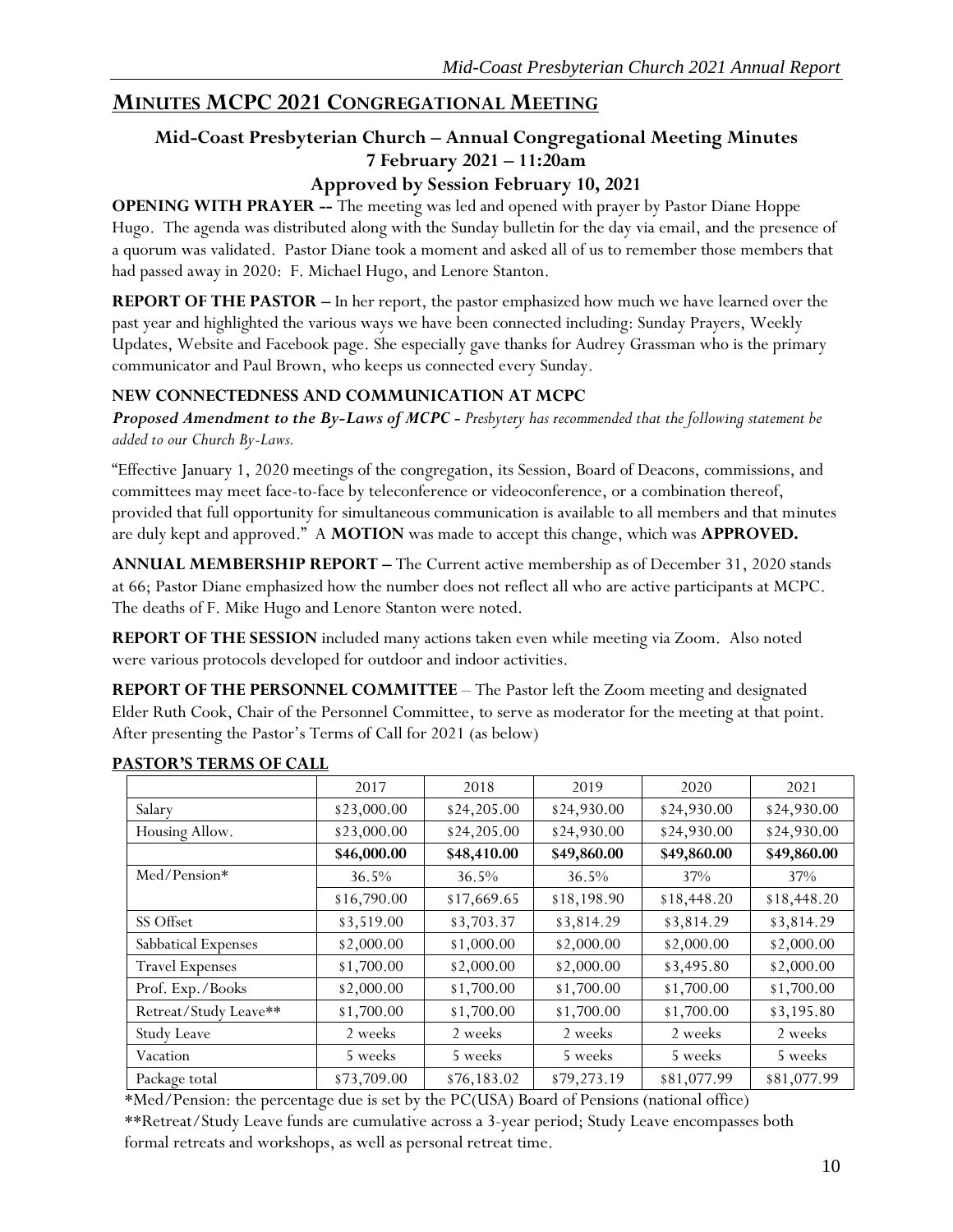A **MOTION** was made to accept the terms of call as presented. The motion was **APPROVED** unanimously.

**REPORT OF THE NOMINATING COMMITTEE** – Ruling Elder Audrey Grassman thanked the members of the Nominating Committee, Marci Clark, and Suzanne Cook. Elder Grassman then presented the following slate of nominees for 2021:

| <b>SESSION</b> (Ruling Elder)    |                                                              | Mark Bergeron, Class of 2023, 1st term (3-yr term)            |  |  |  |
|----------------------------------|--------------------------------------------------------------|---------------------------------------------------------------|--|--|--|
|                                  |                                                              | Shirley Reese, Class of 2023, 1st term (3-yr term)            |  |  |  |
| <b>BOARD of DEACONS</b>          | Marci Clark, Class of 2023, 2 <sup>nd</sup> term (3-yr term) |                                                               |  |  |  |
|                                  |                                                              | Linda Pappin, Class of 2023, 2 <sup>nd</sup> term (3-yr term) |  |  |  |
|                                  |                                                              | Nancy Aliberto, Class of 2023, 1st term (3-yr term)           |  |  |  |
| <b>NOMINATING COMMITTEE 2021</b> |                                                              | Elaine Brown, Member at Large                                 |  |  |  |
|                                  |                                                              | Dick Reese, Member at Large                                   |  |  |  |

There were no nominations from the floor*.* Presentation of the nominees constituted a **MOTION** to accept the nominees, which was **APPROVED** unanimously.

**REPORTS ON FINANCES AND STEWARDSHIP OF MCPC** – Balinda Washington, Church Treasurer, reported that the Building Reserve Fund and the Ministry Giving to PNNE were given a \$0 balance to help come close to a balanced 2021 budget with just \$3490 over budget. This is a faith-based budget. The 2021 budget and 2020 Balance Sheet are shown in attachments. *Other financial reports contained in the Annual Report are: Deacon's 2020 Financial Report, Presbyterian Women 2020 Financial Report, and Financial Terms Defined.*

**REPORT FROM PROPERTY COMMITTEE –** Ruling Elder and Committee Chair Darryl Johnson thanked the Property Committee members and many other people for keeping the grounds in shape during Spring and Fall Cleanup, and for keeping the building in good shape. In the Annual Report, the Property Committee Report is followed by reports from **BUILDING USE (**The Building Use Coordinator Marci Clark, reported that there is as new group using our Church - North Harbor Community Church Youth Group with approximately fifteen young people. Also expressed was the hold future events with NHCC) & **COLUMBARIUM COMMITTEE.**

**REPORT FROM THE BOARD OF DEACONS** – noted a variety of accomplishments as well as the intent to assume responsibility for the Shepherding Ministry.

**REPORT ON WORSHIP AND MUSIC** – Joanna Damon, committee chair, thanked everyone that has helped make worship successful, especially Paul Brown and Pastor Diane Hoppe Hugo for the hours of effort to make electronic worship successful. She also highlighted how well it has worked to have liturgists and leadership from our homes. This report was followed by a report on **COFFEE HOUR** which has continued via Zoom "with plenty of coffee mugs in sight."

**REPORT ON EDUCATION MINISTRIES** – Even though the building was closed, many opportunities for learning and growth were offered including **DAILY MORNING PRAYER**, **MEN'S BREAKFAST AND BIBLE STUDY**, and **SPECIAL STUDIES** (Lent 2020 – Living Unafraid, The Radical Justice Challenge), as well as Prayer Opportunities in the Sanctuary (All Saint's Sunday, and  $1<sup>st</sup>$  Sunday of Advent) and online (Longest Night).

**CHILDREN'S SUNDAY SCHOOL** and **YOUTH MINISTRIES AT MCPC** were put on hold to keep everyone safe and the **VACATION ART CAMP** was moved online with activities and video how-to's.

**REPORTS ON THE CONNECTIONAL CHURCH** followed and included **(PC(USA), SPECIAL OFFERINGS** (Ruling Elder Audrey Grassman NOTED MCPC's 2020 Pentecost Offering receipts are being carried forward to be submitted with MCPC's 2021 Pentecost Offering receipts.**, PRESBYTERIAN WOMEN, SOUTH AFRICA CONNECTION JZS NCEVU, SUDANESE FELLOWSHIP IN PORTLAND, EARTH CARE, AND MATTHEW 25)**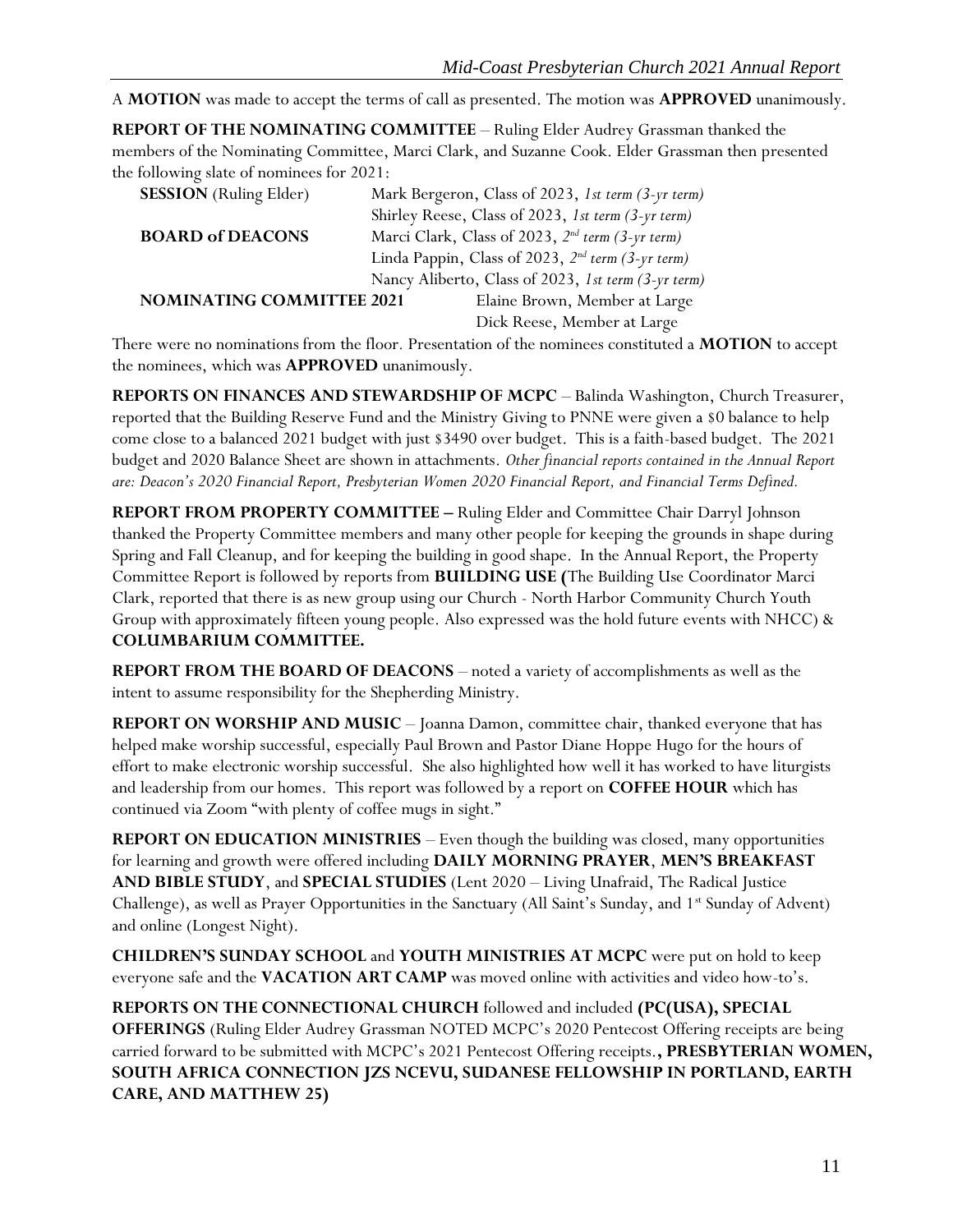**REPORT FROM BRIGHT START CHILD CARE CENTER** – This report described the initial closure due to the pandemic and the subsequent decision that, due to circumstances surrounding the pandemic and staffing, did not allow reopening. Also noted and celebrated was the retirement of Eileen Twiddy, Director of Bright Start for 13 years!

**REPORTS ON COMMUNITY CONNECTIONS & OPPORTUNITIES FOR SERVICE** – The **PUMKIN PATCH** report noted the biggest sales ever (\$14,263 of which we retain 25%); **TEDFORD SHELTER MEALS** with Shirley Reese as primary chef and organizer; **ALTERNATIVE CHRISTMAS MARKET** offered various ways to "give twice"; **THE GATHERING PLACE** had to close March 16, 2020 due to the pandemic and managed to reopen with limited capacity June 18 – meanwhile, various collections benefitting them as well as the **MID COAST HUNGER PREVENTION PROGRAM**. These reports were followed by those from **HABITAT FOR HUMANITY** (as in 2020, H4H will have a virtual walk in May 2020, **FARMERS' MARKET, KNITTERS, HYMN SING, AND BLOOD DRIVES.**

**CLOSING PRAYER** – The meeting was closed with prayer from Pastor Diane Hoppe Hugo at 11:55am.

#### **RESPECTFULLY SUBMITTED AND ATTESTED:**

<span id="page-12-0"></span>Stanley E. Miller, Clerk of Session Diane Hoppe Hugo, Pastor

# **BOARD OF DEACONS**

### *Book of Order (The Constitution of the Presbyterian Church USA) G-2.0201*

*Deacon Defined: The ministry of deacon as set forth in Scripture is one of compassion, witness, and service, sharing in the redeeming love of Jesus Christ for the poor, the hungry, the sick, the lost, the friendless, the oppressed, those burdened by unjust policies or structures, or anyone in distress. Persons of spiritual character, honest repute, exemplary lives, brotherly and sisterly love, sincere compassion, and sound judgment should be chosen for this ministry.*

The Deacons at MCPC offer support and care to individuals in both the congregation and community.

- Shepherd ministry in which deacons made regular contact with the MCPC family.
- Prayer Shawl ministry in which congregation received hand-made shawl as they faced special times in their lives.
- Sent birthday, congratulations, & get-well cards to those in the congregation.
- Christmas cards signed by people in the congregation and sent to those who cannot attend on a regular basis.
- Through the generous contributions of this congregation, we can provide gift cards for food and gasoline, and to pay for heating, rent, and other necessities, for individuals in the community who are in need.

Outreach to the community included:

- Winter bags for neighbors in need distributed by the Topsham Police.
- Food items for Mid-Coast Hunger Prevention Project during November.
- Centerpieces for Mid Coast Senior Health Center dining areas for various holidays, and holiday cards.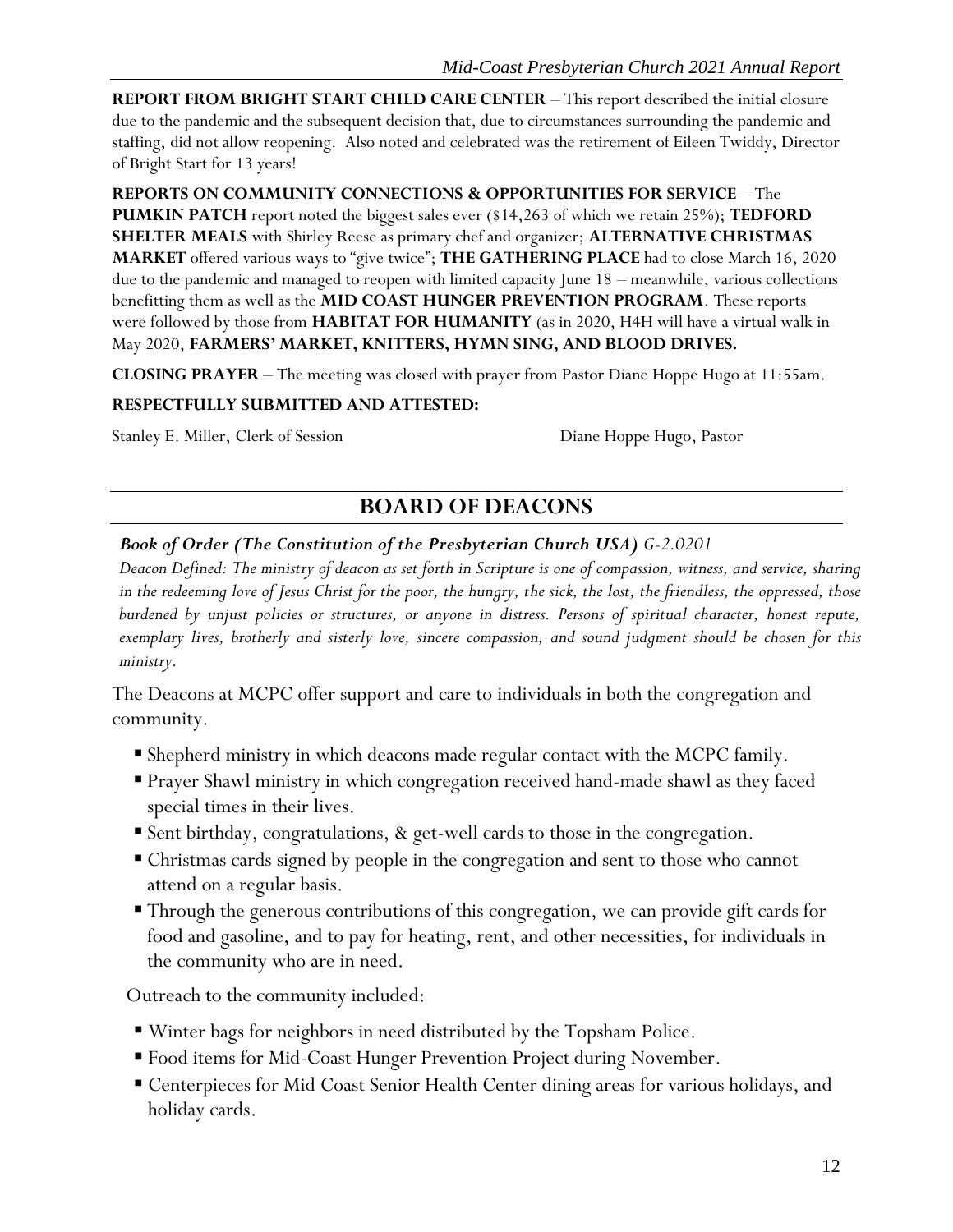- Donation to the Brunswick Student Aid Fund, which provides scholarships to local students in Topsham, Bath, Brunswick, Harpswell area.
- Donation to Bright Start Child Care center as they reopened.
- Donation to the Sudanese Fellowship of Portland of school supplies, gift cards for Christmas, and financial support.
- Donation to Stony Point Center (PCUSA) in memory of Bill & Joan Coop.
- **Donation to Presbyterian Disaster Assistance for Haitian hurricane relief.**

For several months upon our return to worship in the sanctuary, the Deacons served as greeters, welcoming us "home", and reminding us of pandemic protocols to keep us safe. Back in the building for worship, the Deacons resumed their ministry of blueberry bread to newcomers – a yummy and welcoming gift indeed!

Thank you for making these efforts possible through your ongoing donations to the Deacons and thank to all the Deacons for their service.

*Marci Clark, Moderator of the Board of Deacons*

*Board of Deacons, 2021: Nancy Aliberto, Paul Brown (Secretary), Marci Clark, Diana Forsyth, Ann Marchese, Mary Ellen Miller, Linda Pappin, Trish Thebeau, Ethel Wilkerson, Diane Hoppe Hugo (Pastor), Ex Officio*

# **DEACONS FUND FINANCIAL REPORT - 2021 Beginning Balance January 1, 2021** <sup>(1)</sup> \$3,439.87 **Donations \$1,910.00 Expenditures** *Congregational Care \$169.00 Community Support (individuals) \$486.16 Outreach (2) \$1,797.22* **Total Expenditures \$2,452.38 Ending Balance December 31, 2021 \$2,897.49**

*(1) 2020 Ending Balance adjusted from \$2,244.87 based on reclassification of a \$1,195 donation*

*(2) Outreach includes: Brunswick Area Student Fund Bright Start Mid Coast Senior Health Center Sudanese Presbyterian Fellowship of Portland PC(USA) Stony Point Conference Center Presbyterian Disaster Assistance for Haiti Earthquake Relief*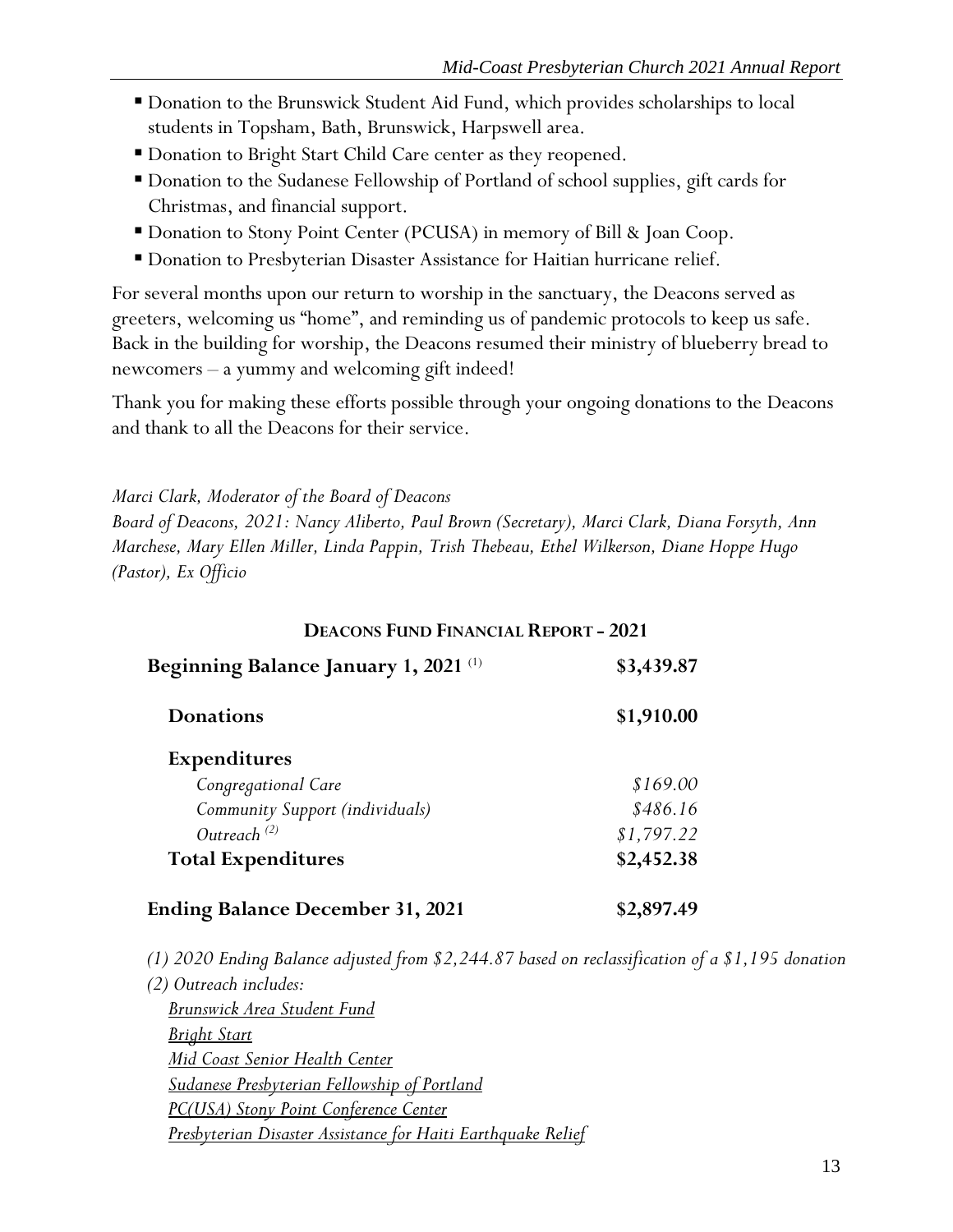# **NOMINATING COMMITTEE**

<span id="page-14-0"></span>The Nominating Committee is responsible for discerning, through thoughtful dialogue and prayerful consideration, members gifted with the knowledge and experience to nominate for election to Session, the Board of Deacons, and the coming year's nominating committee. It is in recognition of Christ's calling each of us into such service that we are pleased to present the following slate of nominations for the year 2022.

### **SESSION** (Ruling Elder)

- John Aliberto, to be Installed, Class of 2024, second term (3-yr term)
- Darryl Johnson, to be Installed, Class of 2024, second term (3-yr term)

### **BOARD of DEACONS**

- Suzanne Cook, to be Installed, Class of 2024, first term (3-yr term)
- Deb Rafnell, to be Installed, Class of 2024, first term (3-yr term)
- Ethel Wilkerson, to be Installed, Class of 2024, second term (3-yr term)

### **NOMINATING COMMITTEE – 2021**

- Ruling Elder, Chair *(Elected by Session)*
- Deacon *(Elected by Deacons)*
- Member at Large, Ruth Cook, first term (1-yr term)
- Member at Large, Stan Miller, first term (1-yr term)

Other nominees may be nominated from the floor per our constitution and by-laws.

*"We remember with joy our common calling to serve Christ, and we celebrate God's particular call to our brothers and sisters." Service of Ordination & Installation of Deacons and Elders*

*Deborah Patterson, Chair*

*Nominating Committee 2021: Deborah Patterson (Session), Ann Marchese (Board of Deacons), Elaine Brown (Member at Large), Dick Reese (Member at Large), Rev. Diane Hoppe Hugo (Pastor), Ex Officio*

### **PERSONNEL COMMITTEE**

<span id="page-14-1"></span>The Personnel Committee is responsible for the oversight and support of the staff at Mid-Coast Presbyterian Church. The staff currently includes Diane Hoppe Hugo, Pastor, and Vaughan Levasseur, Custodian.

As we started 2021, worship continued to be held online only with Pastor Diane leading worship from her home. This allowed her to continue providing spiritual guidance for the MCPC community at large, regardless of physical location. Leading worship from home, managing the service and technology, is stressful and to that end the committee approved three days of "Covid-19" relief in May. Midsummer, Pastor Diane reported that she was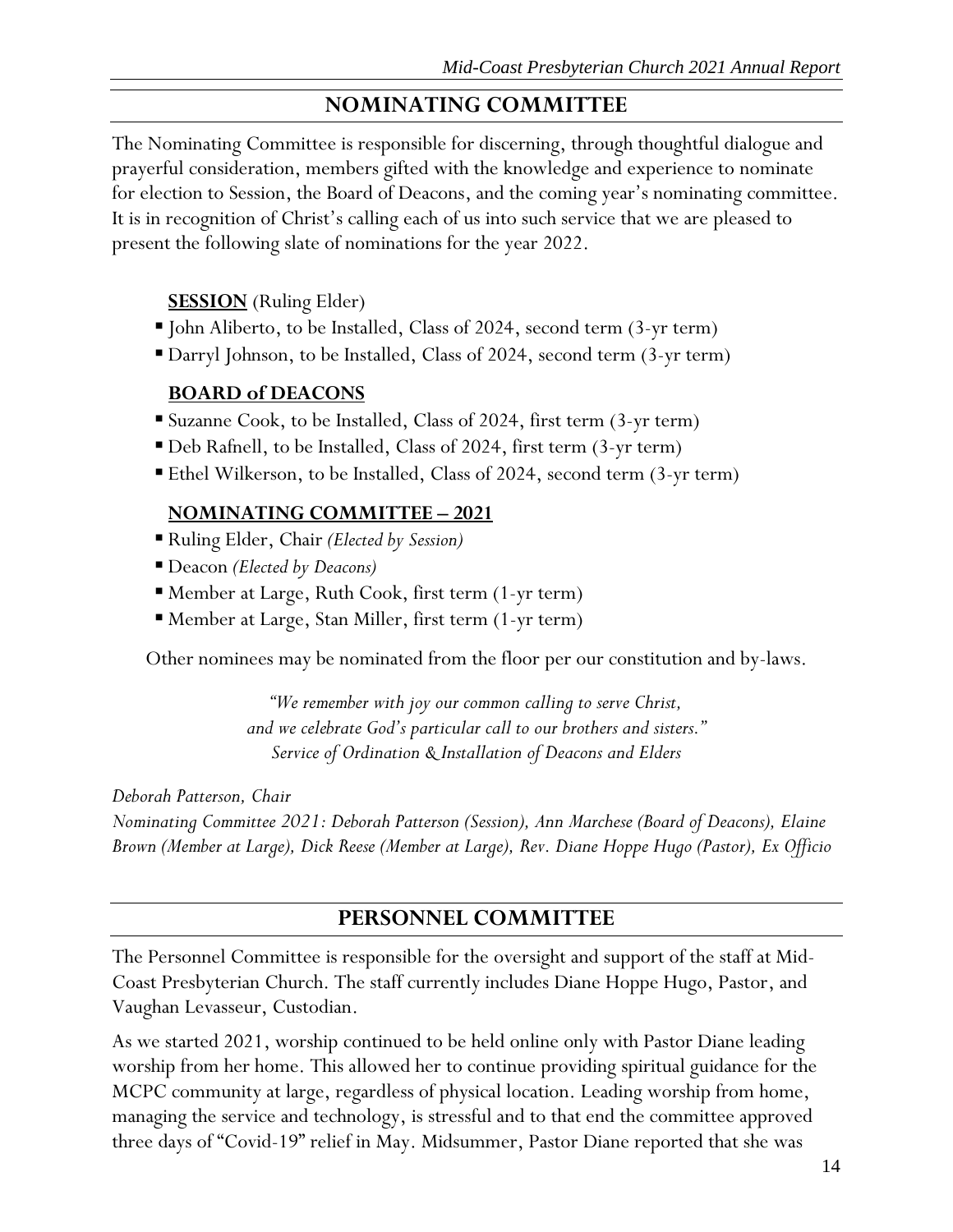burned out from all that the pandemic was demanding of her and she needed time away to rest and recuperate. At her request, Personnel and Session approved a one month leave of absence from July 12-August 9, 2021. The Worship Team coordinated the services for the time Pastor Diane was absent, while the Office Angels organized the clerical duties, as Audrey Grassman also required time away.

Pastor Diane participated in several local and national advocacy, justice, and racial initiatives. She also finished her Transforming Community program in September 2021; Pastor Diane and Personnel will explore other options for study leave in the coming year. The Committee on Ministry (COM) had an overdue Triennial visit with Diane and the Session in September, and the COM report indicated that the goals and focus of Diane and the Session align with each other.

This Fall, to develop a baseline for the Pastor's annual review, the committee developed a list of what they consider to be the top priorities for the pastor and then asked Session to rank those priorities and add any others they felt needed to be on the list. The aim is to establish clear expectations for a pastoral evaluation with realistic and measurable goals.

With Bright Start closed for much of the year, Vaughn Levasseur worked fewer hours than usual and focused on general upkeep in the building. Now that Bright Start has re-opened, he is expected to resume his usual workload. Personnel plans to meet with Vaughn and Darryl Johnson, Chair of Properties Committee, in early 2022 to review and discuss his work. The Personnel Committee will also be working to review and clarify their purpose and responsibilities.

*Ruth Cook, Chair Personnel Committee: Marci Clark, Ruth Cook, Page Lockhart, Dick Reese, and Rev. Diane Hoppe Hugo (Pastor), Ex Officio*

|                        | 2018        | 2019        | 2020        | 2021        | 2022        |
|------------------------|-------------|-------------|-------------|-------------|-------------|
| Salary                 | \$24,205.00 | \$24,930.00 | \$24,930.00 | \$24,930.00 | \$25,430    |
| Housing Allow.         | \$24,205.00 | \$24,930.00 | \$24,930.00 | \$24,930.00 | \$25,430    |
|                        | \$48,410.00 | \$49,860.00 | \$49,860.00 | \$49,860.00 | \$50,860    |
| Med/Pension*           | 36.5%       | 36.5%       | 37%         | 37%         | 37%         |
|                        | \$17,669.65 | \$18,198.90 | \$18,448.20 | \$18,448.20 | \$18,818.20 |
| SS Offset              | \$3,703.37  | \$3,814.29  | \$3,814.29  | \$3,814.29  | \$3,890.79  |
| Sabbatical Expenses    | \$1,000.00  | \$2,000.00  | \$2,000.00  | \$2,000.00  | \$2,000.00  |
| <b>Travel Expenses</b> | \$2,000.00  | \$2,000.00  | \$3,495.80  | \$2,000.00  | \$1,700.00  |
| Prof. Exp./Books       | \$1,700.00  | \$1,700.00  | \$1,700.00  | \$1,700.00  | \$2,700.00  |
| Retreat/Study Leave**  | \$1,700.00  | \$1,700.00  | \$1,700.00  | \$3,195.80  | \$2,496.00  |
| <b>Study Leave</b>     | 2 weeks     | 2 weeks     | 2 weeks     | 2 weeks     | 2 weeks     |
| Vacation               | 5 weeks     | 5 weeks     | 5 weeks     | 5 weeks     | 5 weeks     |
| Package total          | \$76,183.02 | \$79,273.19 | \$81,077.99 | \$81,077.99 | \$82,464.99 |

### <span id="page-15-0"></span>**PASTOR'S TERMS OF CALL** *(VOTED ON ANNUALLY)*

\*Med/Pension: the percentage due is set by the PC(USA) Board of Pensions (national office)

\*\*Retreat/Study Leave funds are cumulative across a 3-year period; Study Leave encompasses both formal retreats and workshops, as well as personal retreat time.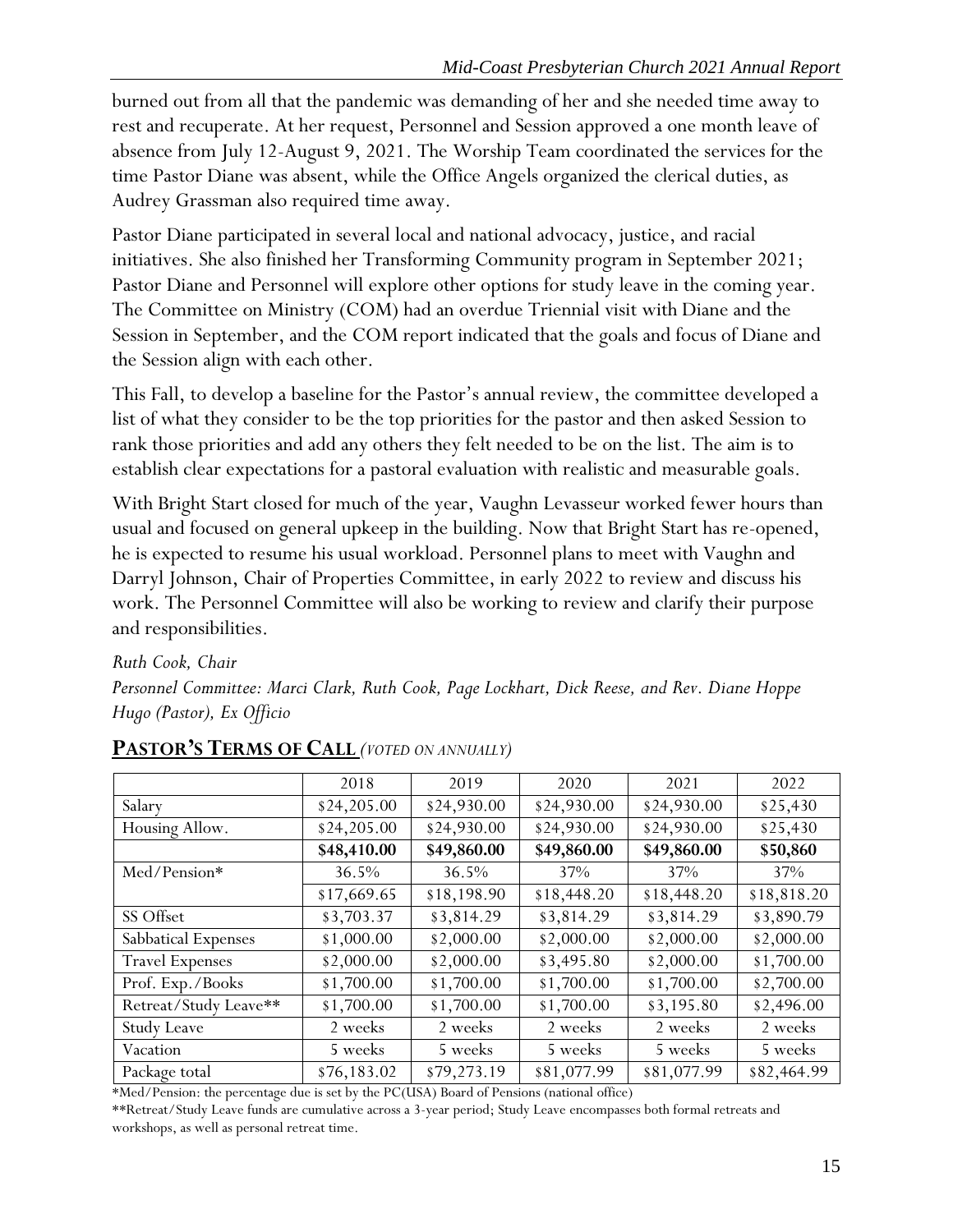# **WORSHIP**

<span id="page-16-0"></span>Let's begin by saying how blessed the worship team has been with the leadership of Joanna Damon (out-going Chair), the strength of Marci Clark, and the dedication of Elaine Brown (who also chaired the Worship Team for many years)—each stepping away from the Worship Team to answer different calls. And in our worship, we are very grateful for our volunteer accompanists Buckley Hugo and Becky Jordan (and occasionally Eileen Twiddy); for those who lead worship – whether as preacher, worship leader, or speaker for a special Sunday; for all who serve as a liturgist, greeter, or communion server; and for the hybrid worship work of Paul Brown, Jim Feather, and John Wilkerson.

As the year began worship continued to be online only, via Zoom and Facebook Live. We really got pretty good at worshipping that way! But it was with great joy that on June 27th we began our hybrid worship, with worshippers present online AND in the sanctuary! Hybrid worship is the new normal at MCPC, allowing those who are unable to be with us in person to still worship together in community. (We have an Online Greeter to welcome worshippers and invite them to share their joys and concerns via Chat/Comments.)

Of primary importance in returning to the sanctuary was Covid safety. Per protocols set by Session, the worship team made the necessary adjustments to both the setup of the sanctuary and the order of worship to help ensure the health and safety of our congregation. Modifications included spreading out chairs and minimizing points of contact between worshippers. The offering and prayer requests now have collection baskets near the back of the sanctuary. Worshippers remain seated for communion, with the pastor and server bringing the elements to each individual. Initially there was no singing, but by year-end some singing had returned to worship. At year end, most worshippers are still masking. (As this report is being prepared in January 2022, MCPC has returned to online-only worship.)

As we moved back to the sanctuary, we became a church with "hybrid worship" which is a blending of both online and in-person services. While there have been occasional glitches, we are incredibly grateful to have the technical help of Paul Brown, John Wilkerson, and Jim Feather. In addition to the pulpit camera, we experimented with camera placement to enable those online to feel included—for example showing the congregation singing and providing a view of the front of the sanctuary as in-person worshippers see it. In the yearplus that we were online, Pastor Diane acquired the necessary equipment for online worship, so as we transitioned back, sound was good (except when a microphone was poorly or dis-connected). The bigger issue was sound in the sanctuary as we'd not been in that space for over a year. A free consultation for sound assessment turned into a 3-hour learning session which included resetting the audio equipment and better appreciation for the very challenging dynamics of our acoustics. We will continue to make adjustments and upgrades for better worship access, both online and in-person.

Our return to the sanctuary gave us the opportunity to re-start use of a standardized bulletin for worship – something we had just started trying out in early 2020, right before the pandemic – with bulletins prepared for the various seasons and times in the liturgical year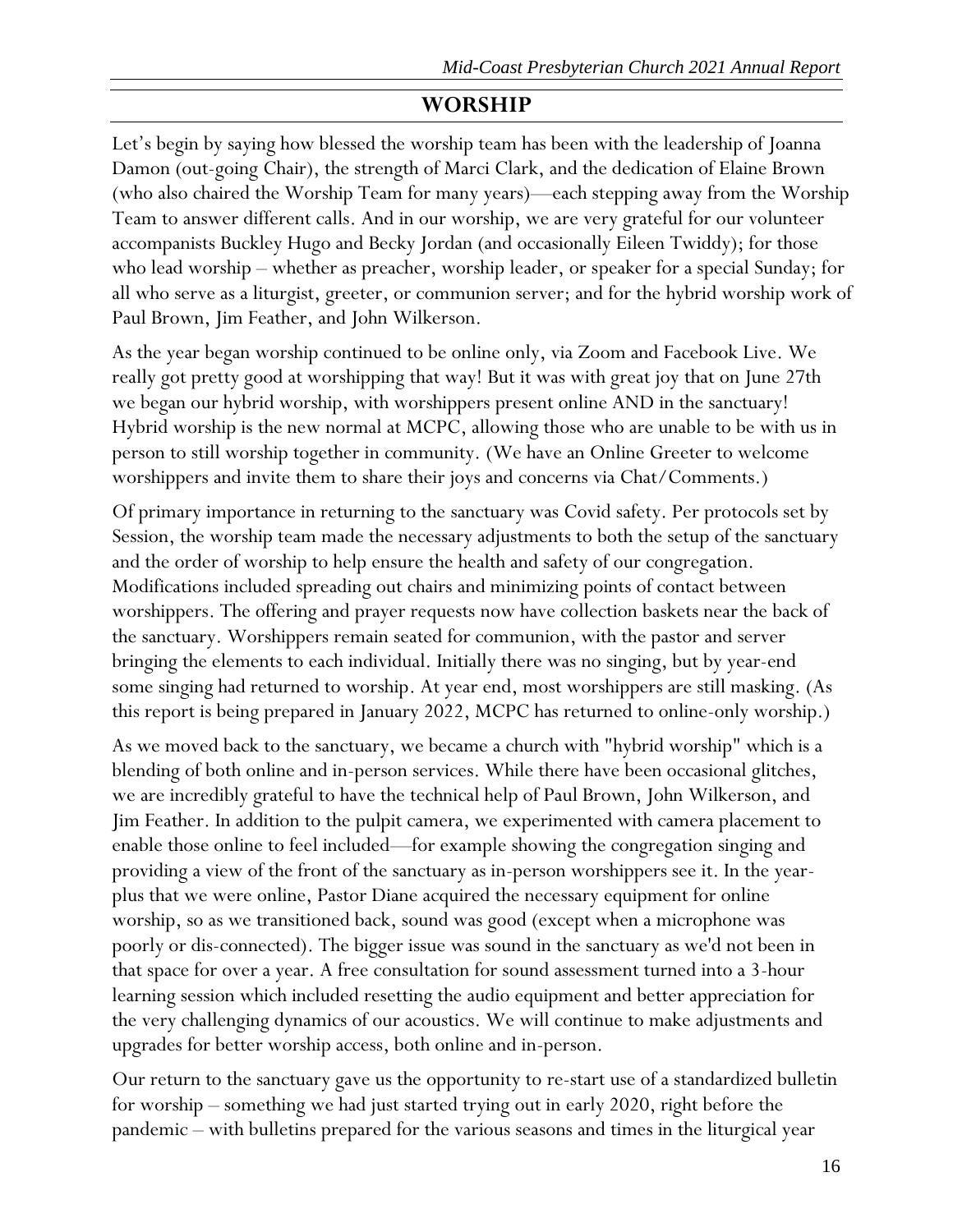rather than having a new bulletin each week. Using a standard bulletin has allowed worshippers to become more familiar with the prayers and readings which are tailored to each season's worship (e.g., Advent, various parts of Ordinary Time, and Lent). As an Earth Care congregation, we are now exercising better stewardship of our resources as bulletins are reused for weeks at a time. While the bulletin remains the same, the readings and hymns change from week to week so there is supplemental page provided for anything specific to a particular Sunday. For those Sundays where a standard bulletin doesn't really fit, including worship services with more unique content (e.g., Easter, World Communion, All Saints, Kirkin'), a Sunday specific bulletin is used.

# **"Remembering what we have done. Remembering what God has done."** *Pastor Diane's Sunday Worship Benediction*

In 2021, Lent and Holy Week were remembered and celebrated online. Lenten Intercessions were prepared and led by individuals in the congregation, with call-andresponse prayers focused on the deep needs of this world: Mental Health, Systemic Poverty, Environment, Immigrants, Children & Youth, and Structural Racism. The usual palms for Palm Sunday became branches from our own yards as a reflection of what we would have waved if Jesus was entering our hometown. On Maundy Thursday we heard *The Story of the 3 Basins*, and on Good Friday we reflected on *The Passion*.

Easter Sunday *(April 4)* we were encouraged to *Start Spreading the News*. Looking toward Pentecost Pastor Diane asked everyone for three words they felt described MCPC and created a word cloud cross with all of them. (Check out the cover of this Annual Report!) On Pentecost Sunday *(May 23)* we encountered *The Risk of Holy Breath*. Easter saw an explosion of flowers in Pastor Diane's worship space at home, and for Pentecost the space was festooned with red & orange & yellow streamers to simulate the flame of the Holy Spirit. (And of course, the week after Easter we joyfully remembered Holy Humor Sunday.)

Ordinary Time is time in between liturgical seasons and celebrations, but it is far from "ordinary". It is essential time for us to learn how to live in the unmarked days where most of life happens – as a congregation and as unique individuals. In 2021, MCPC celebrated *The Measurement of God's Love* on Presbyterian Women's Sunday *(May 9)* and *Meaningful Messages from the Bible* on Presbyterian Men's Sunday *(June 20)*. This year we celebrated Homecoming – and welcomed new member Jane Parry! – on June 27, the day worship in the sanctuary resumed. We celebrated Christian Vocation *(September 5)* hearing about *Faith at Work During the Pandemic* from Balinda Washington, Ian MacLean, and Bob & Peter Beringer.

The worship calendar in the Fall is teeming with remembrances and celebrations of all sorts. On World Communion Sunday *(October 3) How We Stretched Far and Wide* looked at the many ways communion was celebrated in the pandemic time. For worship October 10 (10/10), held at 10:10 AM, Pastor Diane talked about *What's Going on at 10:10 in the*  **Bible**, highlighting the 10<sup>th</sup> verse of the 10<sup>th</sup> chapter of many books. For Children's Sabbath *(October 17)* Bright Start's Eileen Twiddy (Director) & Shirley Reese (Board Member)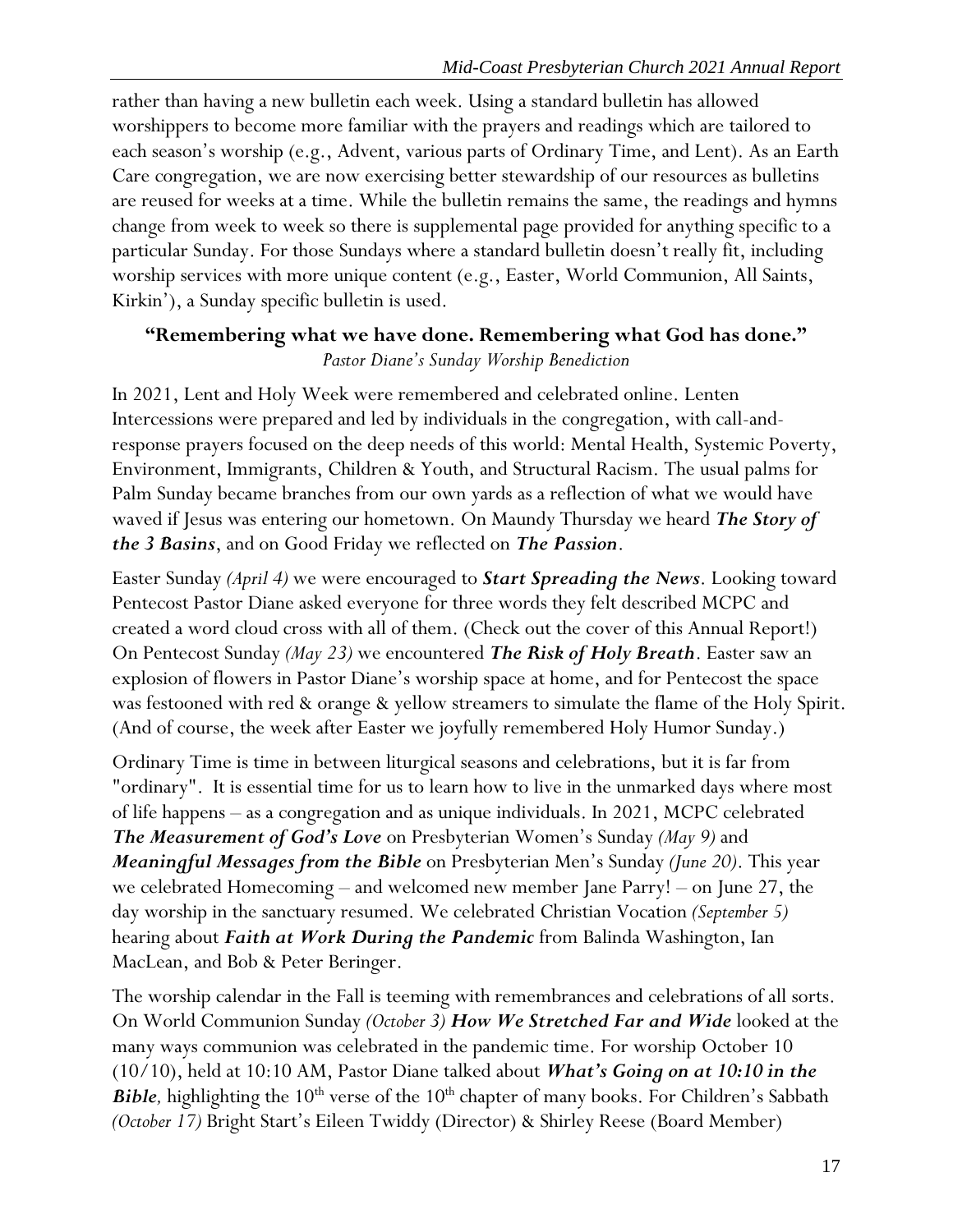prayed *Lord, Listen to Your Children,* and the congregation was invited to bring in pictures of their wonderful grandkids. And we resumed The Kirkin' O' The Tartan *(November 14)* with Rev. Barrie Shepherd preaching about *The Shepherd's Song*.

Over the years, when no local memorial service is held for one of our members, we remember and celebrate their lives during Sunday worship. This year, we remembered Helen Warren and Carolyn Muir. On All Saints Sunday Pastor Diane spoke of *Saints Among Us* and Joanna Damon shared remembrances of Isabel Mackenzie and Clee Miller (who was inurned in the MCPC Columbarium following that service).

For Advent this year the Worship Team worked to create liturgical setting with a sense of "Holy Wow". This included moving to Advent blue as the liturgical color of expectation (in contrast to Lenten purple), more visible Advent candles for the traditional lighting, pinebough swags for the sanctuary, and a prayer tree on which Christmas prayers could be hung. (The feedback was very good!)

The **Advent Day of Prayer** *(Saturday, November 27)* focused on the Advent wreath with four wreath stations setup in the Sanctuary. You can find the details at *Adult Education Ministries / Advent Day of Prayer* in this Annual Report. Pastor Diane preached an Advent & Christmastide sermon series based on Jill Duffield's devotional, *Advent In Plain Sight*, a look at *"ten ordinary objects [that] we encounter in our own lives…reminding Christians that God still dwells among us, even in the most ordinary places."* The details of this sermon & devotional series are in *Adult Education Ministries / Advent In Plain Sight* in this Annual Report. *Christmas Eve* was a traditional Candlelight service with lessons and carols about the plain sight items of cloth and light. Who knew the hymn "Come Down, O Love Divine" was actually a Christmas carol?

In 2021 we were blessed with Rev. Bob Dent's *Writing A Story Worth Reading (September 19)*. On two occasions *(May 2 & 30)* we enjoyed pre-recorded services from PNNE and Boston Presbytery offered as gifts of time to pastors, freeing them from worship preparation and leadership for that service. We are grateful for those who led worship and preached – Ruth Cook, Eileen Twiddy, Joanna Damon, Deborah Patterson, and Ann Marchese, and Hymnists Teal Hugo & Jan Colyear – during Pastor Diane's much needed leave of absence in July/August. As always, a special thanks to Rev. Bob Beringer, Ruth Cook, and Audrey Grassman for preaching whenever the need arises. Thank you so much for all your hard work and dedication!

*Audrey Grassman, Chair, with gratitude to the worship team for their energy and dedication. Worship Team: Ruth Cook, Audrey Grassman, Mary Ellen Miller, Jane Parry, Rev. Diane Hoppe Hugo (Pastor)*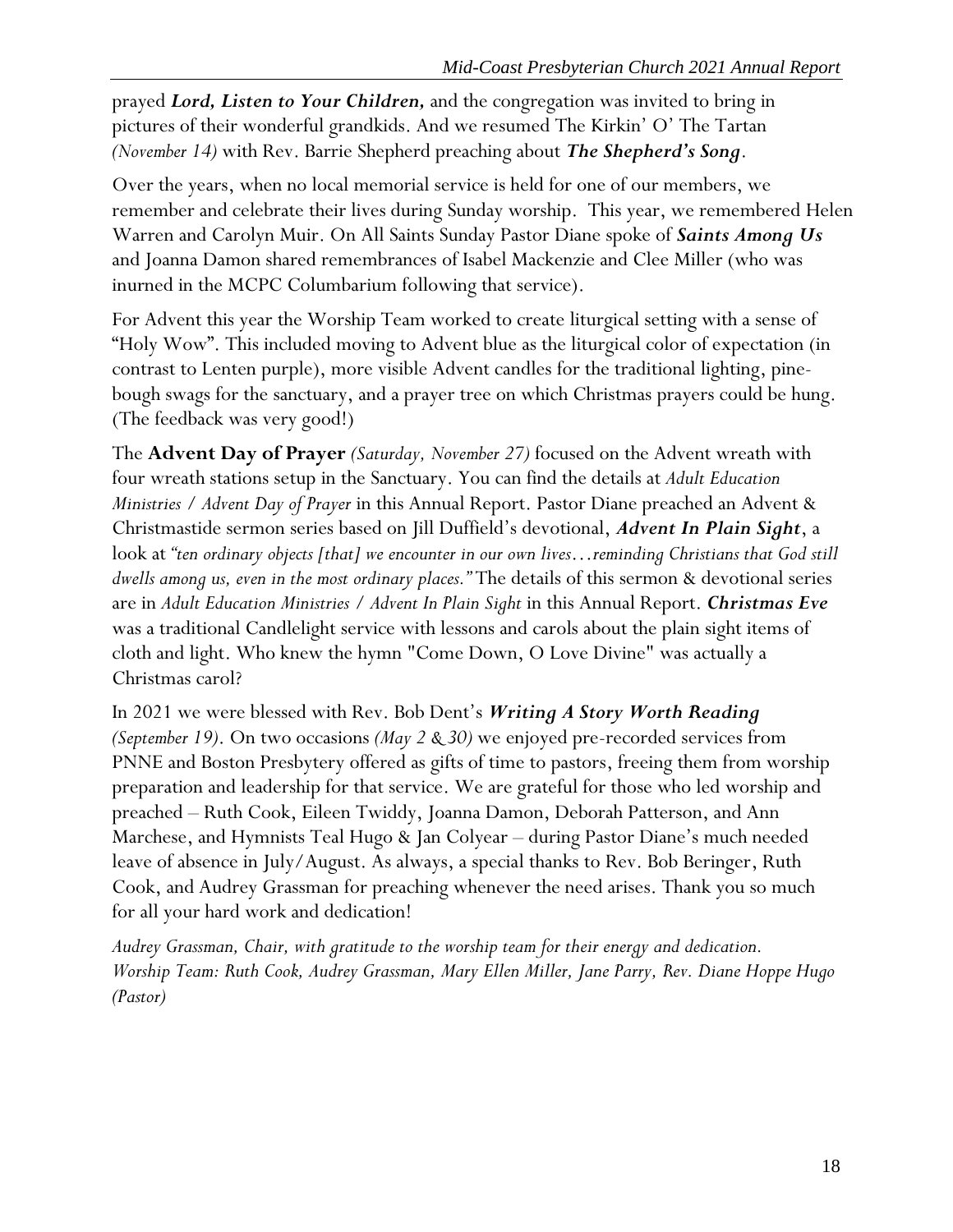# **COFFEE HOUR**

<span id="page-19-0"></span>Our Lord repeatedly broke the rules by eating with tax collectors and other sinners, and not fasting when others were fasting, pointing out that He came to bring hope to sinners and that there was no longer a need to fast, because the Messiah had come. So, our humble coffee hour is a symbol of Christ's bounteous love for us all, given freely by God to us, and therefore to be freely shared.

This year, we resumed in-person worship in June. Coffee hour resumed shortly after that and continued through the year. We have five dedicated Coffee Hour teams who provide a healthy and delicious snack as well as the opportunity for fellowship in sharing food and drink.

*Page Lockhart, Coordinator*

# **PROPERTY COMMITTEE**

<span id="page-19-1"></span>The 2020 shutdown continued into the early part of 2021. The property committee shared information and updates via email and then when the building was reopened by Session we resumed meeting in person. The Property Committee managed building utility systems, life-safety systems and inspections, and building maintenance procedures, and addressed delayed maintenance and other issues as they arose. Issues experienced and dealt with included: clogged sewer line, broken window sashes, water heater shutdown, water heater temperature set too high, boiler zone pump failure, heating zone valve failure, and a nursery room heating pipe leak. An exterior ramped platform was built from one of the Foulger Gallery exit doors to the courtyard to provide better access, and the rotted exterior platform at the door from Fellowship Hall to the Bright Start playground was replaced. Due to all these coordinated efforts our property and building have continued to be properly maintained, repaired, and upgraded as needed so the grounds and building are safe and operational.

Much work was accomplished by committee members as well as many from our congregation – many thanks to all these hardworking volunteers. The annual Spring and Fall cleanups included raking and general cleanup; throughout the year clean-up continued with the removal of brush and invasive vines and pruning of tree limbs and shrubs. The courtyard received many improvements to the appearance, maintenance, and use of this special outdoor gathering space; the sacred space of the Columbarium was also attended to. The Bright Start playground was also reclaimed from fallen limbs, weeds, vines, and leaves, and new mulch was blown-in – all through the persistent and dedicated hard work of many friends of the Bright Start program.

The committee is also responsible for long-range planning. In 2022 these will include: roofing repairs of the steeple shingles; reroofing of the office/education wing; and driveway and parking lot crack filling and asphalt paving sealer. Contractors were contacted in 2021 for interest and estimates for our budgeting of some of these projects. We are also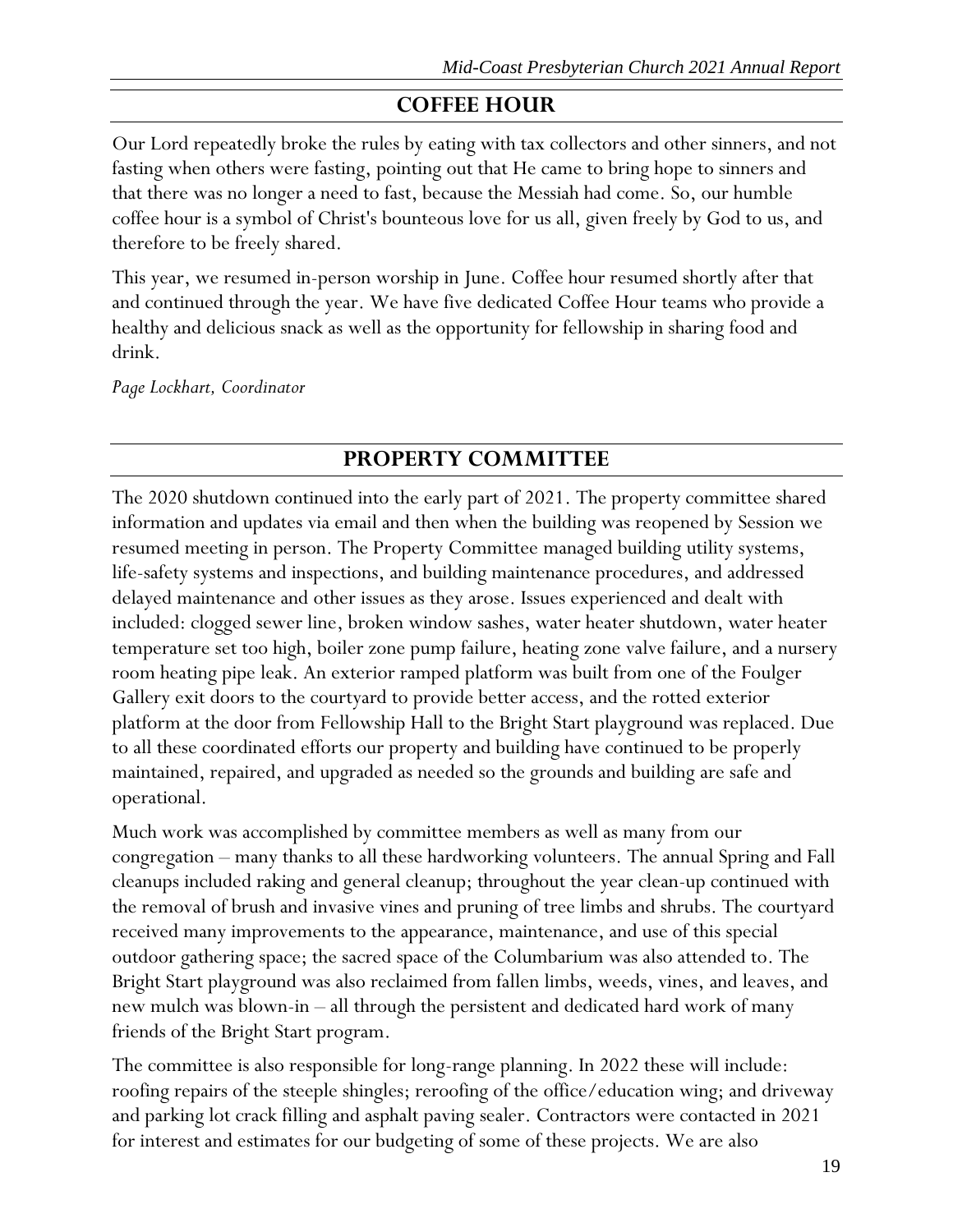considering renovations to the public restrooms, fixtures, partitions, and wall and floor finishes. Additional exit door platforms are being planned as well.

We, the members of the Property Committee, wish to express our sincere gratitude for all the continued support from the entire congregation of Mid-Coast Presbyterian as we look forward to making plans for this new year.

*Darryl Johnson – Chair, Property Committee: John Aliberto, Darryl Johnson, Stan Miller, Russ Riendeau, John Wilkerson, Rev. Diane Hoppe Hugo (Pastor), Ex Officio*

# **BUILDING USE**

<span id="page-20-0"></span>The return to the building was gradual, beginning with staff (both Pastor Diane and volunteers), then worship, followed by other groups. Bright Start reopened in September 2021.

Over the summer the North Harbor Youth Group met in our building with strict protocols, and Midcoast Youth Theater used our parking lot for rehearsals. Mid-year, Una Voce resumed rehearsing at MCPC, and MCPC is again being used by various folks for private parties (think graduation celebrations and the like!). The Sage Square Dancers have used our space several times since mid-2021. And we now have a Daisy Scout Troop meeting at MCPC twice a month!

The Brunswick/Portland Shambhala Meditation Center (part of Brunswick Area Interfaith Council) used our sanctuary for a lecture series in late 2021.

*Marci Clark, Building Use Coordinator*

# **COLUMBARIUM COMMITTEE**

<span id="page-20-1"></span>In 2021 MCPC members Mike Hugo, who joined the communion of saints April 16, 2020, and Clee Miller, who joined the communion of saints August 29, 2021, were inurned in the Columbarium.

In addition to maintaining the Columbarium's beautiful gardens, the committee responsibilities include management of documentation, record keeping, and physical preparation of the columbarium for an inurnment when needed. Pastor Diane continued to update policies and procedures for the columbarium; once updated they were approved by Session. The committee hasn't been able to meet due to the pandemic but hopes to in the near future. In addition to current committee members Debbie Patterson and Nancy Aliberto, new committee members are needed for the important task of managing and caring for the columbarium.

*Please know that there are columbarium niches available for purchase, please contact the church office for more information.*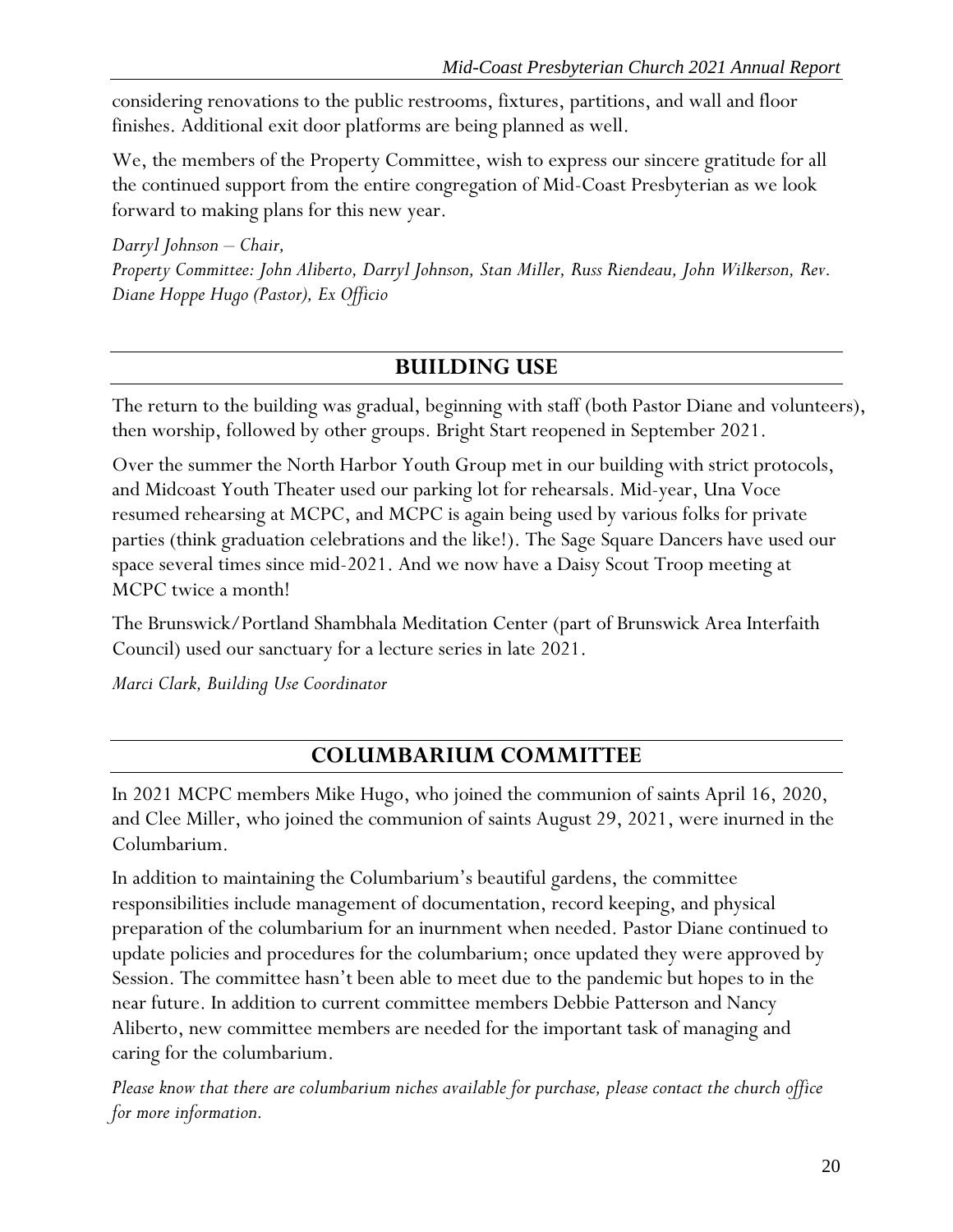# **CONGREGATIONAL LIFE TASK FORCE**

<span id="page-21-0"></span>The Congregational Life Task Force was formed in 2018 from a group of Mid-Coast Church members seeking to enrich our life together as a congregation by offering opportunities to gather for fellowship as well as to learn about current social issues and how people of faith can respond. The task force is currently on hiatus.

*Congregational Life Task Force Membership has included: Bob Beringer, Marci Clark, Joanna Damon, Diana Forsyth, Linda Pappin, Deb Rafnell, Dick Reese, Shirley Reese, & Balinda Washington, in consultation with Rev. Diane Hoppe Hugo (Pastor)*

# **ADULT EDUCATION MINISTRIES**

### <span id="page-21-2"></span><span id="page-21-1"></span>**DAILY MORNING PRAYER**

Daily morning prayer, a spiritual practice begun in March of 2020, continued well into 2021. Every morning, Monday through Saturday, we gathered on Facebook Live for prayer, special readings, and responsively praying the Psalms. This practice served as an anchor for many in a time of uncertainty and an important connection when we were physically distanced. When we were back in the church building, through conversation with participants and much prayer it was decided that daily morning prayer had met a need, but that need was no longer present. July 10th closed this pandemic-time ministry. It was an important part of the last year-and-a-half for many in our congregation, and we are grateful to have developed this practice of Psalms and prayers.

*"Open my lips and my mouth will declare your praise."* Psalm 51:15

*Pastor Diane & Audrey Grassman*

# <span id="page-21-3"></span>**MEN'S BREAKFAST & BIBLE STUDY**

The men of MCPC (and friends) met monthly for a Zoom breakfast and study. Despite not being able to enjoy personal interactions, we continued sharing joys and concerns and participating in lively, Christian-oriented studies. While we missed the delicious morning breakfasts at the Brunswick Broadway Deli, Zoom allowed our reach to extend far and wide into nursing homes and to the states of Virginia, Texas, and Wisconsin! Over the year fifteen men participated in one or more Saturday mornings, and all have enjoyed each other's company and insights.

Different group participants led the lively and challenging discussions. Thanks to Bob Beringer, Paul Brown, Bob Dent, Tom Hunt and Dick Reese for sharing and leading. The year 2021 was started by observing the Epiphany Season exploring the various Christmas Bible narratives. Other topics ranged from MLK's *Letter from a Birmingham Jail*, *The Final Four Words of Jesus*, *Hate in All Human Beings*, *Criminal Justice and the Christian Community*, *A Story of Some Extraordinary Unremarkable People*, *The Chosen – a v*ideo presentation of Jesus's life, and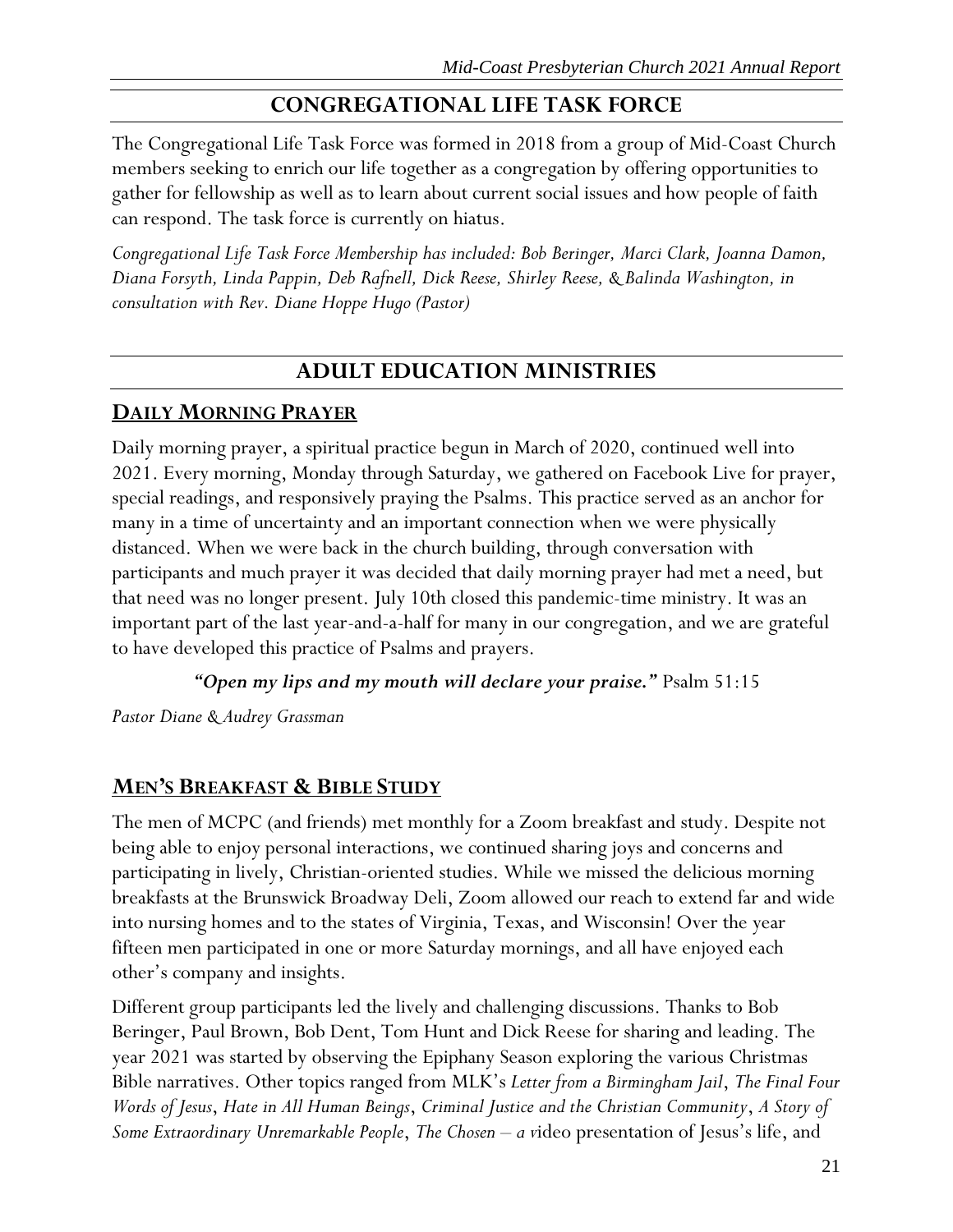*The Plight of Native American Indians*. The year finished with the poignant study *Making Sense of the Word Becoming Flesh*.

We continue to wrestle with our understanding of faith and putting it into practice in our lives and the life of the congregation. We also came together in support of various congregational events. What fun and sense of accomplishment the men of MCPC had (Breakfast/Study AND other guys) leading Men's Sunday Worship in June, serving hot drinks at the PW Christmas Fair, and helping out on various event setup occasions.

We would love to expand the group and explore new topics in 2022. Geography now does not matter! We do long for a return to in-person, Broadway Deli gatherings, but be assured that Zoom access will continue! Come join us 9 to 10:30 AM, virtual or live (one of these days….) as we seek to grow in faith together period.

*Paul Brown, Convener*

# <span id="page-22-0"></span>**SPECIAL STUDIES**

### <span id="page-22-1"></span>**ADVENT DAY OF PRAYER**

The 2021 Advent Day of Prayer (Saturday, November  $27<sup>th</sup>$ ) was centered around the lighting of the Advent Wreath. Set up in the sanctuary, there was an introduction to Advent and stations for each part of the Advent wreath, including questions for reflection and takeaway sheets summarizing the significance of Advent, the Circle, the Light, and the Adornment. There was also an Advent devotional booklet centered on the four Advent candles for worshippers to take home. Attendance on Saturday was poor, but the stations were left up and on the following Sundays many people spent time there after worship and took the reflection and devotional materials for their home use. The materials on the Advent wreath were prepared by the Worship Team.

### <span id="page-22-2"></span>**ADVENT & CHRISTMASTIDE 2021 – ADVENT IN PLAIN SIGHT**

For Advent and Christmastide, and through to Epiphany and Baptism Sunday, Pastor Diane preached a sermon series based on Jill Duffield's devotional, *Advent In Plain Sight*. This book looks at *"ten ordinary objects that appear in the biblical narratives of messianic prophesy and incarnation--objects we encounter in our own lives [gates, tears, belts, trees, cloth, light, hearts, stars, & water] … to see the near kingdom of heaven on earth … reminding Christians that God still dwells among us, even in the most ordinary places."* Preceding Advent, the congregation was invited to purchase their own copy of *Advent In Plain Sight* to follow along in the sermon series as well as for their personal devotional use. The series was very well received by the congregation, with many purchasing the book.

Each Sunday an image of the plain object and two questions from the study were posted in Foulger Gallery for folks to consider as they entered worship; a prayer from *Advent In Plain Sight* was printed on cardstock for worshippers to take home.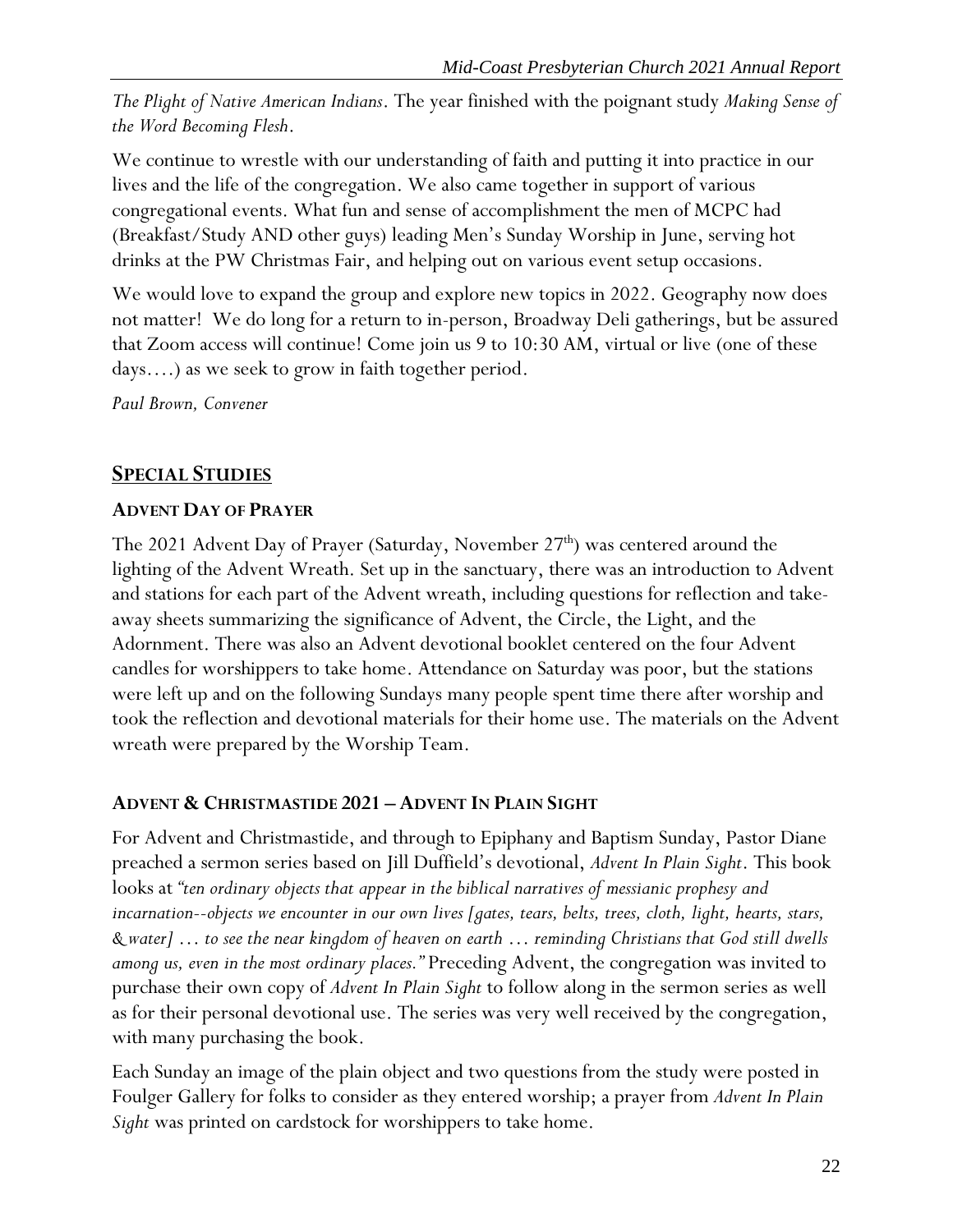# **CHILDREN'S & YOUTH MINISTRIES AT MCPC**

<span id="page-23-0"></span>Though unable to hold Vacation Art Camp in 2021, we were still able to support art for the children and youth in the community. There were many supplies remaining from the 2020 online Virtual Art Camp, and this year we sorted and donated them locally. Most of the supplies went to Bright Start, art journals and watercolor paints were donated to Brunswick High School art classes, a few office-type things went to the church supply closet, and some supplies were set aside to incorporate into a children's program in the future.

In the summer two youth groups met at MCPC – both needing the large space to allow for the social distancing required by the pandemic. North Harbor Youth Group met (with strict protocols) in Fellowship Hall. And Midcoast Youth Theater gathered in our parking lot for rehearsals!

We were pleased to welcome a new scout troop this year, a Daisy Troop is meeting in the building twice a month! Welcome!

*Balinda Washington*

# **THE CONNECTIONAL CHURCH**

# <span id="page-23-2"></span><span id="page-23-1"></span>**THE PRESBYTERIAN CHURCH (USA)**

The year 2021 saw a continued hybrid (both in person & online) ministry throughout the Presbyterian Church. In our presbytery, the Presbytery of Northern New England (PNNE). Being able to attend meetings "virtually" is very helpful for congregations that are geographically distant from the majority of the churches in the presbytery.

The connectionalism of the church was especially valuable when MCPC was evaluating how and when to return to the building and to the sanctuary. There were online seminar series hosted by presbyteries in New England, and numerous resources available from not only the Presbyterian Church (USA) but also our greater ecumenical family. Similar online resources were important as we sought to determine how we would conduct hybrid worship.

MCPC continues to be directly involved in PNNE, with several members serving on presbytery committees. Paul Brown served on the 2021 Nominating Committee and Stan Miller served on the Resource Presbyter Search Committee, ultimately calling Candice Provey to the position. At the end of 2021 Pastor Diane was elected to the PNNE Leadership Commission. PW of PNNE stands as another excellent example of our connectionalism (the PW report is below).

We continue to share financial support for the upper levels of the PC(USA) through Per Capita, a financial amount based on membership numbers of a congregation. For 2022, PNNE has set this amount at \$50 per member; MCPC invites its members to specifically contribute toward this expense.

*Audrey Grassman*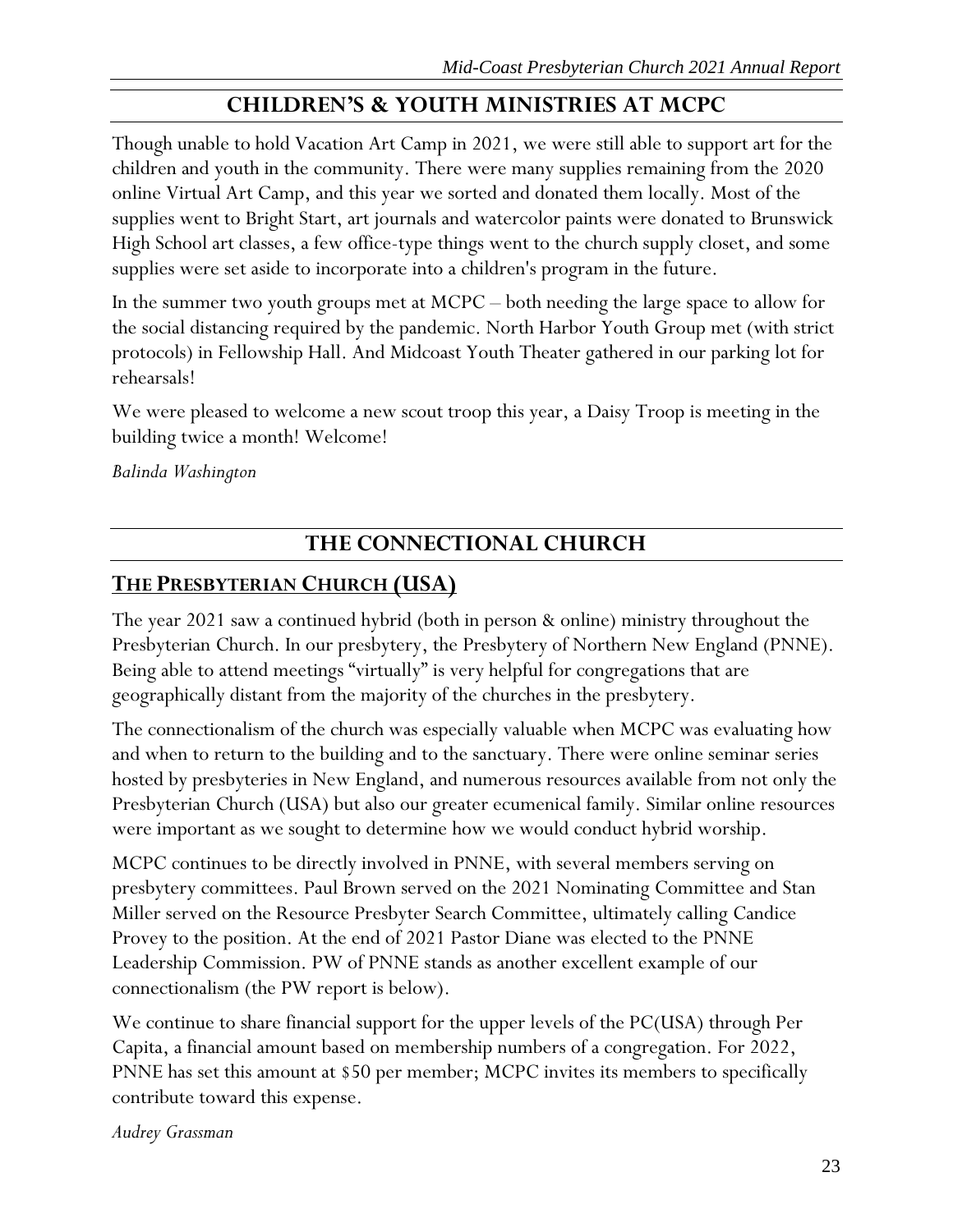# <span id="page-24-0"></span>**A MATTHEW 25 CONGREGATION**

*Being a Matthew 25 Congregation is a call to "actively engage in the world around us, so our faith comes alive and we wake up to new possibilities" and "recognize Christ's urgent call to be a church of action, where God's love, justice and mercy shine forth and are contagious. And we rejoice how our re-energized faith can unite all Presbyterians for a common and holy purpose: our common identity to do mission." The three areas of focus in being a Matthew 25 Congregation are Congregational Vitality, Systemic Poverty, and Structural Racism.* MCPC continues to respond to this call in the following ways.

*Congregational Vitality* is evident in the way this congregation continues to care for one another, engage in ministry together, and worship as community, whether in the sanctuary or online through the pandemic.

*Systemic Poverty* and *Structural Racism* continue to call us to action in many ways. The Pumpkin Patch's support of Native American Tribes of Maine and the

"The way that MCPC has morphed and tap-danced in order to survive – no, to actually thrive – during this pandemic, is a great testament to the faith of [MCPC]." *A 2021 newcomer*

Southwest United States. The congregation's support of local agencies including The Gathering Place, Mid Coast Hunger Prevention, Tedford Shelter, and Habitat for Humanity. Our Alternative Christmas Market highlighted ways to shift the focus of Christmas to ways we can support work around the world that addresses poverty.

# <span id="page-24-1"></span>**AN EARTH CARE CONGREGATION**

Early in February 2021, with the help of Pastor Diane, Balinda, Darryl, and Eileen, we submitted the Earth Care (EC) Congregation recertification on-line: completing a survey of over 125 questions assessing how well MCPC integrated EC practices into all facets of congregational life during 2020 including: worship, education, facilities, and outreach. On March 15, 2021, we were notified by PC(USA) that MCPC was successfully re-certified, our 5th year of EC certifications.

Because the pandemic-related church building shut-down continued into the summer of 2021, our EC Team's usual activities were dramatically curtailed. There was little role for updating the EC Bulletin Board while the church was empty. Bright Start EC-related activities were suspended while Bright Start was not in session. The local ecumenical EC monthly meetings held at First Parish were also suspended. Fortunately, Pastor Diane did continue to periodically incorporate EC ideas into worship in her virtual sermons, hymns, & prayers and then in-person services when MCPC returned to the sanctuary for worship.

John Wilkerson and Dick Reese hope to have a newly revised bulletin board up in early 2022 and Mary Ellen Miller has kindly agreed to help with the EC bulletin board artwork.

If you have specific ideas or suggestions about ways we can improve our environmental stewardship, please let us know.

*Dick Reese, EC Team Coordinator & John Wilkerson*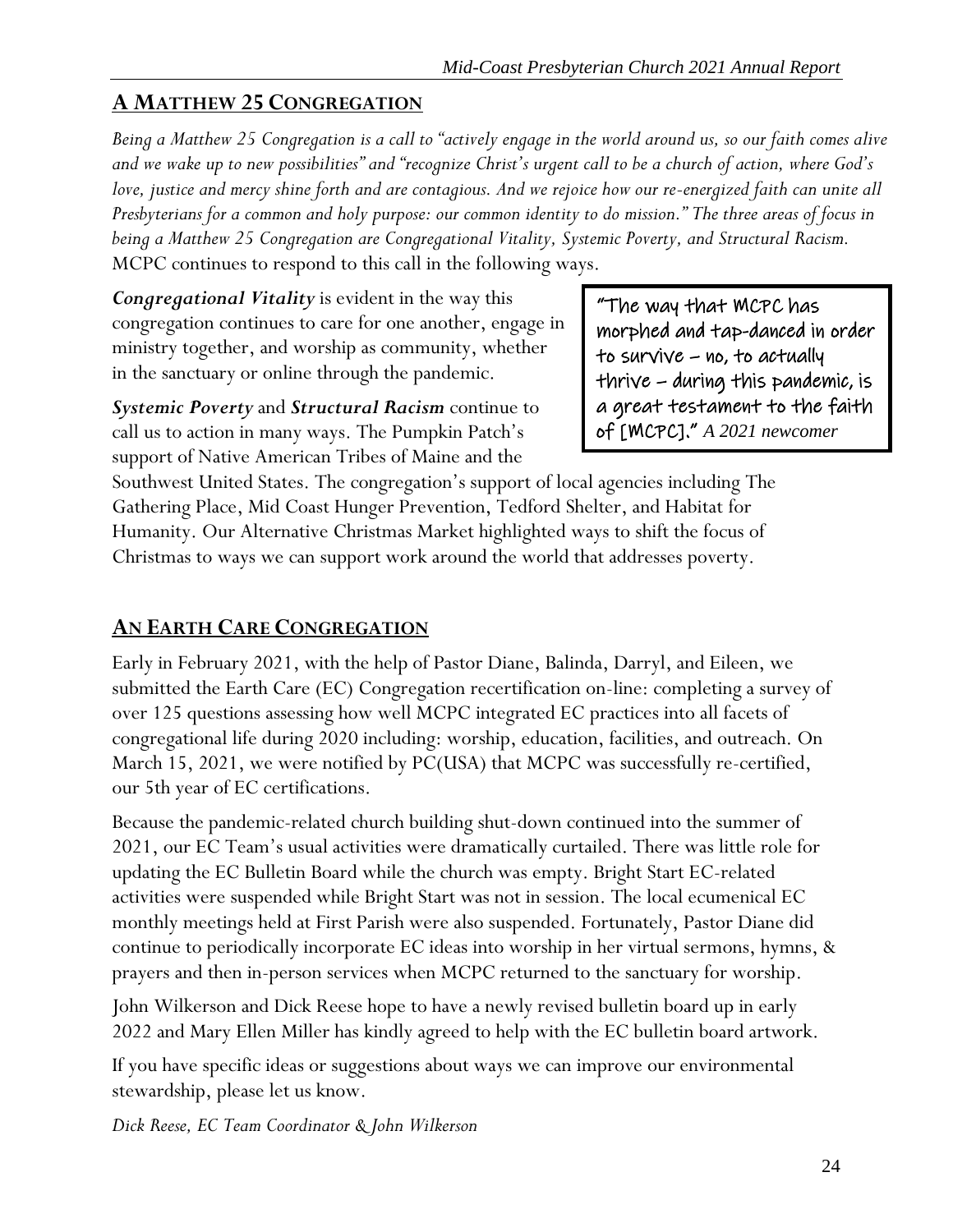# <span id="page-25-0"></span>**PRESBYTERIAN WOMEN (PW)**

At MCPC, all women who attend our church are welcome to join in any activity that PW sponsors. MCPC PW has a coordinating team that meets as needed to schedule events and determine how to distribute any money that is raised by PW.

In 2021 many regular MCPC PW activities were reshaped for this pandemic time. The Annual PW Retreat of the Presbytery of Northern New England was held via Zoom in May. Though it was shorter than an in-person retreat, being online allowed women who normally couldn't get to the retreat to participate and allowed more clergy to present during the retreat on *Drinking Deeply From The Well – A Reflection From Our Pandemic Year*. We hope to meet in person in 2022, while considering online access as well.

PW's 2021 events were successful, although attendance was sometimes down compared to the years before covid. In addition to Zoom monthly Wednesday lunches held via Zoom, a few met in person, some at local restaurants with outdoor seating and two brown bag affairs held in the West Room at church.

The annual Christmas Fair was moved to October and held in the church parking lot one weekend during the Pumpkin Patch. Special thanks to Buckley, Tad, Bruce, and Rick for help in moving a lot of tables and chairs, among other things, outside. Although this venue was a first for the fair it was quite well attended, and we did very well financially.

In 2021 MCPC PW was able to donate \$4000 to several organizations: annual pledge to support PW at the Presbytery, Synod, and National levels, the Martin Luther King Community Presbyterian Church, the United Way, Bright Start, The Gathering Place, and the Sudanese Fellowship.

The last PW event of the year was the church Christmas party. The usual location, the Highland Green Community Center, was unavailable due to Covid concerns. With the help of many the Fellowship Hall was made merry and bright and those that attended were treated to a buffet of special savory and sweet finger food. Thanks to Becky's piano playing we were able to end the evening with a carol sing.

It is hoped that in 2022 we will have more face-to-face opportunities while maintaining online options to connect us to one another more than ever.

### *Joanna Damon*

*PW Coordinating Team: Nancy Aliberto, Marci Clark, Joanna Damon, Linda Pappin, Shirley Reese, and Rev. Diane Hoppe Hugo (Pastor)*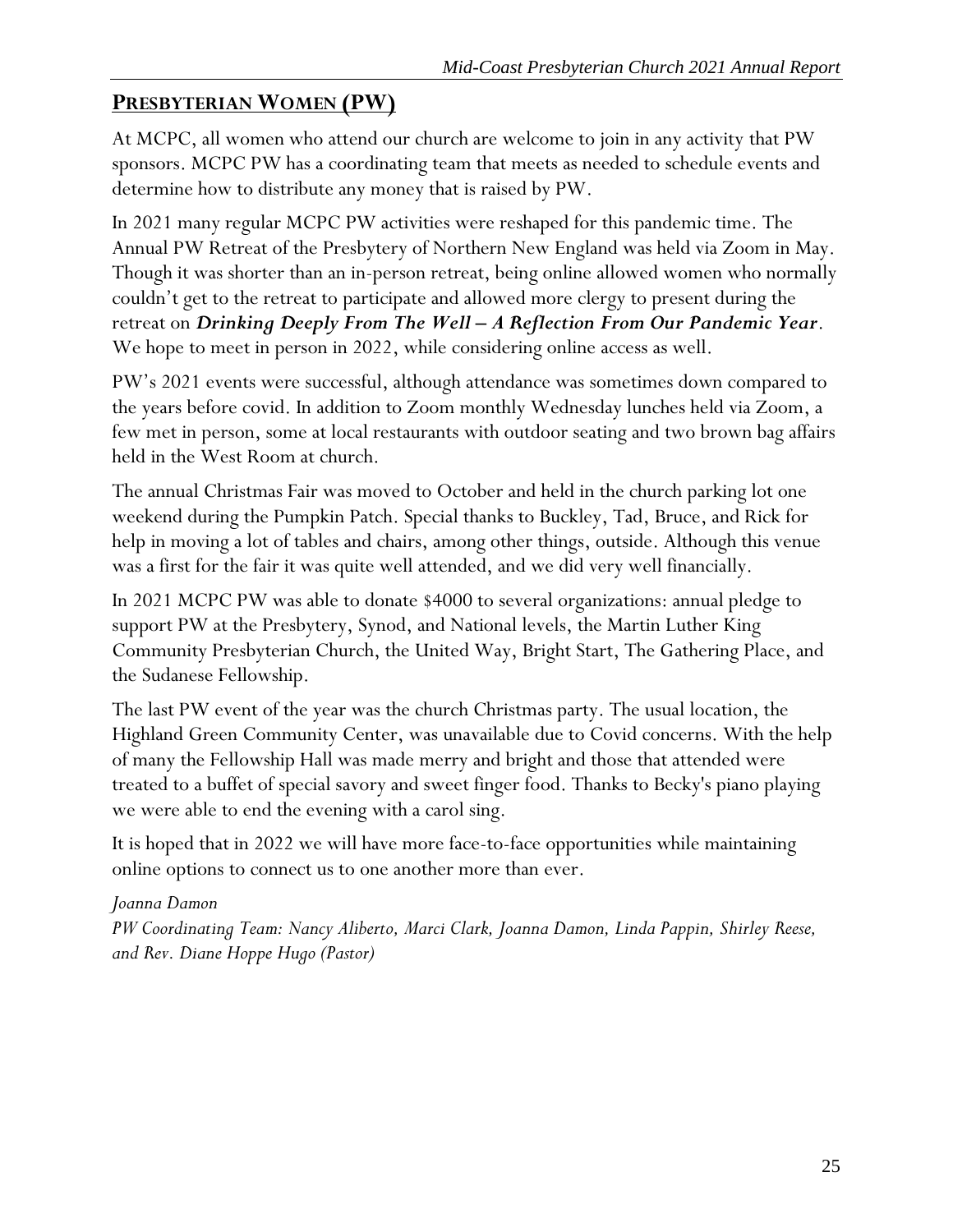| <b>CHECKING ACCOUNT</b>                              |            |
|------------------------------------------------------|------------|
| <b>BEGINNING BALANCE 1/1/2021</b>                    | \$5,847.83 |
| <b>RECEIPTS</b>                                      |            |
| Birthday Offering                                    | 175.00     |
| Harvest Fair (October 2021)                          | 2,593.25   |
| Harvest Fair (late sales & donations)                | 199.00     |
| <b>Total Receipts</b>                                | \$2,967.25 |
| <b>DISBURSEMENTS</b>                                 |            |
| <b>MISSION</b>                                       |            |
| PW-NNE (annual pledge)                               | 1,200.00   |
| <b>Bright Start</b>                                  | 1,000.00   |
| The Gathering Place                                  | 150.00     |
| Sudanese Fellowship                                  | 150.00     |
| Martin Luther King Community Presbyterian Church, MA | 1000.00    |
| United Way of Mid Coast Maine                        | 500.00     |
| <b>Total Mission</b>                                 | \$4,000.00 |
| <b>OPERATING EXPENSES</b>                            |            |
| Horizons Subscription                                | 24.95      |
| Cleaning of Narthex Chairs                           | 200.00     |
| Lamp shade replacement                               | 36.92      |
| Harvest Fair publicity (reusable yard signs)         | 210.99     |
| MCPC Christmas Party                                 | 24.02      |
| <b>Total Operating Expenses</b>                      | \$496.88   |
| <b>Total Disbursements</b>                           | \$4,496.88 |
| <b>ENDING BALANCE 12/31/2021</b>                     | \$4,318.20 |
| <b>CERTIFICATE OF DEPOSIT</b>                        |            |
| Beginning Balance $-1/1/2021$                        | \$1,283.03 |
| Ending Balance $-9/19/2021$                          | \$1,283.67 |

# **PRESBYTERIAN WOMEN 2021 FINANCIAL REPORT**

### <span id="page-26-0"></span>**SPECIAL OFFERINGS**

In 2021, MCPC again received all four Special Offerings which connect us with, and invite us to support, ministries of the larger church. The Special Offerings are: One Great Hour of Sharing, Pentecost, Peace and Global Witness, and Christmas Joy Offering. Both the Pentecost and Peace and Global Witness Special Offerings specify that a portion is to be retained by the congregation and used locally. In 2021 local portions of both went to Bright Start Childcare as they sought to reopen and serve the youngest in the Kingdom of God. Giving opportunities that support these ministries are also available year-round through the Giving Catalog (www.presbyteriangifts.org). Financial details are in the Treasurer's Report.

*Audrey Grassman*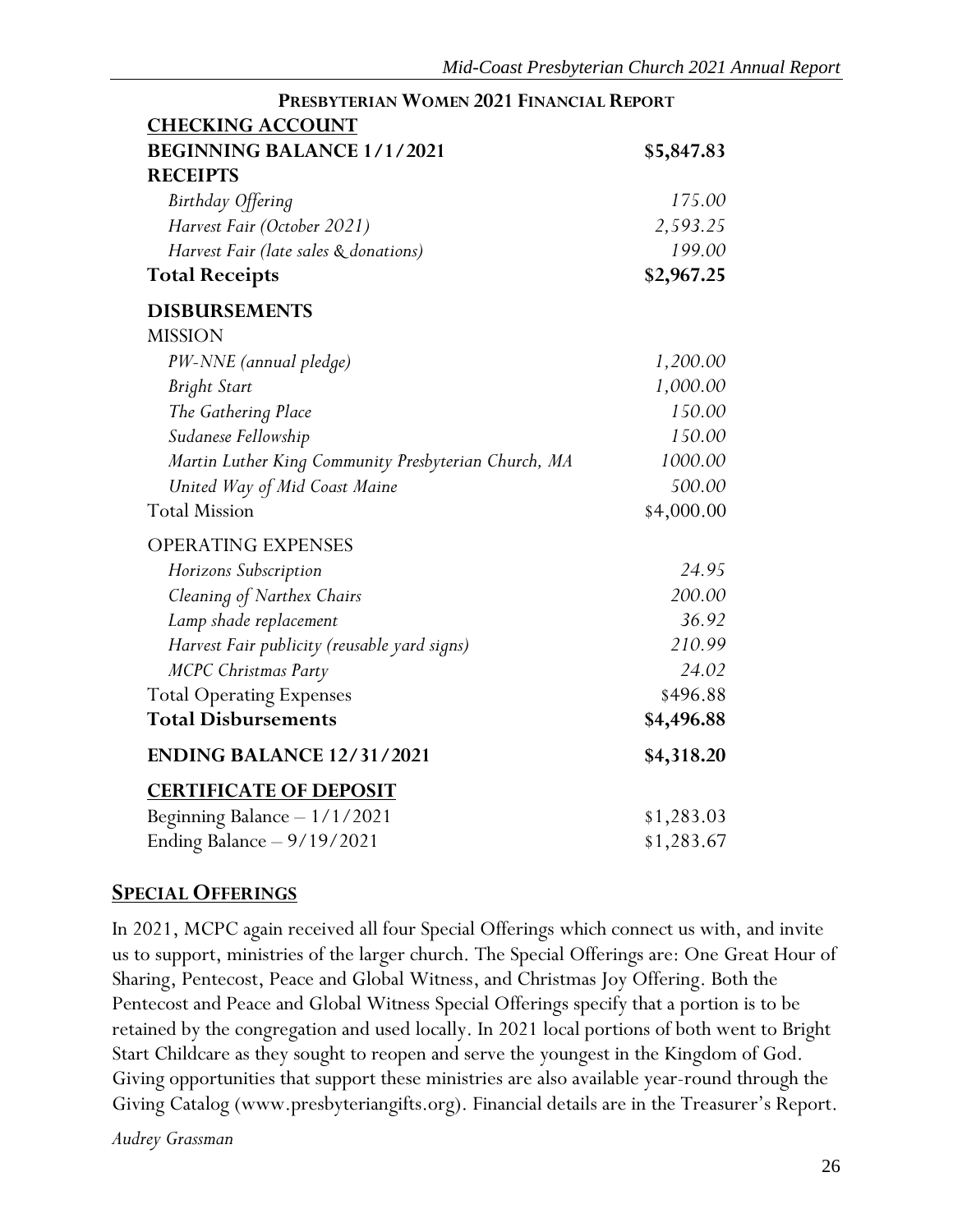# <span id="page-27-0"></span>**SUDANESE PRESBYTERIAN FELLOWSHIP OF PORTLAND**

A special bond has existed between Mid-Coast Presbyterian Church and the Sudanese Presbyterian Fellowship of Portland ever since two very tall gentleman visited our church in 2005 and stated that they were Presbyterian refugees from Sudan. Since that special Sunday, the Presbytery of Northern New England with MCPC as the sponsoring congregation has nurtured and supported a group of Presbyterian Sudanese. The form of support has varied over the years, ranging from providing preachers and helping to convert a rented office into a worship space to providing fellowship and financial aid.

This past year has been quite a challenge for the Fellowship because of the need to cease inperson worship and the Sudanese congregation's inability to migrate to on-line worship. The lack of a worship space now faces these Sudanese as we all are emerging from pandemic restrictions.

Seeking to support the Sudanese congregation in meaningful ways, MCPC has continued the long-standing tradition of donating both back-to-school supplies and Christmas gift cards to the Fellowship's children. Additionally, thanks to the Board of Deacons and PW financial aid, \$600 was contributed to support their congregation. Prayers are greatly needed for the strengthening of the Fellowship in 2022, both in finding a worshiping space and for ministering to each other and to the wider Sudanese community of Portland.

*Paul Brown Sudanese Steering Committee: Paul Brown, Ted & Phyllis Campbell, Marci Clark, Mia Dyson, Valerie Enos*

# <span id="page-27-1"></span>**SOUTH AFRICA CONNECTION:J.Z.S. NCEVU MEMORIAL CHURCH**

Through our congregation's correspondence with members of the JZS Ncevu Memorial Church in Queenstown, South Africa, we have shared many stories of how the Covid-19 Pandemic has changed all our lives.

For our sisters and brothers in Queenstown, the loss of their beloved pastor, Rev. Xolani Vatela to the Covid-19 Virus was a heartbreaking experience. He was not only the Pastor of the congregation in Queenstown, but the pastor for many outlying, small, satellite congregations as well. Many of those writing from South Africa shared in their letters how deeply personal this loss was for them. The congregation allowed Rev. Vatela's family to remain in the Manse until recently, and they now have found a place they can call home. A search for a new pastor has begun, and we are told that many ministers have applied for the job. Our friends have asked for the prayers of Mid-Coast Church as they begin this search process.

Many of our correspondents from South Africa have shared their sorrow at how this disease has seriously depleted their numbers. Many people are scared of coming to Sunday worship, but the church treasurer is grateful for those who have continued to support their ministry.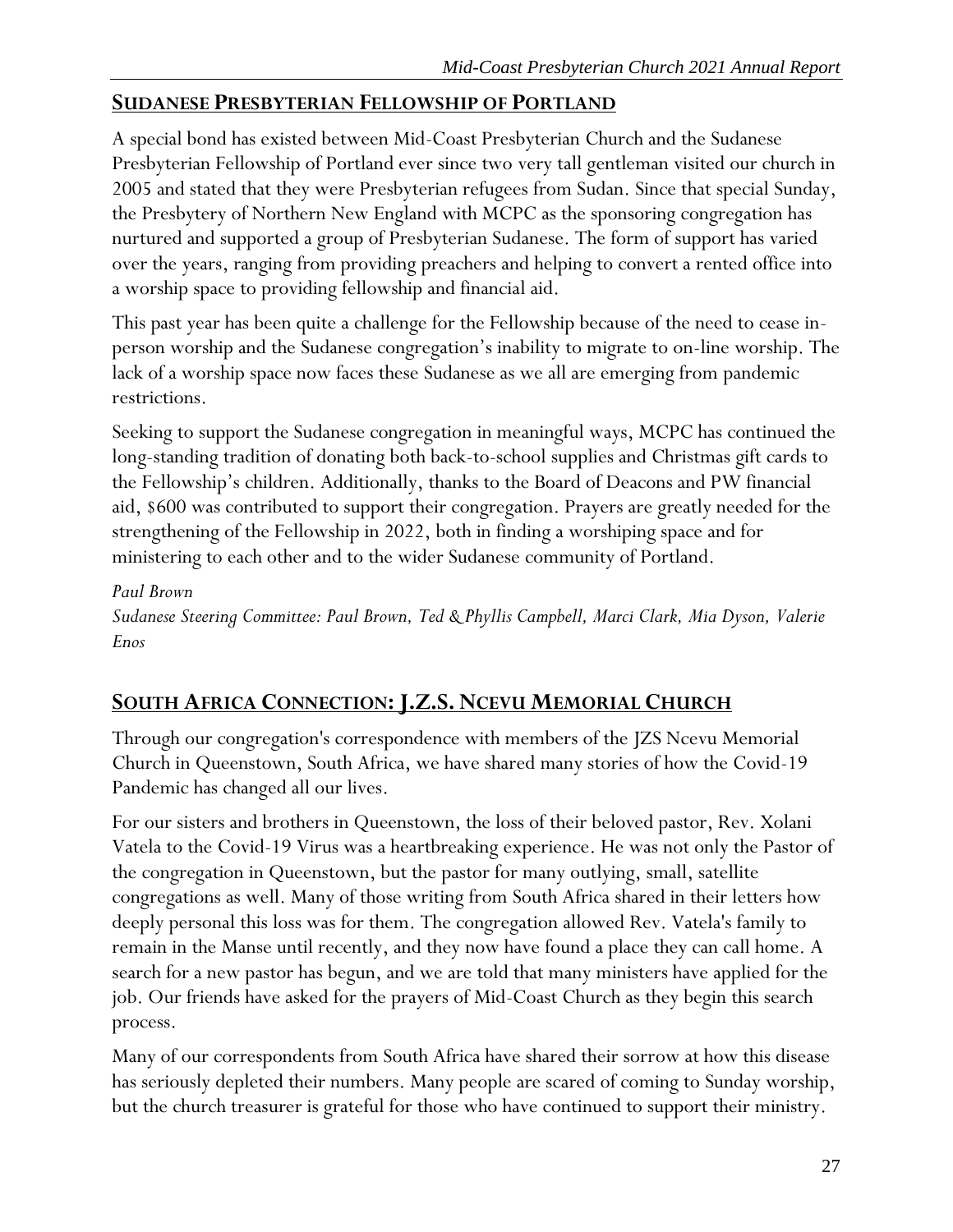Despite all the challenges, the Ncevu Church is moving ahead with building a church at one of the outstations in a fast-growing township. As one writer said, "We won't be deterred in our determination to do the Lord's will."

Letters from Ncevu members have shared personal tragedies like a young couple shot in their home by intruders, a daughter just beginning her study at Nelson Mandela University in Port Elizabeth, a teenage son caught up in using drugs, and an initiation school where boys leave their homes for the passage to manhood where, at last report, twenty boys have died.

You Mid-Coast Connection Team is grateful for this deepening relationship with our brothers and sisters in Christ in another part of God's world.

*Bob Beringer*

*South Africa Connection Team: Bob Beringer, Elaine Brown, Paul Brown, Joanna Damon, Dick Reese, and Rev. Diane Hoppe Hugo (pastor)*

# **BRIGHT START CHILD CARE**

<span id="page-28-0"></span>The biggest news for 2021 is that Bright Start is again open and offering childcare services to the community of Topsham and beyond! Everyone is so glad to be able to continue our wonderful program.

Backing up…we remained closed from January through August 2021. We began thinking about reopening in the spring and did some posters and Facebook postings to reflect that. The church began offering on-site worship again and I worked closely with Dick Reese, our health consultant, to update and complete a protocol for admitting children to Bright Start. Dick has been a wonderful asset in finding our way through this pandemic.

I was able to preach a sermon to the congregation on August 1 asking for help and support in trying to reopen. The church organized a fund raiser to support our efforts. The Presbyterian Women, as well as other members of the church, offered to provide snacks and supplies for the Bright Start kids. During August, Dick and Shirley Reese arranged to clear and update our playground—many people came in to pull weeds and move out the playground equipment. On August 27 the company of Bark Brothers came to "blow" woodchips over the whole playground; it was an amazing process. Many thanks to everyone who worked so hard to make that happen. The playground equipment was also power washed and then returned to the playground.

A Bright Start Open House was held on August 31 to attract new students. We called 3 staff back effective September 1 and reopened on September 7. We started out slowly with only 5 children but are now up to 13 children.

One staff member left in November due to family needs and another staff returned to full time work in December.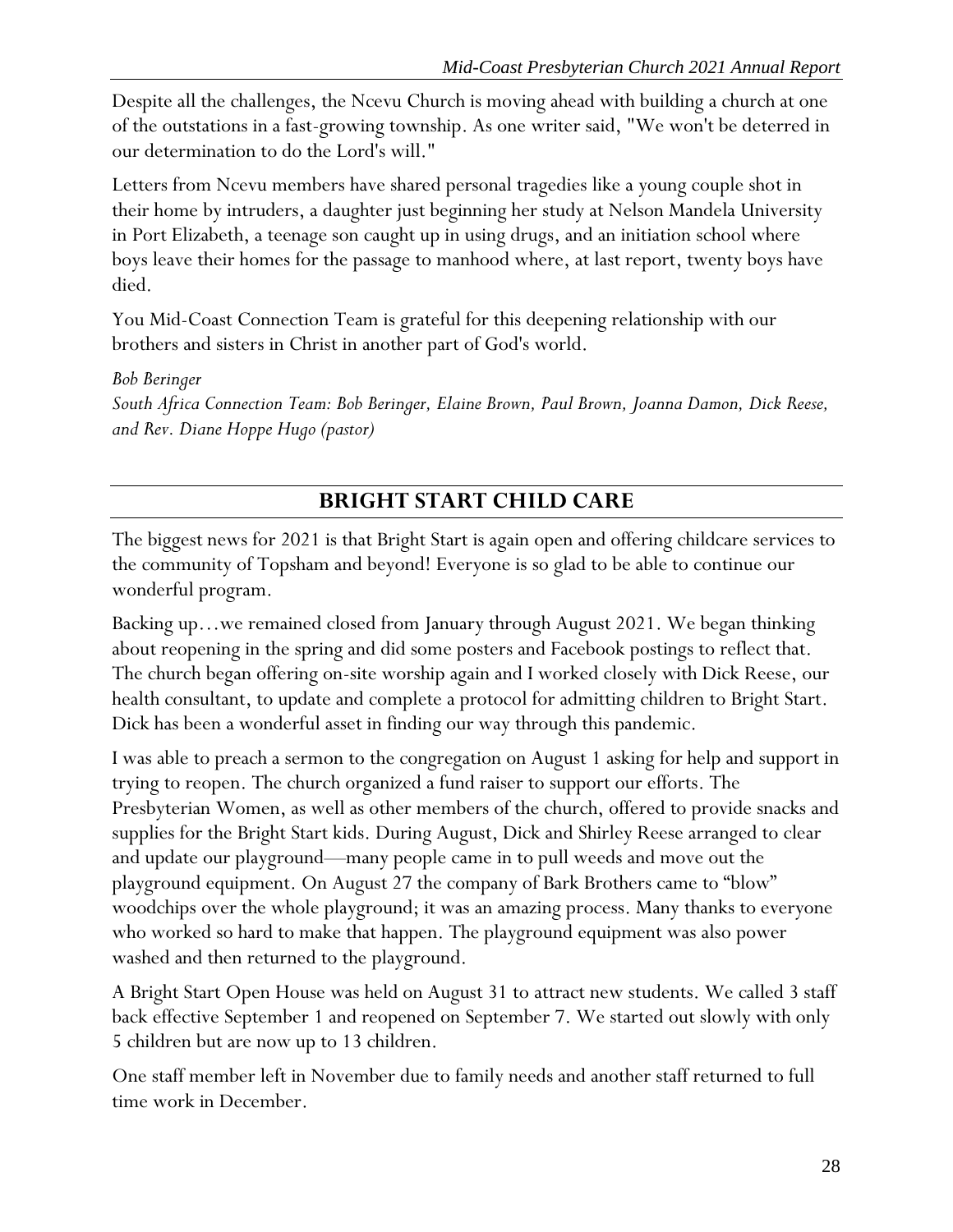Bright Start applied for, and received, a grant from the state under the America Rescue Plan with funds made available because of the pandemic. We are receiving \$5000 per month in support from them with \$200 per month bonuses for each staff member. The church fund raiser resulted in a \$10,960 contribution to Bright Start. It paid for the playground renovation, and the balance (\$6,760) will be used to support the ongoing Bright Start program. We currently have \$28,880 in our account and with a steady stream of funding from tuition payments and our grant we hope to move forward in the new year.

A new Bright Start website in under construction. The Board continues its search for a new director. I offer my personal thanks to the board (Shirley Reese, Linda Pappin, Marci Clark, Rev. Diane Hoppe-Hugo, Mary Ellen Miller, and Debbie Patterson) for all they have done to encourage and support our reopening. A special thanks to the church members and Session who have fully supported us as well. With God's help we will continue to provide for the needs of our community.

# *Eileen Twiddy, Director*

*(Editor's note: We are so grateful for Eileen's return as Director while the Board seeks to fill the position permanently!)*

# <span id="page-29-0"></span>**COMMUNITY CONNECTIONS & OPPORTUNITIES FOR SERVICE**

# <span id="page-29-1"></span>**BLOOD DRIVES – A NEED TO BE MET**

Blood drives meet a critical need in our community. With MCPC's visibility, easy access, and great space, we used to host one twice a year but due to the pandemic we had to stop. We need someone to look into resuming this important activity. Please contact the church office if you can help.

# <span id="page-29-2"></span>**PUMPKIN PATCH**

The October Pumpkin Patch benefits the Indigenous population in the Farmington area of New Mexico, in addition to being an MCPC fundraiser. The growing and harvesting of the pumpkins employs over 700 Navajo, Hopi, Zuni, and Pueblo people, providing a sustainable income for families in an area where the unemployment rate is over 40%.

Our church's visibility in the local community has increased as more and more people come to associate our church with a pumpkin-filled lawn. Part of our success is, as the Pumpkin Patch people say, "We are selling pumpkins with a purpose," and the fact that we return 75% of our proceeds resonates with our customers.

With delays in our scheduled delivery and short notice of the actual arrival of the pumpkins, we didn't know where our unloading help would come from. With only a few people present at the beginning of unloading, the sight of the Mt. Ararat High School track team running to help out was an answer to prayer. Soon after, community members with varying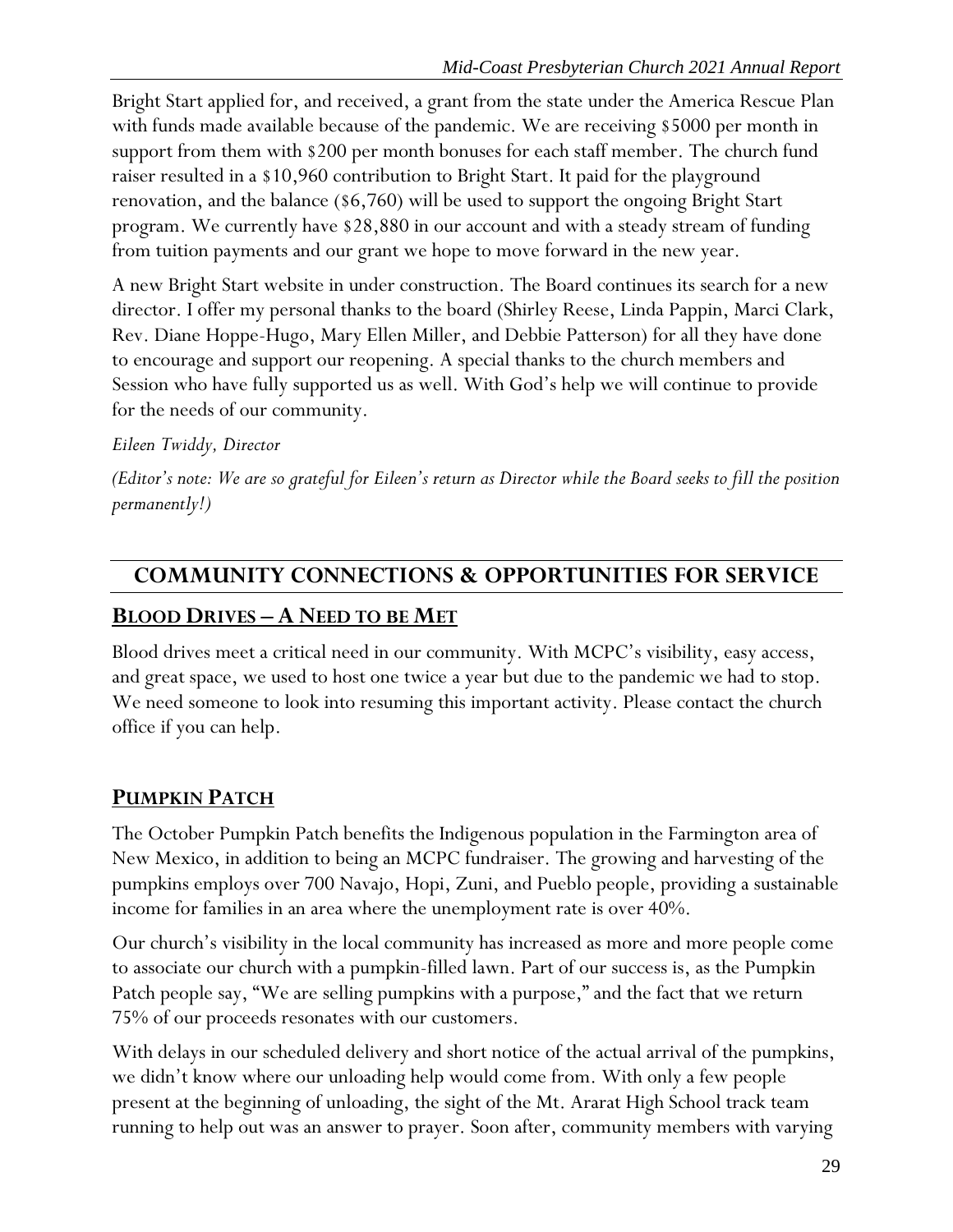relationships to MCPC arrived to pitch in alongside the dedicated MCPC folks who just kept showing up. We are especially grateful to Mike Bolduc and the team from Southern Maine Movers for their assistance in unloading of the truck and the many volunteers who helped get all 2352 bulk pumpkins (about 700 more than expected) rolled up the hill and onto the pallets.

We tell customers that we return 75% of sales to Pumpkin Patch Fundraisers, because that is the stipulated rate. But in 2021 Pumpkin Patch Fundraisers assessed us only 66% because of our excellent sales total. To honor the 75% return to help support indigenous peoples, MCPC's Session agreed to send the difference (\$862.15) to the Four Direction Development Corporation, whose mission is *to improve the social and economic conditions of the Native American tribes in Maine – the Maliseet, Micmac, Passamaquoddy, and Penobscot, through education and investments in affordable housing, tribal business ventures, and Native entrepreneurship*. In all, pumpkin sales were \$11,142.75. (\$7,481.41 to Pumpkin Patch Fundraisers, \$862.15 to Four Direction Development, and \$2,781.19 to MCPC.) Thanks also to the Crafters and PW who contributed crafts and baked and canned goods to sell at the Patch (adding \$440.50 to funds raised for the church).

Thank you to all who helped unload and set up pumpkins, staff the patch, and tell the story – making our 2021 Pumpkin Patch so successful.

*Darryl Johnson, and Shirley Reese, Co-Chairs*

# <span id="page-30-0"></span>**CRAFTERS & THE FARMERS' MARKET**

At MCPC, Crafters and the Farmer's Market go hand-in-hand. The crafters (previously the Knitters) enjoy sharing their love of crafting with one another, and every year make some wonderful things to be sold at MCPC's table at the Brunswick Farmer's Market. Then in the summer, focus shifts to the Brunswick Farmer's Market itself. (And in October they work at the Pumpkin Patch on Tuesdays!)

In 2021 we were able to return to the Brunswick Area Farmer's Market for July, August, and September—maintaining safe distancing made easier since the market is outdoors. After our year away we were glad to be back to this ministry of presence. It is always so good to meet new people and see old friends when we are there, and we believe it conveys to the Brunswick/Topsham area community that MCPC values being a part of that community.

We are grateful for the faithful Farmers Market crew of Betty Bavor, Laurye Wilcox, and Balinda Washington, for the items supplied by ever faithful crafters and knitters, including Trisha Thebeau, Diana Forsyth, Deb Rafnell, and Balinda, and to Laurye for providing the PW jams & jellies to sell. In 2022 we hope to be able to meet in person for our crafting!

*Balinda Washington, Coordinator*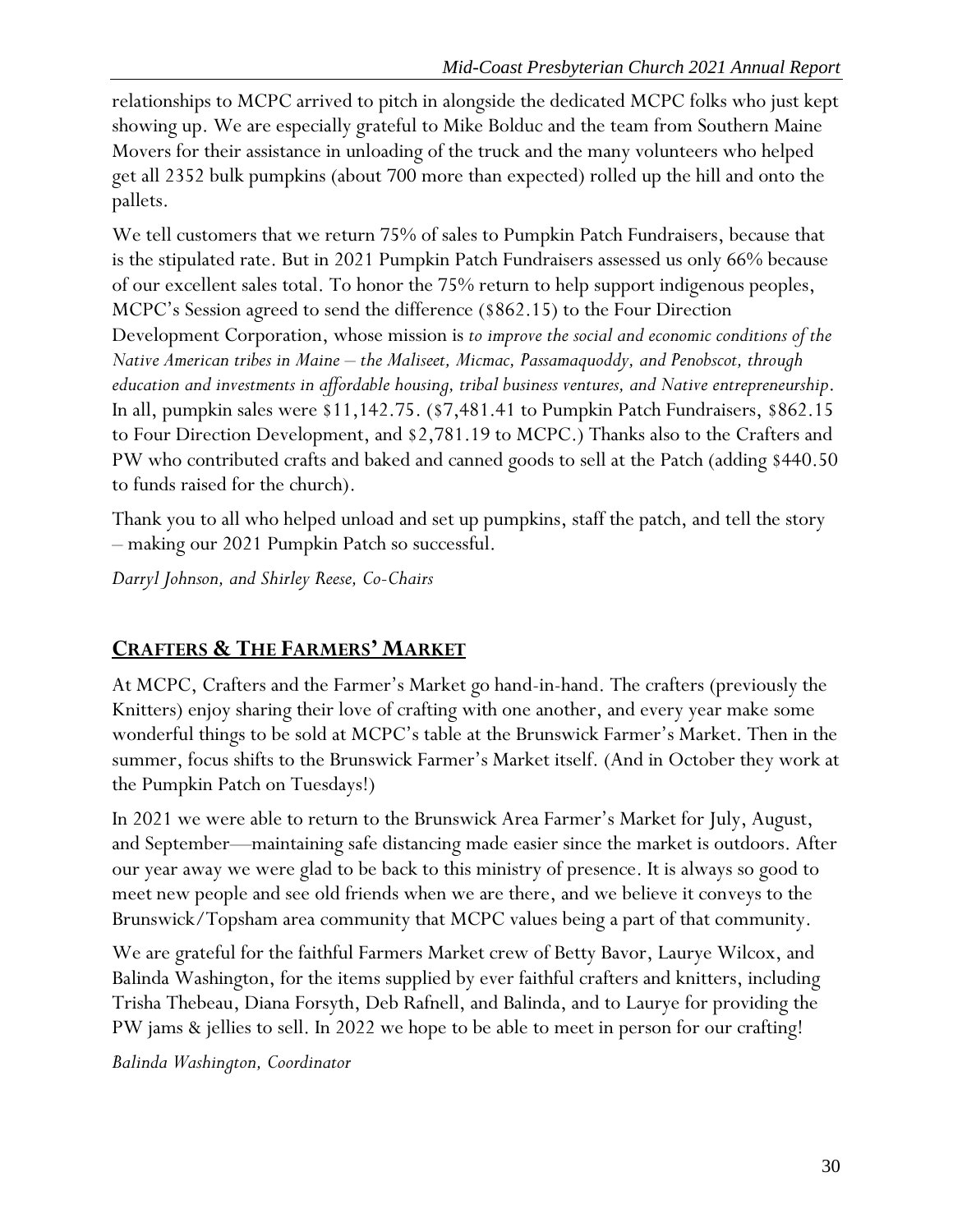# <span id="page-31-0"></span>**ALTERNATIVE CHRISTMAS MARKET**

Providing an opportunity to support outreach and mission work through donations and purchases has been a part of MCPC's Christmas tradition for many years. Instead of giving tangible gifts for friends and family, gifts to various organizations and causes are made possible in the name of those friends and family.

With joy the 2021 Alternative Christmas market was able to move from an on-line market in 2020 to a live, in-person market this year. Through the generosity of the congregation, money was donated to our local 7 Rivers Chapter of Habitat for Humanity, PW for mission support (through the purchase of jams & jellies), and Heifer Project International (through the purchase of craft items). CEOLI cards were unavailable this year due to travel restrictions; Shirley Reese hopes to travel to Bolivia in 2022 and bring a new supply these beautiful, hand-crafted cards!

*Paul Brown*

# <span id="page-31-1"></span>**TEDFORD SHELTER MEALS**

As Christians, we express our faith through caring concern for the marginalized in our society. Each  $4<sup>th</sup>$  Monday of the month we have the opportunity to do just that by providing a wholesome meal for the fifteen or so residents of the Tedford Homeless Shelter in Brunswick. You can be a part of this local ministry by helping prepare meals, donating ingredients or sides for the meal, or helping with delivery to the Tedford Shelter.

Monthly signup sheets are posted in Fellowship Hall two weeks before the meal – you can sign up to provide salads, bread, desserts, fresh fruit, or other parts of the meal. Contact Shirley Reese (833-5415 or <u>reesers( $\omega$ comcast.net</u>) for more details. In 2021, we prepared a variety of meals including Enchilada Casserole, Macaroni & Cheese, Chicken & Rice, Pumpkin Patch Pumpkin Soup, Tex-Mex Lasagna, and Beef Stew. *(Editor's note: Many thanks to Shirley Reese for preparing these main courses.)*

In warmer weather, the clients at Tedford are waiting to help carry food in, asking "who's cooking tonight and what are we having" and always expressing their gratitude. Thank you to all who have so faithfully participated in this ministry of feeding hungry neighbors.

*Shirley Reese, Coordinator* 

# <span id="page-31-2"></span>**THE GATHERING PLACE:**

The Gathering Place (TGP) is a daytime shelter for the homeless and disenfranchised, where anyone is welcome to drop in for a cup of coffee. Created by our local faith community, it has a small part time staff but is administered and run by volunteers. Despite many challenges, TGP is open to provide both physical and spiritual warmth.

The pandemic has been hard on all of us, but it has had a devastating effect on the homeless of our community. Thanks to tireless effort by TGP staff and volunteers to redesign and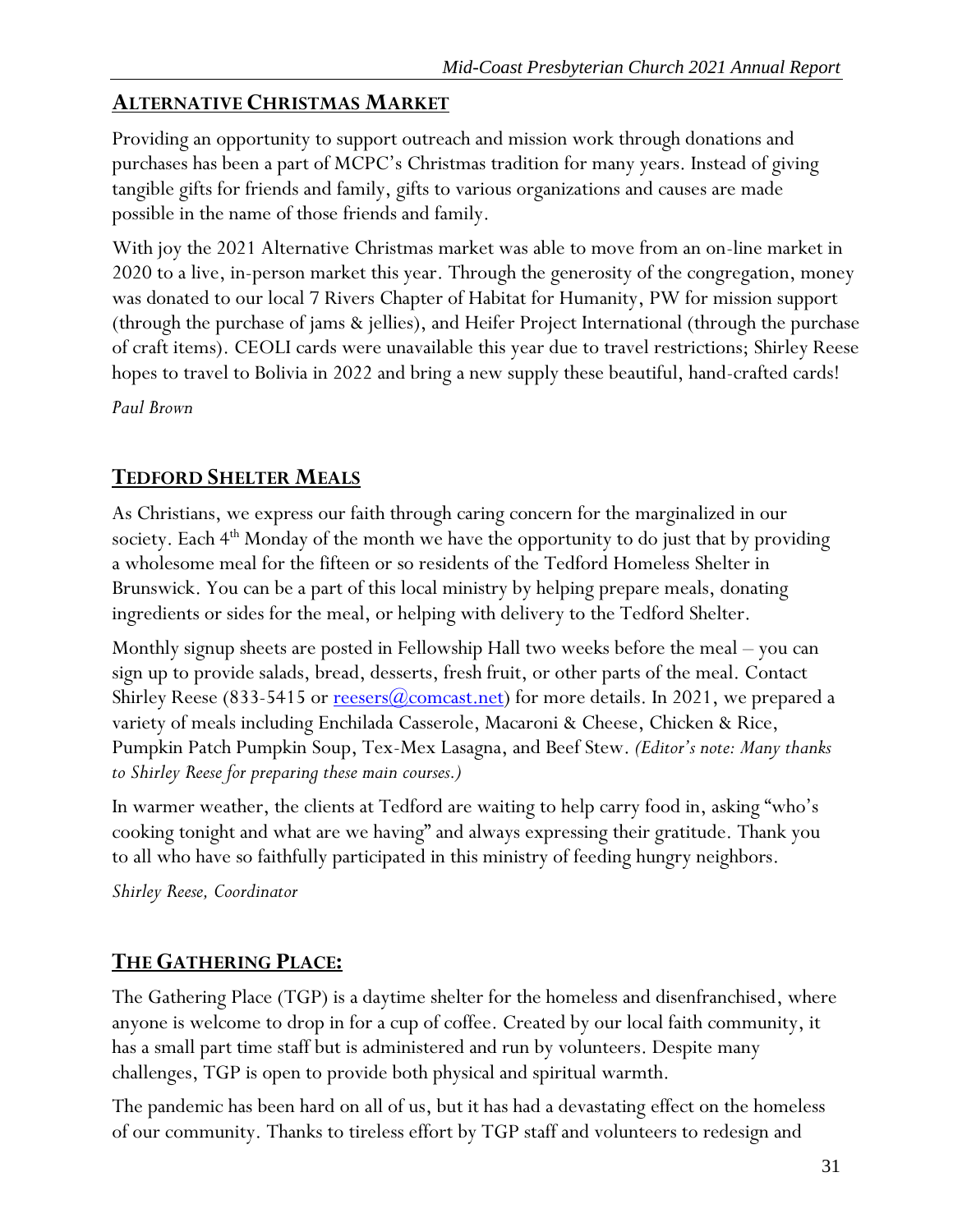alter interior and exterior spaces, the shelter has been able to remain open for all except a couple of months at the beginning of the pandemic. Furniture has been rearranged, partitions set up, and a limited amount of people are allowed at one time. Only packaged food is available and masking and social distancing continue to be enforced. Over the summer outdoor areas were always in use, with a limited number of people allowed inside to use bathrooms or computers or to meet with case workers or staff. Bitter cold winters mean the shelter is needed more than ever. Hats, gloves, scarves, and socks are given out as requested and packaged food from Rusty's Gas and Food Mart is always available.

This year's Christmas party was an outdoor Christmas tree decorating, complete with coffee and doughnuts. And it was decided that the Christmas Store, where guests can pick up donated items of all kinds, should be held since it is the only way most guests can give presents to their families. It was set up inside the facility with only six people allowed in at a time. Gift cards for Hannaford, gas vouchers, and greeting cards were given out to everyone who came to "shop."

Donations of hats, glove, and socks are one way you can help the homeless of our community. Just drop donations off at the shelter, located on Union Street behind the Seventh Day Adventist Community Center across from Hannaford's back entrance.

"And the king will answer them, 'Truly I tell you, just as you did it to one of the least of these who are members of my family, you did it for me. '

*Joanna Damon (also Gathering Place Board Member)*

# <span id="page-32-0"></span>**MID COAST HUNGER PREVENTION PROGRAM**

*Their Mission: "MCHPP is a 501-c-3 nonprofit organization. Our mission is to provide hungry people with access to healthy food, work to improve the quality of their lives by partnering with others, and serve them in a manner that recognizes their dignity."*

The Mid Coast Hunger Prevention Program consists of many parts including the Food Bank, Soup Kitchen, and Food Pantry. These are all located at 84A Union Street, Brunswick, just behind Hannaford. The MCPC Board of Deacons coordinates our involvement with MCHPP. For Thanksgiving 2021, nonperishable food donations for MCHPP were collected.

# <span id="page-32-1"></span>**HABITAT FOR HUMANITY**

Support of affordable housing in our region in gifts of time, talent and money has taken place since 1991 through our covenant relationship with Habitat for Humanity. Such support continued in 2021 although understandably altered because of the pandemic.

While the main purpose of Habitat is to provide affordable housing to those who could not otherwise move into a home, Habitat has now expanded its charter to include two additional programs: Winterization & Repair and Stay in Your Home. Volunteer efforts drive this mission. Funds have traditionally been raised through ReStore sales profits, through a Spring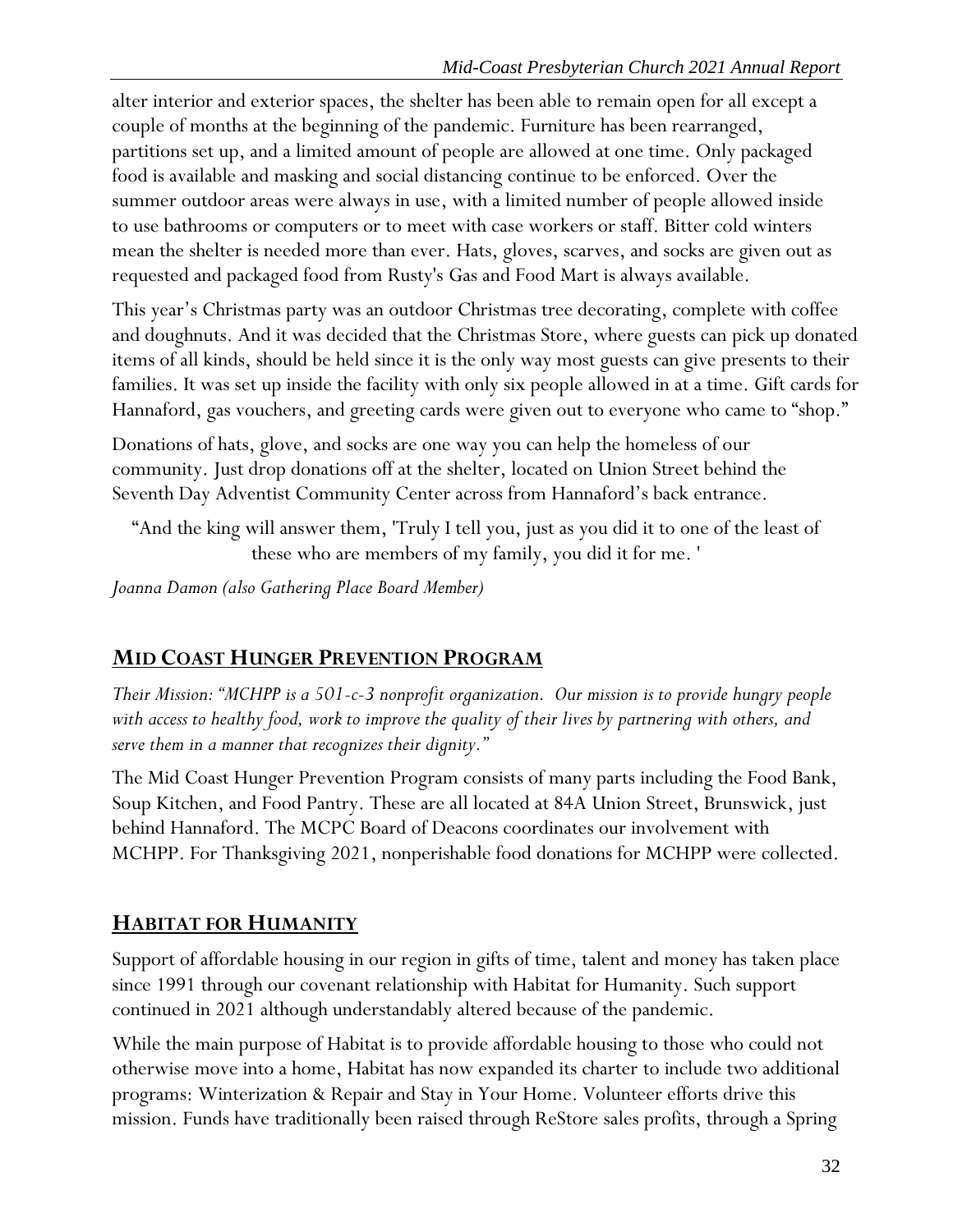Walk fundraiser and through individual/corporate donations such as from MCPC's Alternative Christmas Market.

The primary activity for 2021 was MCPC's involvement in the Spring Fundrasing Walk. Again this year the one large community walk was replaced by individual or single church walks. Despite this required change, our intrepid MCPC participants raised \$1,245—a 20% increase over 2020. Way to go, MCPCers! Volunteering time and fundraising at our church's Alternative Christmas Market rounded out our Habitat support. Unfortunately, the pandemic construction slowdown continued, and no construction projects were done.

Five areas of rewarding and challenging activity lie ahead for 2022. Volunteers are always needed with no prior experience required! Contact the Habitat Office (504-9333).

- Winterization and repair projects continue in support of those in need in the community. The "bookcase brigade" continues to supply Restore with much sought after bookcases.
- Mailing and other office projects done at home or, eventually, at the Topsham Habitat office.
- ReStore depends on volunteers to work at the store: working "behind the counter" as cashier, stocking shelves, and helping shoppers. ReStore Covid-19 guidelines remain fully in place.
- The Spring Walk Fundraiser is tentatively scheduled for early May 2022. Plan to join in to support a very good cause. Volunteers will also be needed to work during the Walk and to provide snacks.
- In the past, MCPC has committed to work on new home yearly. Hopefully, 2022 will see a resumption of this most important work.

*Paul & Elaine Brown*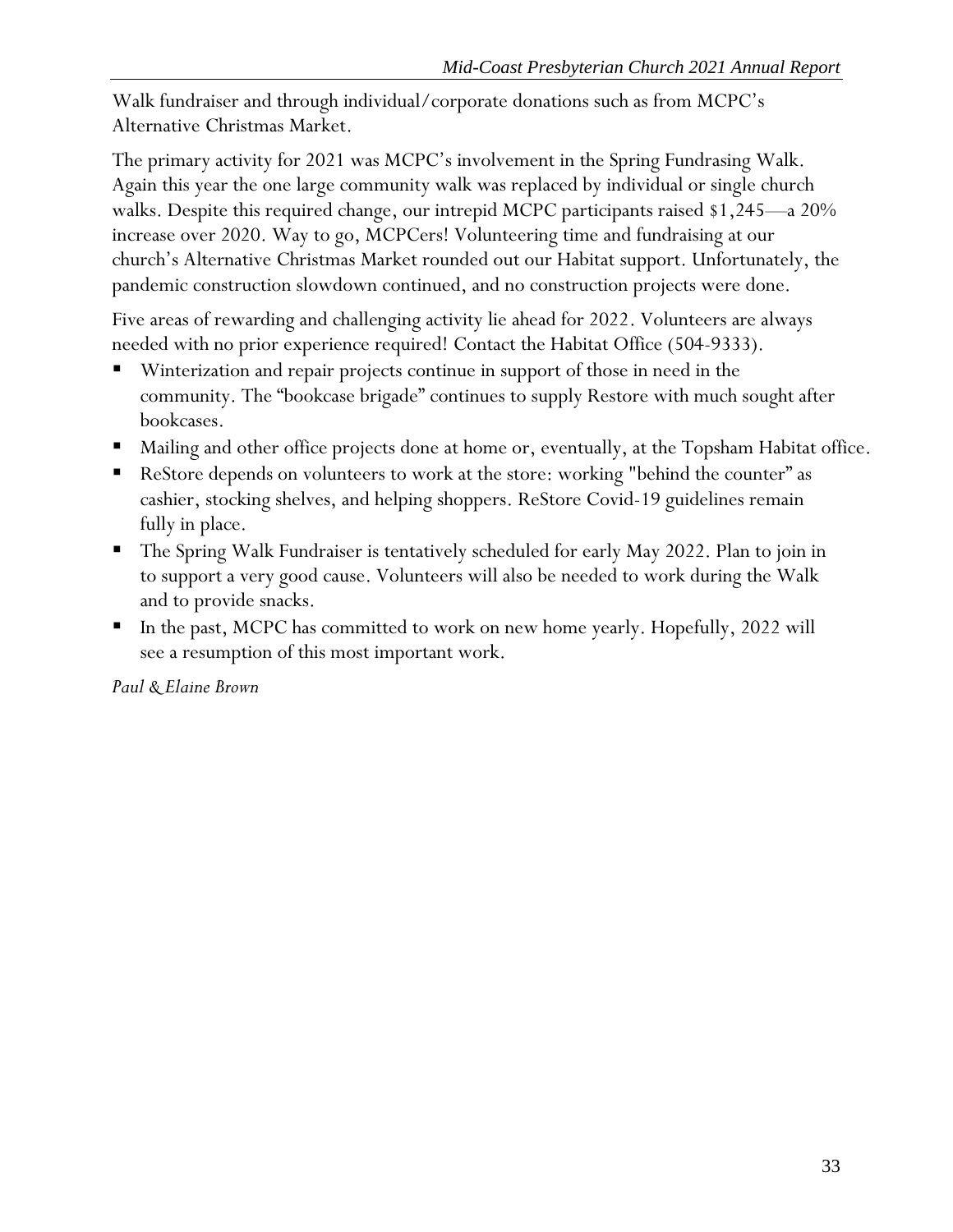# **REPORTS ON MCPC FINANCIAL MATTERS**

### <span id="page-34-1"></span><span id="page-34-0"></span>**FINANCE COMMITTEE**

The MCPC Finance Committee met remotely by video conference in its role of supporting the Treasurer and of providing input to the Session on financial matters. Ongoing updates in income, expenses and the balance sheet were reviewed to evaluate results, trends, and to try to ensure accuracy. The primary concern of the committee in this second unusual (due to Covid) year was to maintain a steady financial position in light of intermittent in-person worship and other challenges to our congregation's members.

Items of note during the year:

- The method of collection during in-person worship was updated to have one collection point in the back of the church. Actual counting of collections no longer occurs in person after Sunday worship. Checks and cash, whether contributed during church or mailed in, are kept in the lockbox until tabulated and deposited twice per month.
- The Treasurer, Balinda Washington, has made a full conversion to QuickBooks (from Church Windows) for accounting and reporting of contributions to parishioners.
- An annual review of the prior year's records and procedures to ensure accuracy and legitimacy has not been conducted in recent years for various reasons. A recent attempt for an outside review was not successful. This committee is in the process of determining how best to go about accomplishing this task for prior years and into the future.
- An ERTC (Employee Retention Tax Credit) was applied for and processed through our payroll servicer Paper Trails. Proceeds have not yet been received due to backlog in processing within the Federal government.
- A review of liability/property and workers compensation insurance was conducted and, after consulting with an outside insurance broker, the Session concurred with the recommendation that no change be made to our existing policies and carrier.

We are very thankful that the church community maintained their financial support and love of the church during this difficult year in anticipation of once again being able to meet and worship in-person.

*Rick Wilcox – Chair Finance Committee: John Aliberto, Paul Brown, Sarah Dalton, Rick Wilcox, Balinda Washington – Treasurer*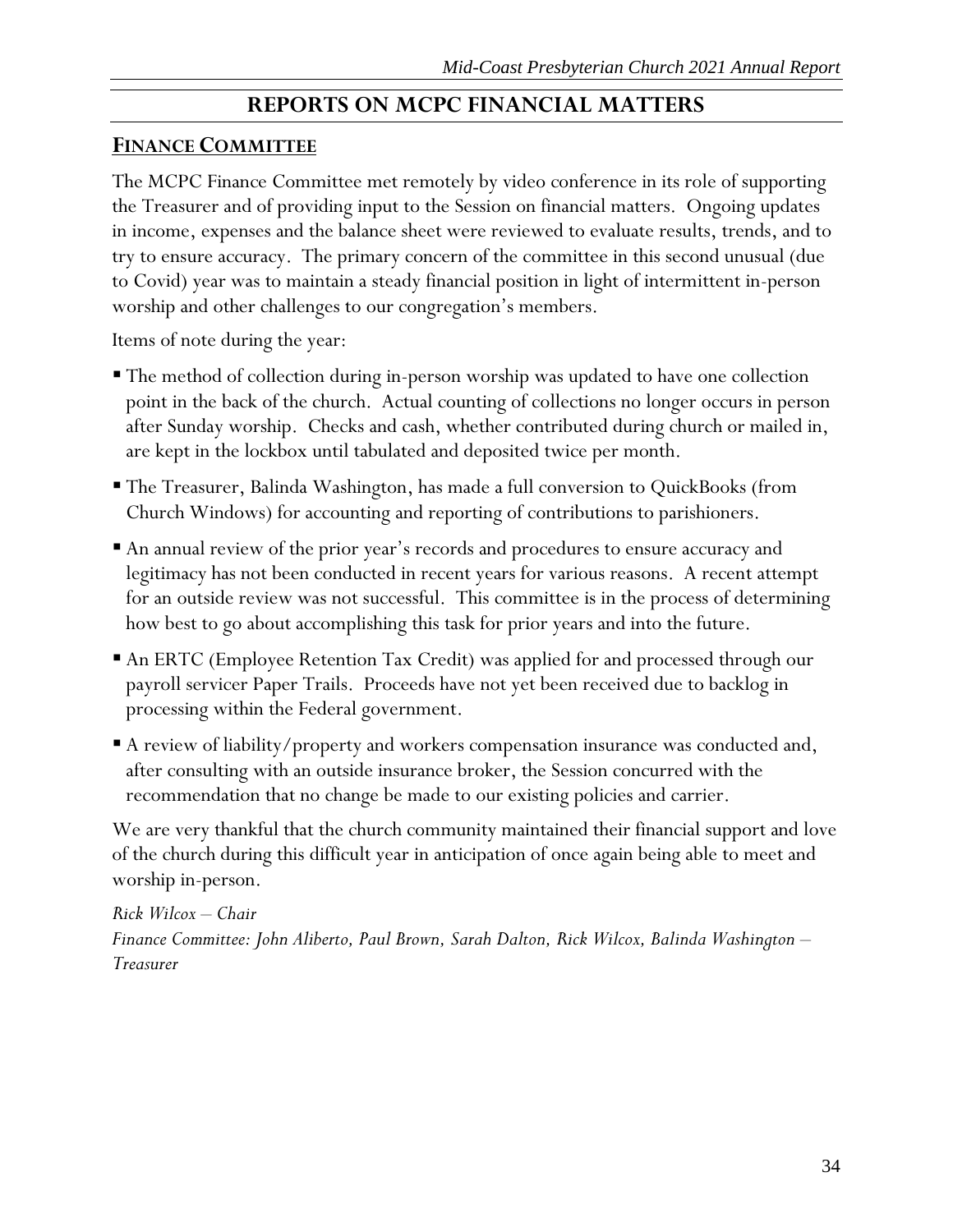# <span id="page-35-0"></span>**TREASURER'S REPORT**

The major accomplishment of 2021 was completing the transition from Church Windows to QuickBooks. Thanks to the Bright Start-MCPC shared resource of Practical Resources for Churches, we had a QuickBooks expert to help with some of the fussier details of the transition. Part of this process included reviewing and re-naming and/or reallocating many of our financial entries. Also, at the height of the pandemic it was difficult to verify every entry, for example Deacon Fund and Memorial Fund money was incorrectly entered into the Operating Fund. Ultimately, the deficit was twice as much as we thought. The corrected pages for 2020 have been included in this Annual Report along with the reports for 2021.

The budget of 2021 reflected our great hope that we would be back in the sanctuary by the end of Spring and that Bright Start would be back in the building with children's voices echoing in the halls before the end of the year. We anticipated utility expenses would be higher than in 2020, but our limited use of the building helped keep the cost down despite increased rates. The session also identified the need for computer and electronic purchases needed for online worship, which was an added expense but well worth it. Gratefully, at the end of the year 96% of our budget for pledge and offerings was met. Amazing! And our total expenses were at 5% lower than expected.

We are happy to report that in 2021 we finished the year with income greater than expenses, thanks in part to a grant from the Presbytery for \$3,000. You will note that this year's Balance Sheet no longer lists the building as an asset because the mortgage has been paid off (Yay!) removing the requirement to show it on the balance sheet. This more accurately reflects that the church property is technically owned by the Presbytery of Northern New England. We anticipate a government program grant of \$22,000 to be shared with Bright Start (the ERTC referred to in the Finance Committee report).

# **Special Offerings and Memorial Gifts**

The donation totals for Special Offerings were: One Great Hour of Sharing, \$829; Pentecost Offering, \$400 with \$164 staying local; Peace and Global Witness, \$415 with \$101 staying local; Christmas Joy Offering, \$575. We have received \$5,800 in Memorial Gift donations. The campaign for Bright Start brought in over \$14,660. Additionally, the Alternative Christmas Market raised \$250 for Habitat (7 Rivers) and \$246 for Heifer International. The annual Christmas Eve collection for the benefit of students in need at Brunswick and Mt Ararat High Schools was \$468.

Please contact Balinda Washington, MCPC Treasurer, if you would like further detail on the financial reports that follow.

# *Balinda Washington – Treasurer*

*(Editor's Note: We are extremely grateful for all Balinda does as Treasurer. In years past we have had different volunteers who would process bills, or maintain files, or do data entry, or manage weekly offering deposits—currently the Treasurer is responsible for, and doing most of, these tasks. If you are interested in helping with these finance tasks in some way, please let Balinda know.)*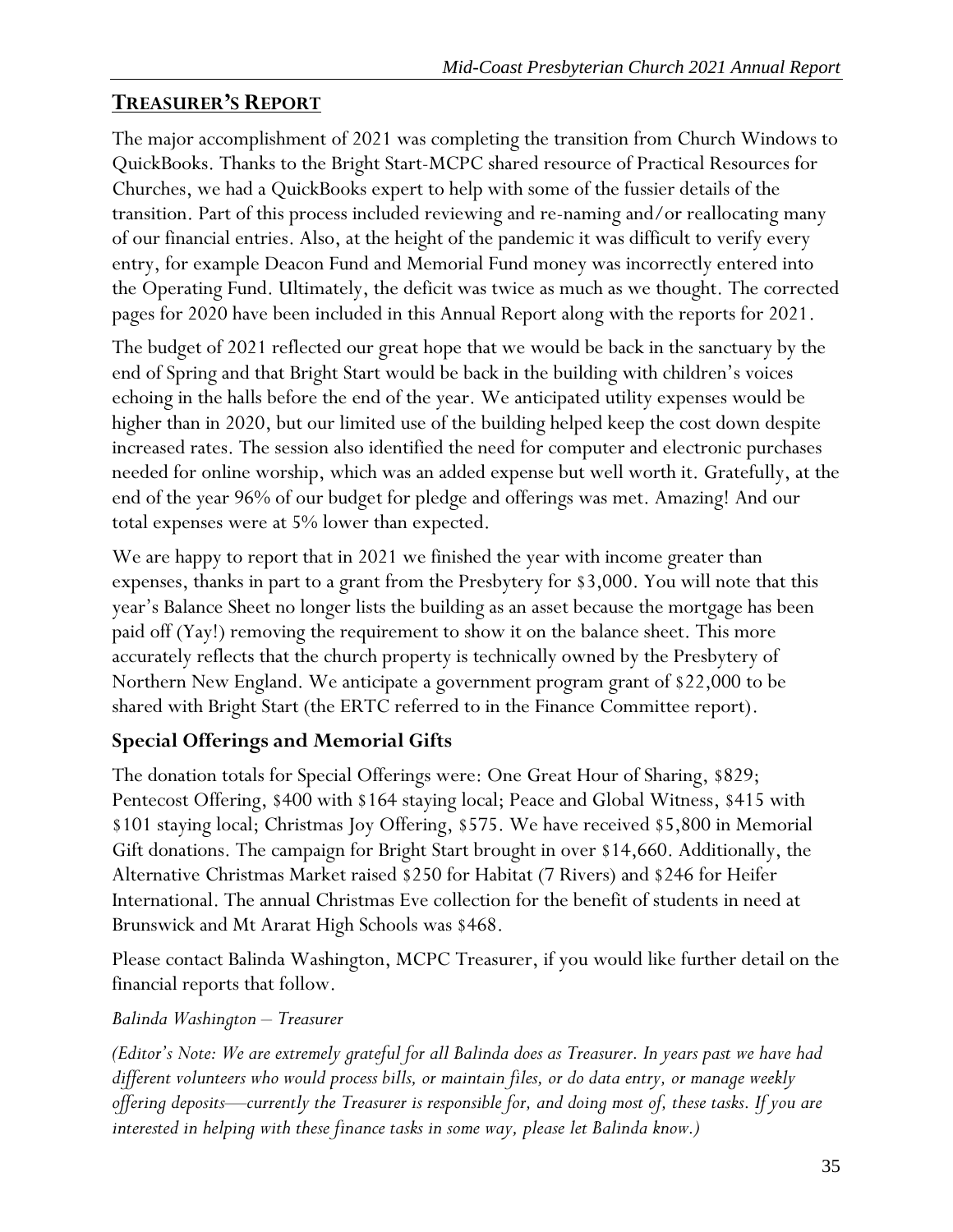# <span id="page-36-0"></span>**BALANCE SHEET 2021**

|                                              | <b>Balance on</b><br>Jan 1, 2021 |        |          | <b>Balance</b><br>as of Dec 31, 2021 |
|----------------------------------------------|----------------------------------|--------|----------|--------------------------------------|
| <b>Assets</b>                                |                                  |        |          |                                      |
| People's Checking                            | \$                               | 12,187 | \$       | 47,560                               |
| <b>Operating Savings</b>                     | \$                               | 4,833  | \$       |                                      |
| <b>Columbarium Savings</b>                   | \$                               | 1,979  | \$       | 3,381                                |
| <b>Restricted Savings</b>                    | \$                               | 24,894 | \$       |                                      |
| <b>Noyes Fund</b>                            | \$                               | 19,779 | \$       | 17,604                               |
| Presbyterian I&L (Not Noyes Portion)         | \$                               | 6,447  | Ś        | 8,892                                |
| <b>Total Accounts</b>                        | \$                               | 70,118 | \$       | 77,436                               |
| <b>Building &amp; Other Assets</b>           |                                  |        |          |                                      |
| <b>Total Assets</b>                          | <b>S</b>                         | 70,118 | \$       | 77,436                               |
| <b>Liabilities</b>                           |                                  |        |          |                                      |
| <b>Accrued Sabbatical</b>                    | \$                               | 4,000  | \$       | 6,000                                |
| <b>Building Reserve</b>                      | \$                               | 18,489 | \$       | 18,761                               |
| <b>ERTC Accrual</b>                          |                                  |        | \$       | (22, 984)                            |
| <b>Outstanding Checks</b>                    | \$                               |        | \$       |                                      |
| <b>Total Liabilities</b>                     | \$                               | 22,489 | \$       | 1,777                                |
| <b>Fund Balances</b>                         |                                  |        |          |                                      |
| <b>Operating Fund</b>                        | \$                               | 14,197 | \$       | 14,005                               |
| <b>Mortgage Equity</b>                       |                                  |        |          |                                      |
| <b>Noyes Fund</b>                            | \$                               | 19,479 | \$       | 17,604                               |
| Columbarium                                  | \$<br>\$                         | 1,979  | \$<br>\$ | 3,381                                |
| <b>Memorial Gifts</b>                        |                                  | 2,104  |          | 7,423                                |
| <b>Other Undesignated</b>                    | \$                               | 1,019  | \$       | 1,685                                |
| <b>Subtotal Fund Balances</b>                | Ś                                | 38,777 | \$       | 44,098                               |
| <b>Deacons Fund</b>                          | \$                               | 3,440  | \$       | 2,897                                |
| <b>Events &amp; Memorials</b>                | \$<br>\$                         | 289    | \$       | 457                                  |
| <b>Designated Gifts</b>                      |                                  | 1,380  | \$       | 1,380                                |
| <b>Flowers</b>                               | \$                               | 94     | \$       | 194                                  |
| <b>Fundraising Pass Thru</b>                 |                                  |        | \$       |                                      |
| <b>ERTC Pass Thru</b>                        |                                  |        | \$       | 22,984                               |
| <b>Nuturing Spiritual Gifts</b>              | \$\$\$                           | 3,232  | \$<br>\$ | 3,232                                |
| <b>Special Offering Pass Thru</b>            |                                  |        |          |                                      |
| Youth                                        | \$                               | 416    | \$       | 416                                  |
| <b>Subtotal for Other Restricted Funds</b>   | Ś                                | 8,852  | \$       | 31,561                               |
| <b>Total Liabilities &amp; Fund Balances</b> | \$                               | 70,118 | \$       | 77,436                               |

# **Midcoast Presbyterian Church Balance Sheet for December 31, 2021**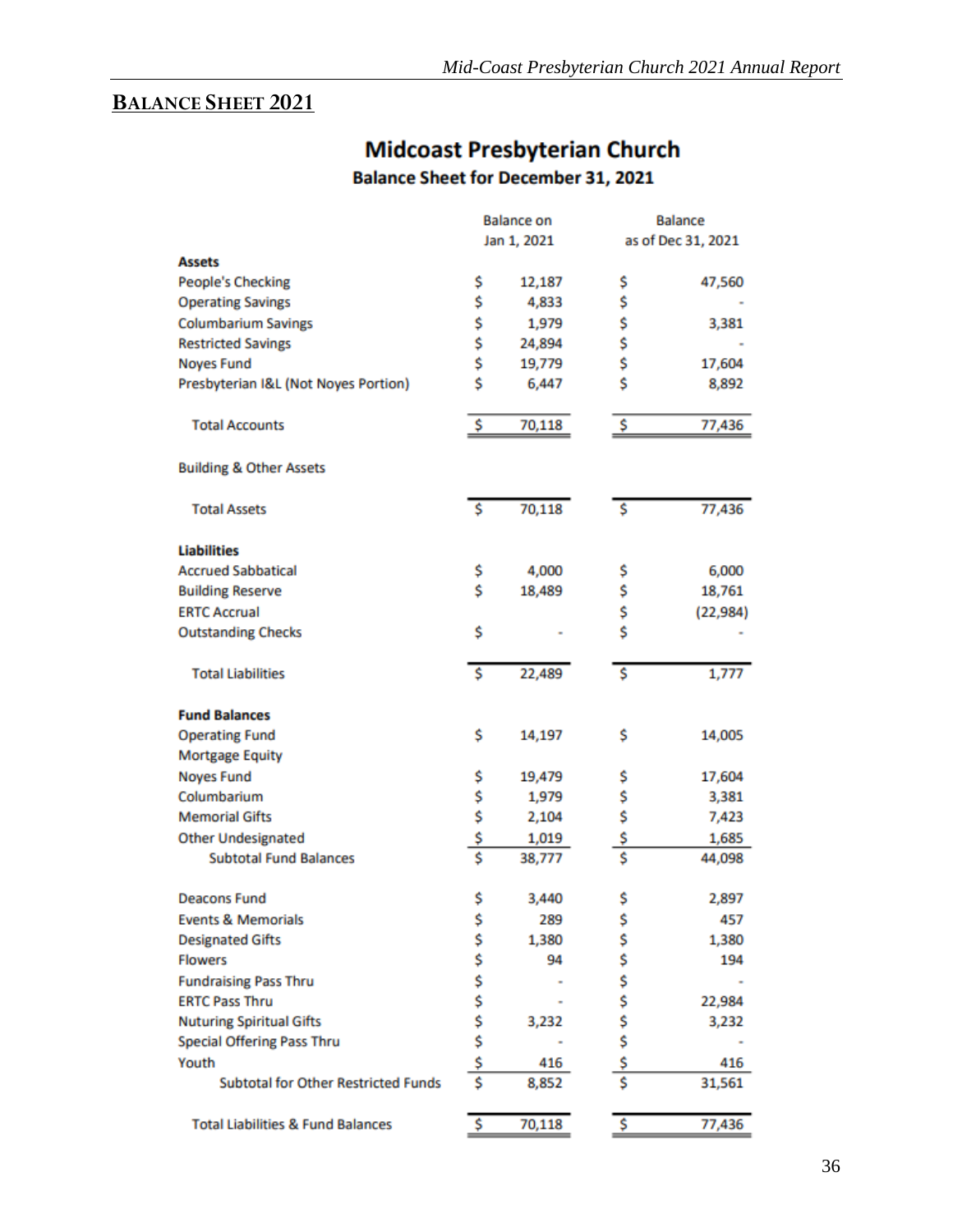# <span id="page-37-0"></span>**CORRECTED BALANCE SHEET 2020**

# **Midcoast Presbyterian Church Balance Sheet (Corrected)**

|                                              | Dec 31, 2020                    |                |    | Dec 31, 2020 |    |                   |  |
|----------------------------------------------|---------------------------------|----------------|----|--------------|----|-------------------|--|
|                                              | "Reported                       |                |    | Actual       |    | <b>Difference</b> |  |
| <b>Assets</b>                                |                                 |                |    |              |    |                   |  |
| <b>Operating Checking</b>                    | \$                              | 20,498         | \$ | 12,187       | \$ | 8,312             |  |
| <b>Operating Savings</b>                     | \$                              | 4,833          | \$ | 4,833        | \$ |                   |  |
| <b>Columbarium Savings</b>                   | \$                              | 1,020          | \$ | 1,979        | \$ | (959)             |  |
| <b>Restricted Savings</b>                    | \$                              | 24,041         | \$ | 24,894       | \$ | (854)             |  |
| <b>Noyes Fund</b>                            | \$                              | 21,509         | \$ | 19,779       | \$ | 1,731             |  |
| Presbyterian I&L (Not Noyes Portion)         | \$                              | 3,076          | \$ | 6,447        | \$ | (3, 371)          |  |
| <b>Total Accounts</b>                        | \$                              | 74,977         | \$ | 70,118       | \$ | 4,859             |  |
| <b>Building &amp; Other Assets</b>           | \$                              | 459,891        | s  | 459,891      | \$ |                   |  |
| <b>Total Assets</b>                          | \$                              | 534,868        | \$ | 530,009      | \$ | 4,859             |  |
| <b>Liabilities</b>                           |                                 |                |    |              |    |                   |  |
| <b>Accrued Sabbatical</b>                    | \$                              | 4,000          | \$ | 4,000        | \$ |                   |  |
| <b>Building Reserve</b>                      | \$                              | 18,295         | \$ | 18,489       | \$ | (195)             |  |
| <b>Outstanding Checks</b>                    | \$                              |                | \$ |              | \$ |                   |  |
| <b>Total Liabilities</b>                     | Ŝ                               | 22,295         | Ś  | 22,489       | \$ | (195)             |  |
| <b>Fund Balances</b>                         |                                 |                |    |              |    |                   |  |
| <b>Operating Fund</b>                        | \$                              | 19,490         | \$ | 14,197       | \$ | 5,293             |  |
| Mortgage Equity                              | \$                              | 459,891        | \$ | 459,891      | \$ |                   |  |
| <b>Noyes Fund</b>                            |                                 | 19,539         | \$ | 19,479       | \$ | 60                |  |
| Columbarium                                  | \$\$                            | 1,979          | \$ | 1,979        | \$ | 0                 |  |
| <b>Memorial Gifts</b>                        |                                 | 1,979          | \$ | 2,104        | \$ | (125)             |  |
| <b>Other Undesignated</b>                    | \$                              | 1,019          | \$ | 1,019        | \$ |                   |  |
| <b>Subtotal Fund Balances</b>                | $\overline{\mathsf{s}}$         | 503,897        | \$ | 498,668      | \$ | 5,229             |  |
| <b>Deacons Fund</b>                          | \$                              | 2,245          | \$ | 3,440        | \$ | (1, 195)          |  |
| Pay Off                                      | \$                              |                | \$ |              | \$ |                   |  |
| <b>Events &amp; Memorials</b>                | \$                              | 289            | \$ | 289          | \$ |                   |  |
| <b>Designated Gifts</b>                      | \$                              | 1,380          | \$ | 1,380        | \$ |                   |  |
| <b>Flowers</b>                               |                                 | 94             | \$ | 94           | \$ |                   |  |
| <b>Fundraising Pass Thru</b>                 |                                 | 110            | \$ |              | \$ | 110               |  |
| <b>Outreach Pass Thru</b>                    |                                 | $\blacksquare$ | \$ |              | \$ |                   |  |
| <b>Nuturing Spiritual Gifts</b>              |                                 | 3,232          | \$ | 3,232        | \$ |                   |  |
| <b>Special Offering Pass Thru</b>            | s<br>s<br>s<br>s<br>s<br>s<br>s | 910            | \$ |              | \$ | 910               |  |
| Youth                                        |                                 | 416            | \$ | 416          | \$ |                   |  |
| <b>Subtotal for Other Restricted Funds</b>   |                                 | 8,677          | \$ | 8,852        | \$ | (175)             |  |
| <b>Total Liabilities &amp; Fund Balances</b> | \$                              | 534,868        |    | \$530,009    | \$ | 4,859             |  |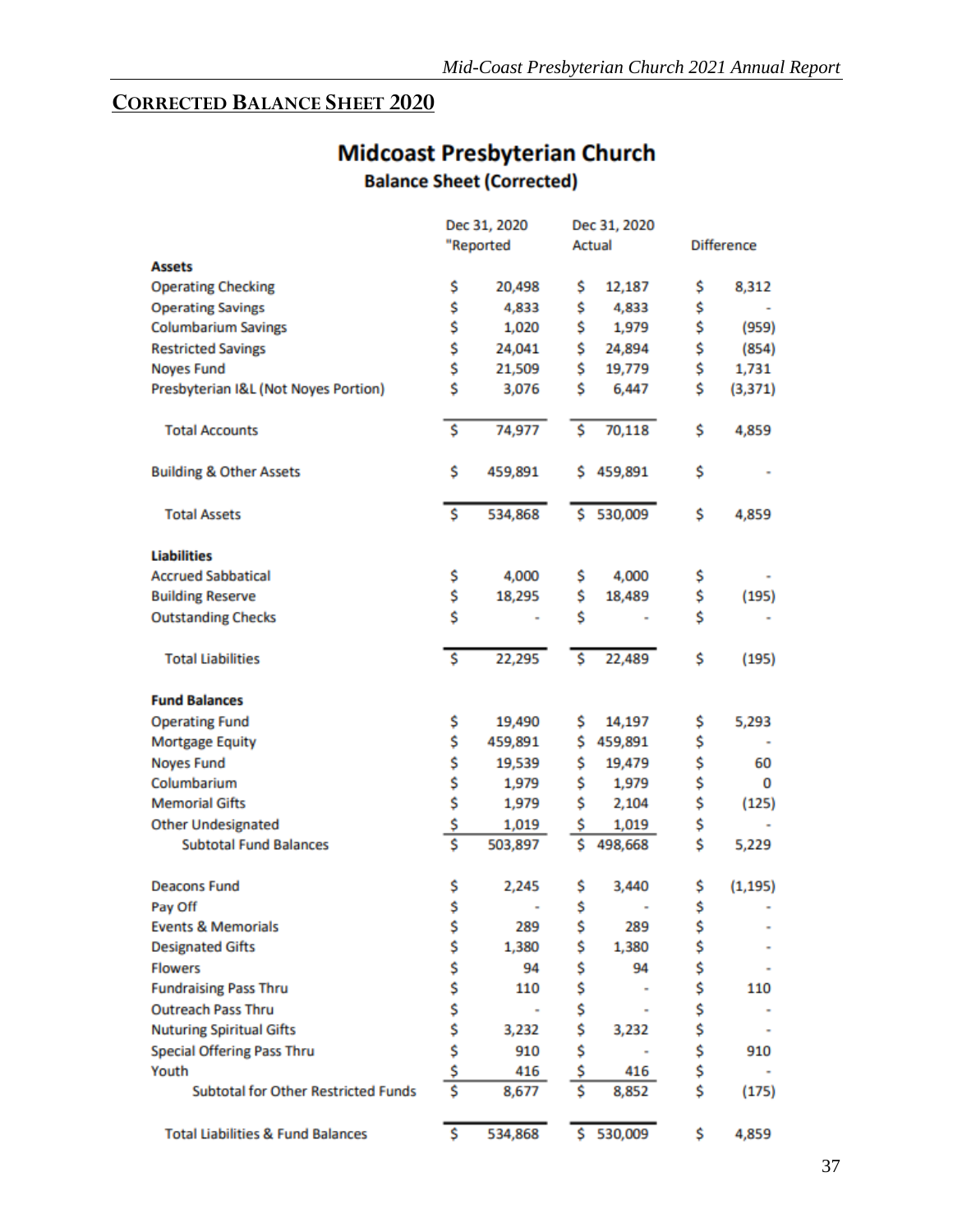### <span id="page-38-0"></span>**INCOME & EXPENSE REPORT 2021**

| 2021 |                                                                                                                                             |                                           |                                                                     | 2021                     |                                                                                        |  |  |
|------|---------------------------------------------------------------------------------------------------------------------------------------------|-------------------------------------------|---------------------------------------------------------------------|--------------------------|----------------------------------------------------------------------------------------|--|--|
|      | <b>Actuals</b>                                                                                                                              |                                           | <b>Budget</b>                                                       |                          | <b>Difference</b>                                                                      |  |  |
|      |                                                                                                                                             |                                           |                                                                     |                          |                                                                                        |  |  |
| \$   | 121,511                                                                                                                                     | \$                                        | 126,856                                                             | \$                       | (5, 345)                                                                               |  |  |
|      | 7,450                                                                                                                                       | \$                                        | 6,700                                                               | \$                       | 750                                                                                    |  |  |
|      |                                                                                                                                             |                                           |                                                                     |                          |                                                                                        |  |  |
|      | 228                                                                                                                                         |                                           | 350                                                                 |                          | (122)                                                                                  |  |  |
| \$   | 129,188                                                                                                                                     | \$                                        | 133,906                                                             | \$                       | (4, 718)                                                                               |  |  |
|      |                                                                                                                                             |                                           |                                                                     |                          |                                                                                        |  |  |
| \$   | 83,733                                                                                                                                      | \$                                        | 90,669                                                              | \$                       | (6,936)                                                                                |  |  |
|      |                                                                                                                                             |                                           |                                                                     |                          |                                                                                        |  |  |
|      |                                                                                                                                             |                                           |                                                                     |                          | 150                                                                                    |  |  |
|      | 190                                                                                                                                         |                                           | 200                                                                 |                          | (10)                                                                                   |  |  |
|      | 340                                                                                                                                         |                                           | 200                                                                 |                          | 140                                                                                    |  |  |
|      |                                                                                                                                             |                                           |                                                                     |                          |                                                                                        |  |  |
|      |                                                                                                                                             |                                           |                                                                     |                          | 774                                                                                    |  |  |
|      |                                                                                                                                             |                                           |                                                                     |                          | 561                                                                                    |  |  |
|      |                                                                                                                                             |                                           |                                                                     |                          | (10)                                                                                   |  |  |
|      |                                                                                                                                             |                                           | 14,209                                                              |                          | (3, 207)                                                                               |  |  |
|      | 1,005                                                                                                                                       |                                           | 1,400                                                               |                          | (395)                                                                                  |  |  |
|      |                                                                                                                                             |                                           |                                                                     |                          |                                                                                        |  |  |
|      | 34,732                                                                                                                                      |                                           | 37,009                                                              |                          | (2, 277)                                                                               |  |  |
|      |                                                                                                                                             |                                           |                                                                     |                          |                                                                                        |  |  |
|      | 2,175                                                                                                                                       | \$                                        | 1,677                                                               | \$                       | 498                                                                                    |  |  |
| \$   | 334                                                                                                                                         | \$                                        | 310                                                                 | \$                       | 24                                                                                     |  |  |
| \$   | 2,508                                                                                                                                       | \$                                        | 1,987                                                               | \$                       | 521                                                                                    |  |  |
| \$   | 4,214                                                                                                                                       | \$                                        | 3,104                                                               | \$                       | 1,110                                                                                  |  |  |
| \$   | 269                                                                                                                                         | \$                                        | 850                                                                 | \$                       | (581)                                                                                  |  |  |
|      |                                                                                                                                             |                                           |                                                                     |                          |                                                                                        |  |  |
|      | 3,234                                                                                                                                       | \$                                        | 3,577                                                               |                          | (343)                                                                                  |  |  |
|      |                                                                                                                                             | \$                                        |                                                                     |                          |                                                                                        |  |  |
|      |                                                                                                                                             | \$                                        |                                                                     |                          |                                                                                        |  |  |
|      | 3,234                                                                                                                                       | \$                                        | 3,577                                                               | \$                       | (343)                                                                                  |  |  |
| \$   | 129,031                                                                                                                                     | \$                                        | 137,396                                                             | \$                       | (8, 365)                                                                               |  |  |
| \$   | 158                                                                                                                                         | \$                                        | (3,490)                                                             | \$                       | 3,648                                                                                  |  |  |
|      | \$<br>\$<br>\$<br>\$<br>$rac{5}{5}$<br>\$<br>\$<br>\$<br>\$<br>\$<br>$\frac{5}{5}$<br>\$<br>\$<br>\$<br>$\overline{\boldsymbol{\varsigma}}$ | 150<br>8,174<br>3,561<br>10,990<br>11,002 | \$<br>\$<br>\$<br>\$<br>Ś<br>\$<br>\$<br>\$<br>\$<br>\$<br>\$<br>\$ | 7,400<br>3,000<br>11,000 | \$<br>\$<br>\$<br>\$<br>\$<br>\$<br>\$<br>\$<br>\$<br>\$<br>\$<br>\$<br>\$<br>\$<br>\$ |  |  |

# **Mid-Coast Presbyterian Church** Income and Expense for January to December 2021

\* \$2,000 Ministry Giving was sent and offset by a donation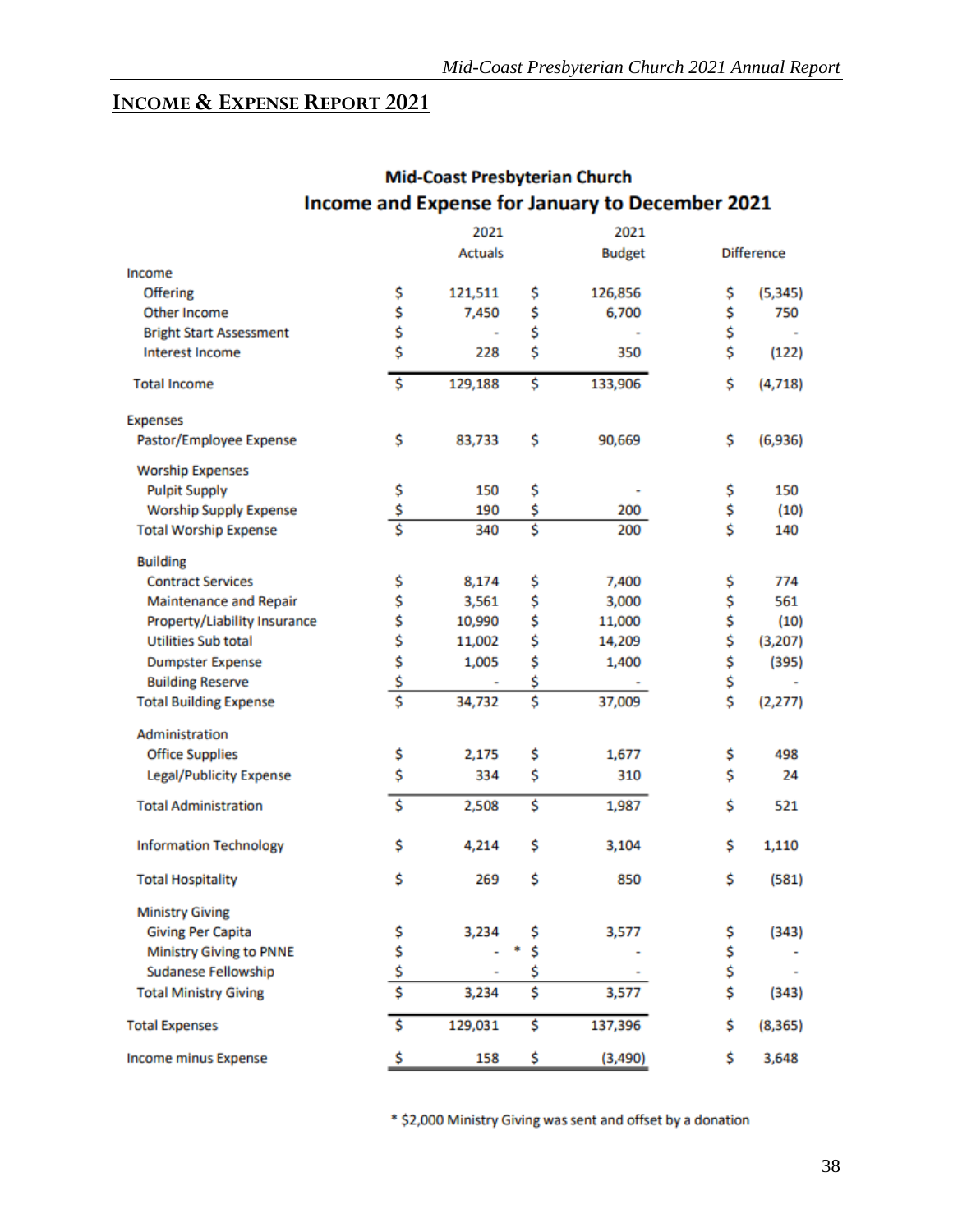# <span id="page-39-0"></span>**CORRECTED INCOME & EXPENSE REPORT 2020**

|                                |               | 2020         |    | 2020                    |                   |
|--------------------------------|---------------|--------------|----|-------------------------|-------------------|
|                                |               | Reported     |    | <b>Corrected Actual</b> | <b>Difference</b> |
| Income                         |               |              |    |                         |                   |
| <b>Offering</b>                | \$            | 122,745      | \$ | 118,965                 | \$<br>3,780       |
| Other Income                   | \$            | 5,509        | \$ | 5,251                   | \$<br>258         |
| <b>Bright Start Assessment</b> | \$            |              | \$ |                         | \$                |
| <b>Interest Income</b>         | \$            | 351          | \$ | 351                     | \$                |
| <b>Total Income</b>            | \$            | 128,605      | \$ | 124,567                 | \$<br>4,038       |
| <b>Expenses</b>                |               |              |    |                         |                   |
| Pastor/Employee Expense        | \$            | 85,495       | s  | 87,378                  | \$<br>(1,883)     |
| <b>Worship Expense</b>         | \$            | 20           | \$ | 20                      | \$                |
| <b>Building</b>                |               |              |    |                         |                   |
| <b>Contract Services</b>       | \$            | 6,986        | \$ | 5,706                   | \$<br>1,280       |
| Maintenance and Repair         | \$<br>\$      | 1,076        | \$ | 459                     | \$<br>617         |
| Property/Liability Insurance   |               | 11,010       | \$ | 11,010                  | \$<br>(0)         |
| <b>Utilities</b>               | \$            | 10,758       | \$ | 11,060                  | \$<br>(302)       |
| <b>Dumpster Expense</b>        | \$            | 1,677        | \$ | 1,677                   | \$<br>(0)         |
| <b>Building Reserve</b>        | \$            | 4,000        | \$ | 4,000                   | \$                |
| <b>Total Building Expense</b>  | ŝ             | 35,507       | \$ | 33,913                  | \$<br>1,594       |
| Administration                 |               |              |    |                         |                   |
| <b>Office Supplies</b>         | \$            | 1,707        | \$ | 1,881                   | \$<br>(174)       |
| Legal/Publicity Expense        | \$            | 228          | \$ | 242                     | \$<br>(14)        |
| <b>Total Administration</b>    | \$            | 1,935        | \$ | 2,123                   | \$<br>(188)       |
| <b>Information Technology</b>  | \$            | 3,486        | S  | 3,683                   | \$<br>(197)       |
| Hospitality                    | \$            | 428          | \$ | 428                     | \$<br>(0)         |
| <b>Ministry Giving</b>         |               |              |    |                         |                   |
| <b>Giving Per Capita</b>       | \$            | 3,773        | \$ | 3,724                   | \$<br>49          |
| Ministry Giving to PNNE        | \$            | 2,000        | \$ | 2,000                   | \$                |
| <b>Sudanese Fellowship</b>     | $\frac{5}{5}$ | 500          | \$ | 500                     | \$                |
| <b>Total Ministry Giving</b>   |               | 6,273        | \$ | 6,224                   | \$<br>49          |
| <b>Total Expenses</b>          | \$            | 133,144      | \$ | 133,770                 | \$<br>(626)       |
| <b>Income minus Expense</b>    | \$            | $(4,539)$ \$ |    | (9,203)                 | \$<br>4,664       |

# **Mid-Coast Presbyterian Church Corrected Income and Expense for 2020**